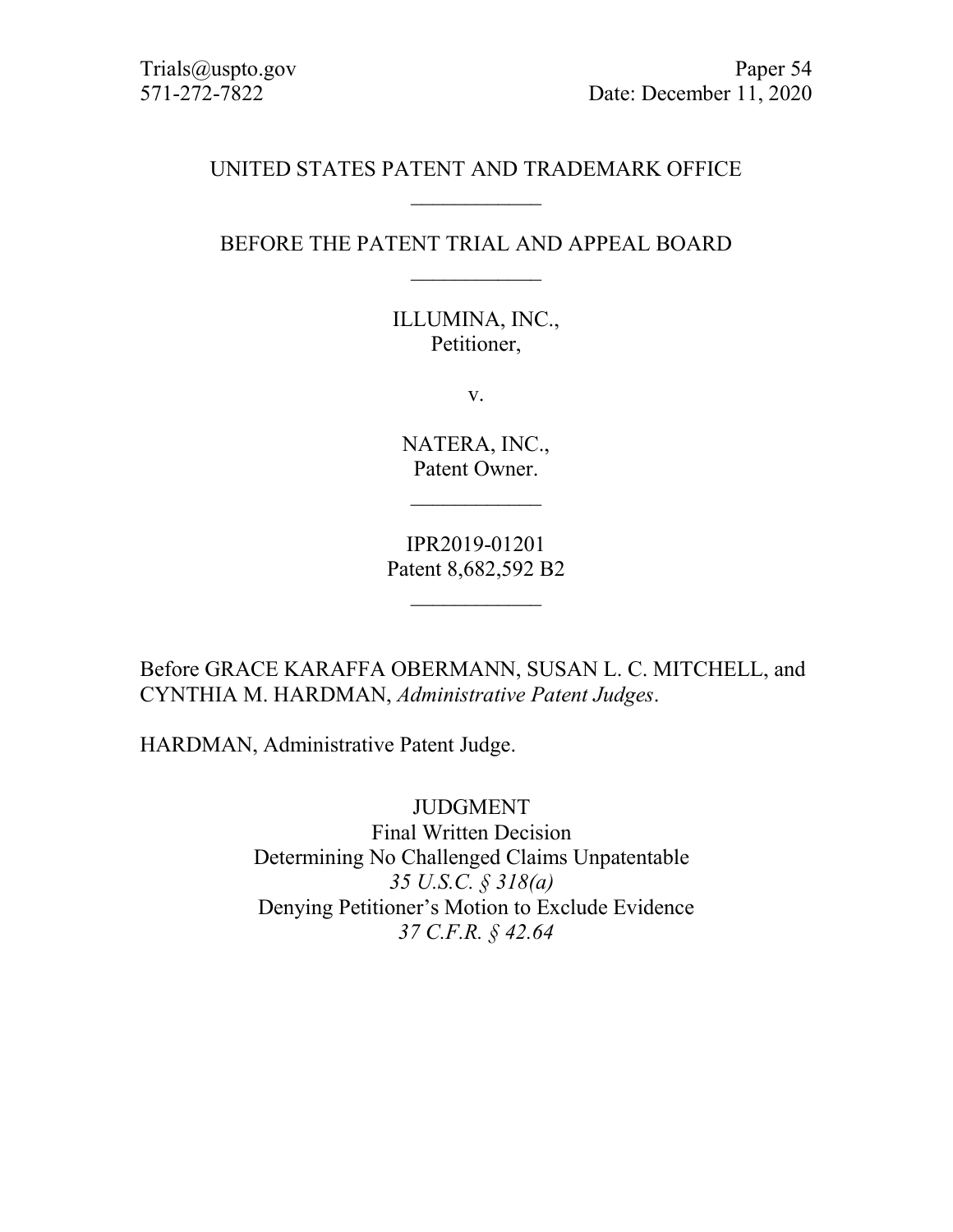#### I. INTRODUCTION

This is a Final Written Decision in an *inter partes* review challenging the patentability of claims 1–27 of U.S. Patent No. 8,682,592 B2 ("the '592 Patent," Ex. 1001). We have jurisdiction under 35 U.S.C. § 6.

Petitioner has the burden of proving unpatentability of the challenged claims by a preponderance of the evidence. 35 U.S.C. § 316(e) (2018). Having reviewed the parties' arguments and supporting evidence, for the reasons discussed below, we find that Petitioner has not demonstrated by a preponderance of the evidence that claims 1–27 are unpatentable. Additionally, for the reasons discussed below, we deny Petitioner's Motion to Exclude (Paper 48).

#### *Procedural History*

Illumina, Inc. ("Petitioner") filed a Petition for an *inter partes* review of claims 1–27 of the '592 Patent. Paper 1 ("Pet."). Natera, Inc. ("Patent Owner") filed a Preliminary Response to the Petition. Paper 7 ("Prelim. Resp."). The parties further submitted an authorized Reply and Sur-reply to the Preliminary Response. Papers 13, 18.

In view of the then-available preliminary record, we concluded that Petitioner satisfied the burden, under 35 U.S.C. § 314(a), to show that there was a reasonable likelihood that Petitioner would prevail with respect to at least one of the challenged claims. Accordingly, we instituted an *inter partes* review of all the challenged claims, on all of the asserted grounds. Paper 19 ("Inst. Dec.").

2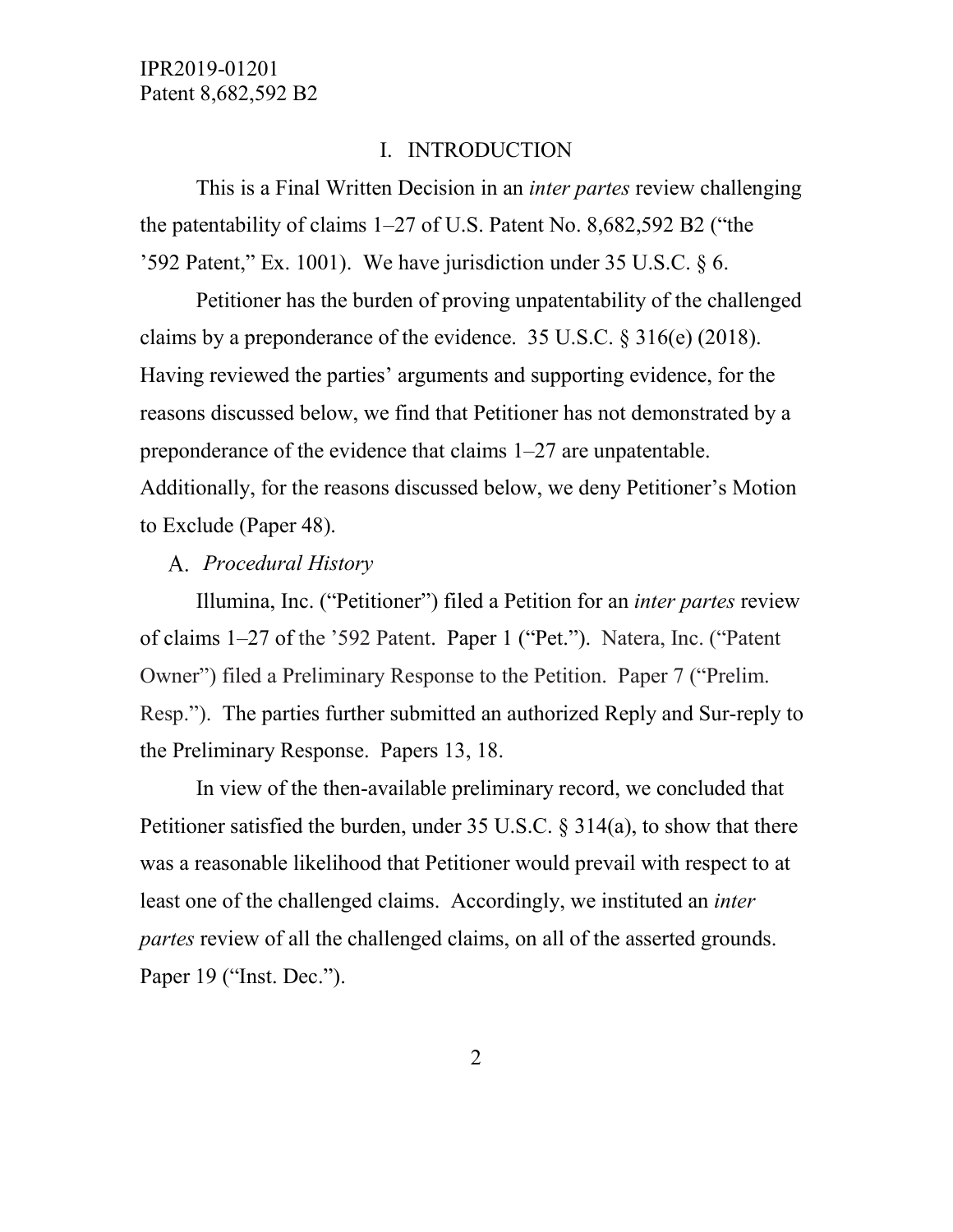After institution, Patent Owner filed a Response. Paper 27 ("PO Resp."). Petitioner filed a Reply. Paper 35 ("Reply"). Patent Owner filed a Sur-reply. Paper 43 ("Sur-reply").

Petitioner filed a Motion to Exclude Evidence. Paper 48. Patent Owner opposed that motion. Paper 49. Petitioner filed a Reply. Paper 50.

On September 16, 2020, we held an oral hearing, the transcript of which is of record. Paper 53 ("Tr.").

*Real Parties-in-Interest*

Petitioner and Patent Owner each identify themselves as the real parties-in-interest. Pet. 69; Paper 6 (Patent Owner's Updated Mandatory Notices), 1.

*Related Matters*

The parties identify *Illumina, Inc. v. Natera, Inc.*, United States District Court for the Northern District of California, Case No. 18-cv-01662, as a related matter. Pet. 69; Paper 6, 1.

*The '592 Patent and Relevant Background*

The '592 Patent, entitled "System and Method for Cleaning Noisy Genetic Data from Target Individuals Using Genetic Data from Genetically Related Individuals," generally relates to

acquiring, manipulating and using genetic data for medically predictive purposes, and specifically to a system in which imperfectly measured genetic data is made more precise by using known genetic data of genetically related individuals, thereby allowing more effective identification of genetic irregularities that could result in various phenotypic outcomes.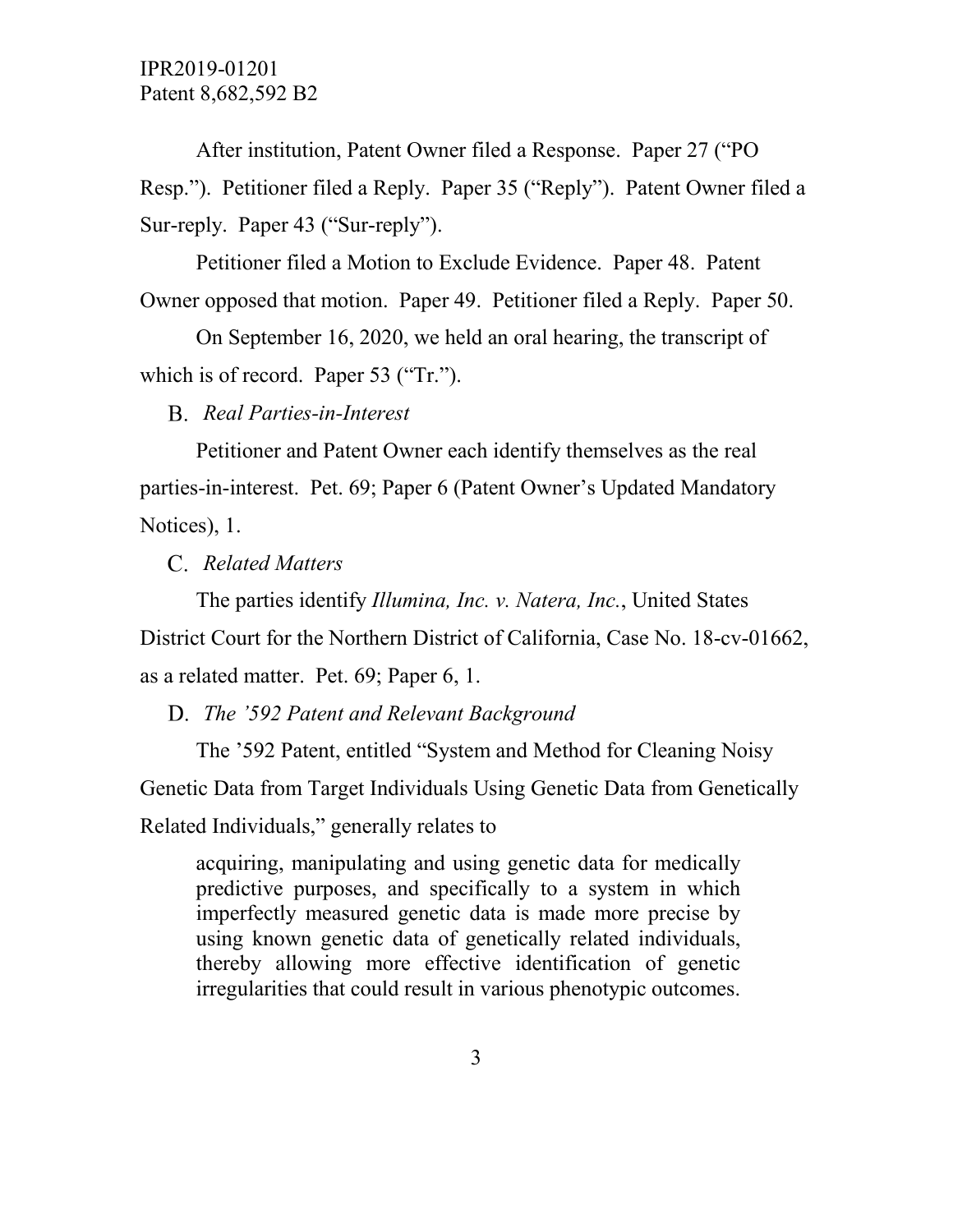Ex. 1001, 1:23–29, code (54). According to the Specification, "to make accurate phenotypic predictions[,] high quality genetic data is critical." *Id.*  at 8:15–17. Yet, in the case of prenatal or pre-implantation genetic diagnoses, "a complicating factor is the relative paucity of genetic material available." *Id.* at 8:17–19. The '592 Patent discloses methods that

make use of imperfect knowledge of the genetic data of the mother and the father, together with the knowledge of the mechanism of meiosis and the imperfect measurement of the embryonic DNA, in order to reconstruct, in silico, the embryonic DNA at the location of key SNPs [single nucleotide polymorphisms] with a high degree of confidence.

*Id.* at 8:45–50.

In one embodiment, after fetal or embryonic genetic data has been measured, it "can be used to detect if the cell is aneuploid, that is, if fewer or more than two of a particular chromosome is present in a cell." *Id.* at 8:67– 9:2. "A common example of this condition is trisomy-21, which gives rise to Down syndrome." *Id.* at 9:2–4. The Specification states that aneuploidy is detected "by creating a set of hypotheses about the potential states of the DNA, and testing to see which one has the highest probability of being true given the measured data." *Id.* at 9:7–10.

*Illustrative Claim*

Claim 1, the only independent claim of the '592 Patent, is illustrative and is reproduced below:

1. An ex vivo method for determining a number of copies of a chromosome or chromosome segment of interest in the genome of an individual, the method comprising: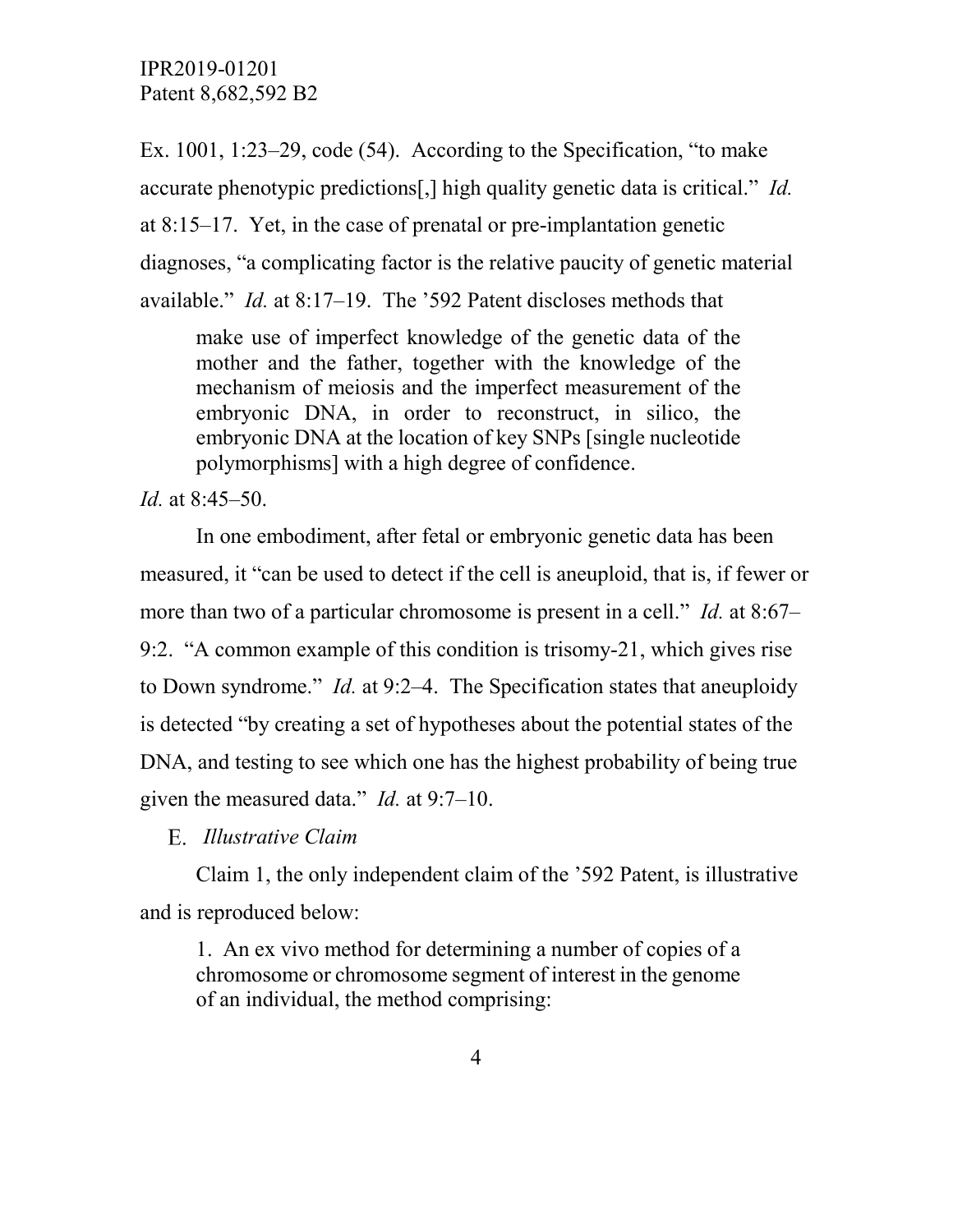- using a single nucleotide polymorphism (SNP) genotyping array or high throughput DNA sequencing to measure genetic material and produce genetic data for some or all possible alleles at a plurality of at least 100 loci on the chromosome or chromosome segment of interest in the individual, wherein the genetic data is noisy due to a small amount of genetic material from the individual; and wherein the small amount of genetic material from the individual is from fifty or fewer of the individual's cells, 0.3 ng or less of the individual's DNA, extracellular DNA from the individual found in maternal blood, or combinations thereof;
- creating a set of one or more hypotheses specifying the number of copies of the chromosome or chromosome segment of interest in the genome of the individual;
- determining, on a computer, the probability of each of the hypotheses given the produced genetic data; and
- using the probabilities associated with each hypothesis to determine the most likely number of copies of the chromosome or chromosome segment of interest in the genome of the individual.

Ex. 1001, 62:39–62.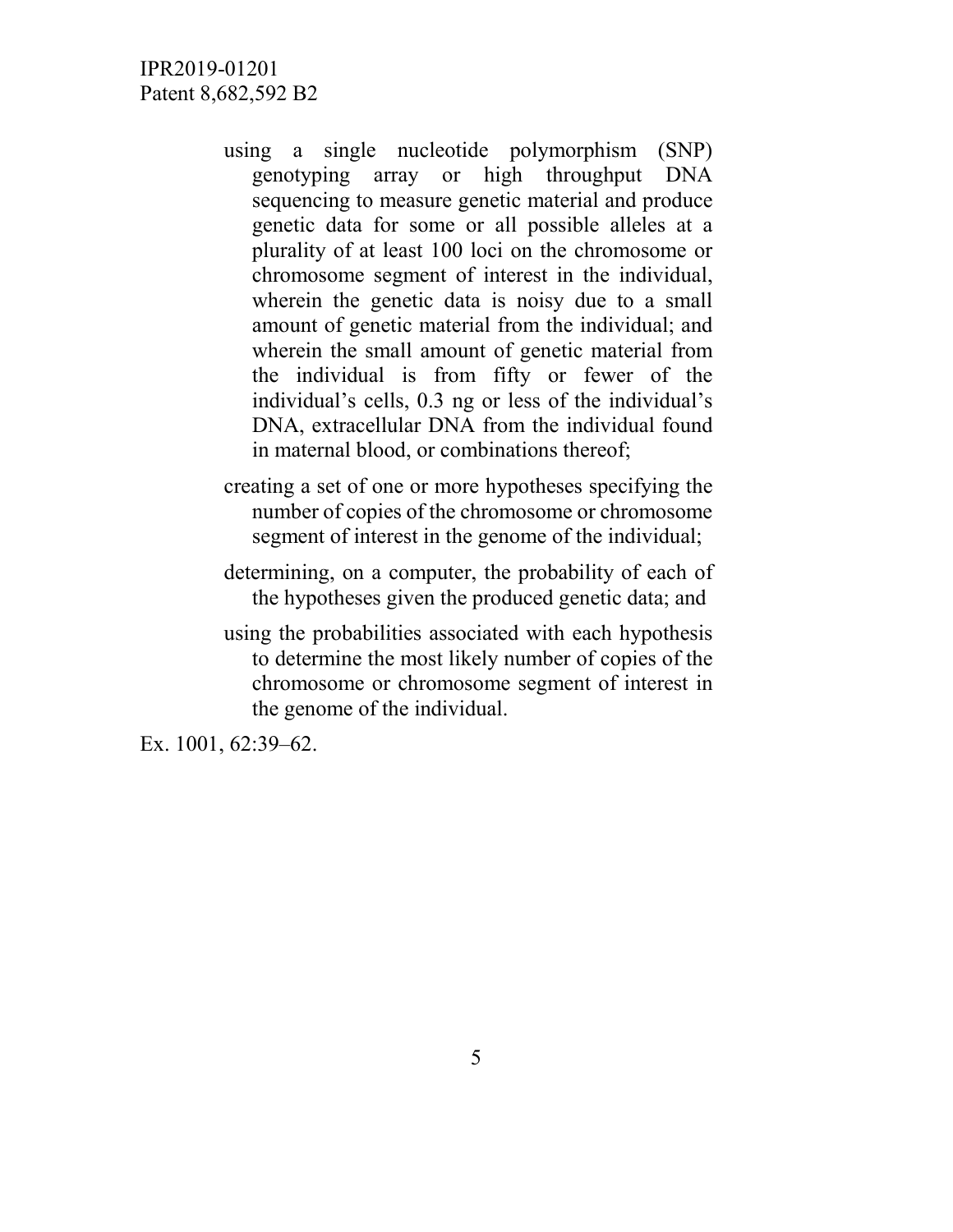*Prior Art and Instituted Grounds of Unpatentability*

We instituted trial based on the following grounds of unpatentability:

| Claim(s) Challenged               | 35 U.S.C. § | <b>Reference(s)/Basis</b>     |
|-----------------------------------|-------------|-------------------------------|
| $1-12$ , $15-17$ , $19-23$ , $27$ | $103(a)^1$  | $Dh$ allan <sup>2</sup>       |
| 18                                | 103(a)      | Dhallan, Bianchi <sup>3</sup> |
| $24 - 26$                         | 103(a)      | Dhallan, Sham <sup>4</sup>    |
| $1 - 27$                          | 103(a)      | Rabinowitz <sup>5</sup>       |

Inst. Dec. 52; Pet. 9.

 $\overline{a}$ 

In support of its patentability challenges, Petitioner relies on two declarations from David Peters, Ph.D., among other evidence. *See* Ex. 1004 ("Peters Decl."); Ex. 1059 ("Peters Second Decl."). Patent Owner relies on

<span id="page-5-0"></span><sup>&</sup>lt;sup>1</sup> The Leahy-Smith America Invents Act, Pub. L. No. 112-29, 125 Stat. 284  $(2011)$  ("AIA"), included revisions to 35 U.S.C.  $\S$  103 that became effective after the filing of the application that led to the '592 Patent. Therefore, we apply the pre-AIA version of 35 U.S.C. § 103.

<span id="page-5-1"></span><sup>2</sup> Dhallan, US 2004/0137470 A1, published July 15, 2004 (Ex. 1002).

<span id="page-5-2"></span><sup>3</sup> Bianchi, *Fetal Cells in the Maternal Circulation: Feasibility for Prenatal Diagnosis*, 105(3) Br. J. Haematol. 574–83 (1999) (Ex. 1034).

<span id="page-5-3"></span><sup>4</sup> Sham et al., *DNA Pooling: A Tool for Large-Scale Association Studies*, 3(11) Nat. Rev. Genet. 862–71 (2002) (Ex. 1021).

<span id="page-5-4"></span><sup>5</sup> Rabinowitz et al., US 2007/0184467 A1, published Aug. 9, 2007 (Ex. 1003).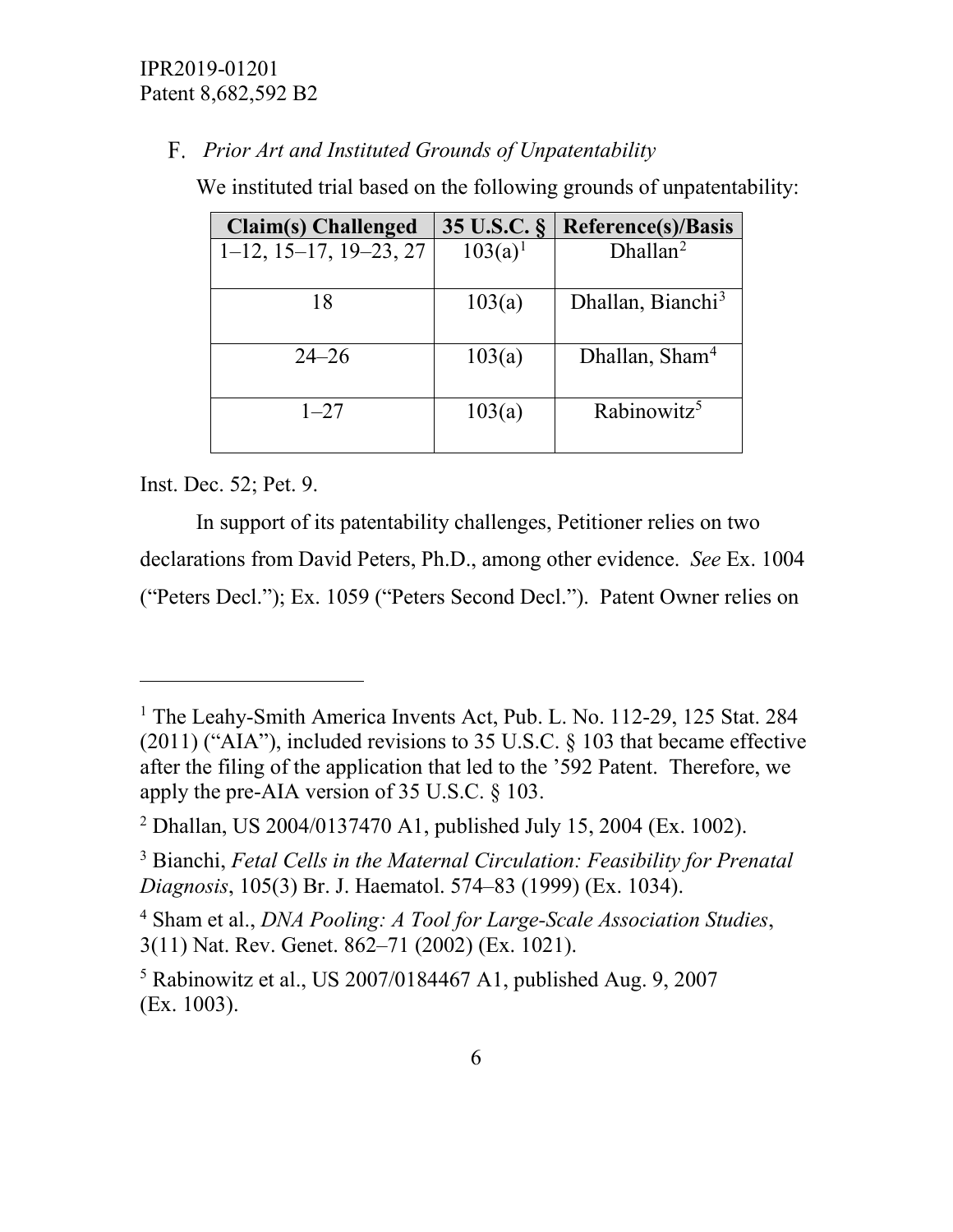a declaration from John Quackenbush, Ph.D., among other evidence. Ex. 2012 ("Quackenbush Decl.").

#### II. ANALYSIS

Under 35 U.S.C. § 103(a), a patent claim is unpatentable if the differences between the claimed subject matter and the prior art are such that the subject matter, as a whole, would have been obvious at the time the invention was made to a person having ordinary skill in the art. *KSR Int'l Co. v. Teleflex Inc.*, 550 U.S. 398, 406 (2007). The question of obviousness is resolved on the basis of underlying factual determinations including: (1) the scope and content of the prior art; (2) any differences between the claimed subject matter and the prior art; (3) the level of ordinary skill in the art; and (4) objective evidence of nonobviousness. *Graham v. John Deere Co.*, 383 U.S. 1, 17–18 (1966). An obviousness determination requires finding "a motivation to combine accompanied by a reasonable expectation of achieving what is claimed in the patent-at-issue." *Intelligent Bio-Sys., Inc. v. Illumina Cambridge Ltd.*, 821 F.3d 1359, 1367 (Fed. Cir. 2016).

*Level of Ordinary Skill in the Art*

Petitioner contends that a person of ordinary skill in the art as of the relevant date would have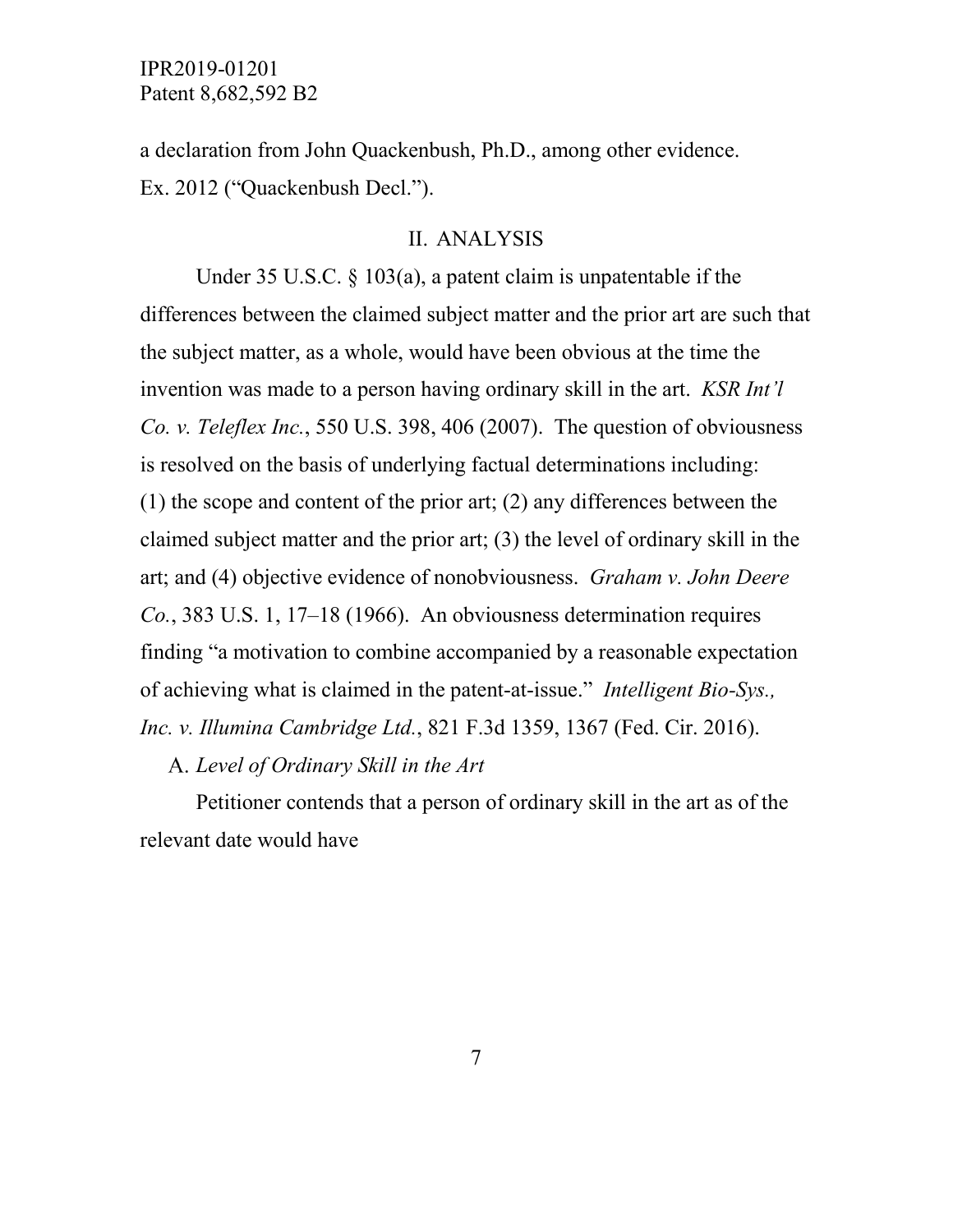$\overline{a}$ 

been a member of a team of scientists developing genetic techniques to collect and analyze genetic data. The POSA [person of ordinary skill in the art] would have had an M.D. or master's or Ph.D. in molecular biology, genetics, bioinformatics, or a related field, and, through either education or work experience, 2-3 years of experience with nucleic acid sequencing, sample preparation, and prenatal diagnostics.

Pet. 6; *see also* Ex. 1004 (Peters Decl.) ¶ 23 (addressing level of ordinary skill in the art). In its Patent Owner Response, Patent Owner neither comments on this proposal, nor proposes an alternative level of ordinary skill in the art. [6](#page-7-0)

a person of ordinary skill in the art would have been a member of a team of scientists developing techniques to obtain and analyze genetic data. Such a person would have (1) a masters and/or PhD degree in Molecular Biology, or Genetics, or a related discipline, with a working knowledge on the use of Bioinformatics; or (2) a masters and/or PhD degree in Bioinformatics, Computational Biology, or Biostatistics, or a related discipline, with a working knowledge of Molecular Biology/Genetics. At least one member of that team, but not necessarily every member of that team, would have had, through either education or work experience, 2-3 years of experience with molecular biology techniques relevant in the field of prenatal diagnostics.

Ex. 2012 (Quackenbush Decl.) ¶ 45. Dr. Quackenbush states, however, that his opinions would not change if he were to apply Dr. Peters' proposed level of ordinary skill in the art. *Id.* ¶ 47.

<span id="page-7-0"></span> $6$  For completeness, we note that Dr. Quackenbush's declaration includes the opinion that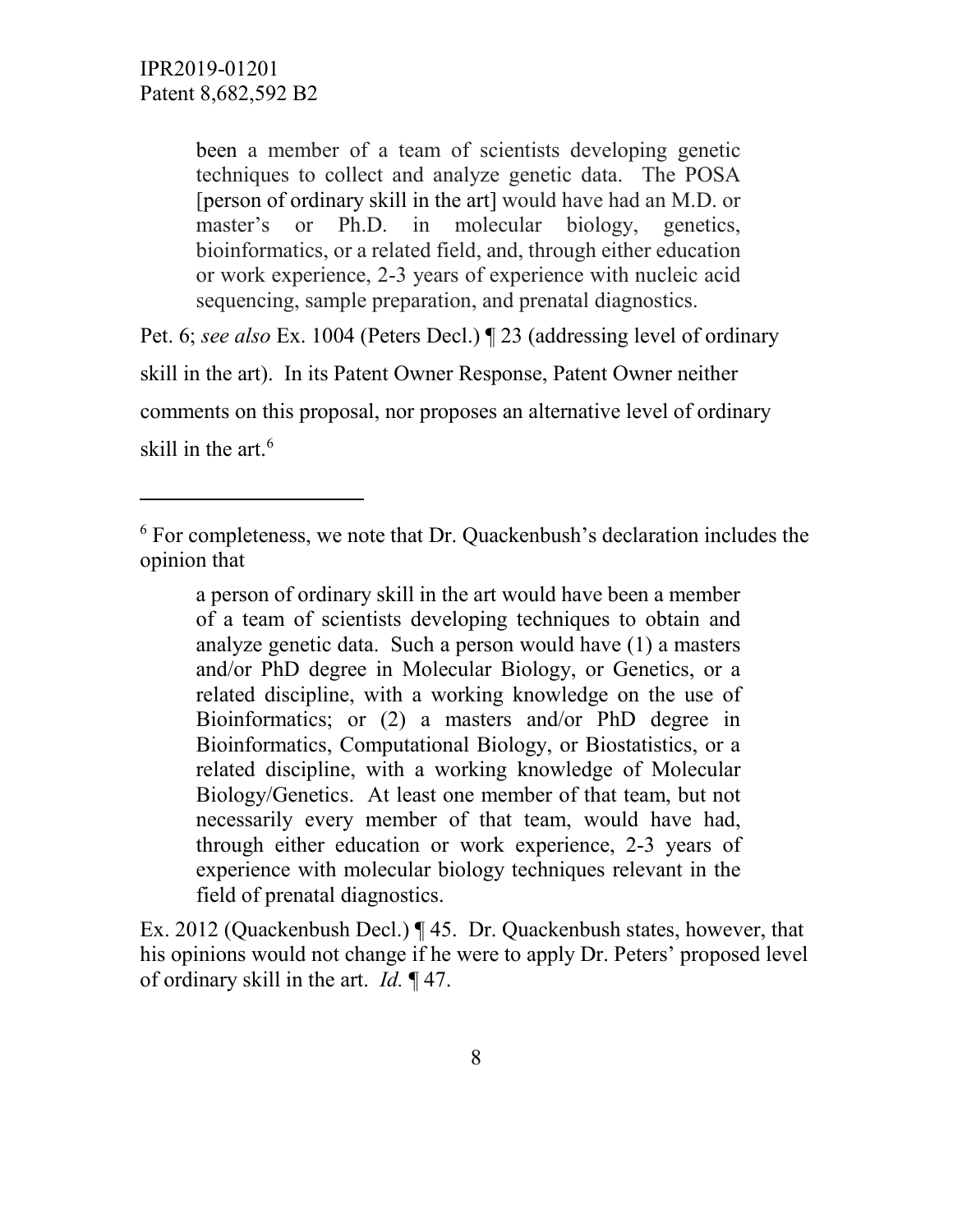Because Petitioner's proposed definition is consistent with the cited prior art, we apply it for purposes of this Decision.<sup>[7](#page-8-0)</sup> In our view, moreover, the prior art itself demonstrates the level of skill in the art at the time of the invention. *See also Okajima v. Bourdeau*, 261 F.3d 1350, 1355 (Fed. Cir. 2001) (explaining that specific findings regarding ordinary skill level are not required "where the prior art itself reflects an appropriate level and a need for testimony is not shown") (quoting *Litton Indus. Prods., Inc. v. Solid State Sys. Corp.*, 755 F.2d 158, 163 (Fed. Cir. 1985)).

## *Claim Construction*

 $\overline{a}$ 

The Board interprets a claim using the same claim construction standard that would be used to construe the claim in a civil action under 35 U.S.C. § 282(b). 37 C.F.R. § 42.100(b) (2019). Under this standard, we construe a claim "in accordance with the ordinary and customary meaning of such claim as understood by one of ordinary skill in the art and the prosecution history pertaining to the patent." *Id.*

Petitioner argues that "[n]o term requires express construction in this proceeding." Pet. 5. Petitioner notes, however, that the district court construed two claim terms, and states that "[t]he Court's constructions are

<span id="page-8-0"></span> $7$  We would reach the same ultimate conclusions under Dr. Quackenbush's proposal. *See* Ex. 2012 ¶¶ 45, 47 (Dr. Quackenbush, proposing a somewhat different definition, but indicating that the selection of one definition over the other would not change the ultimate result).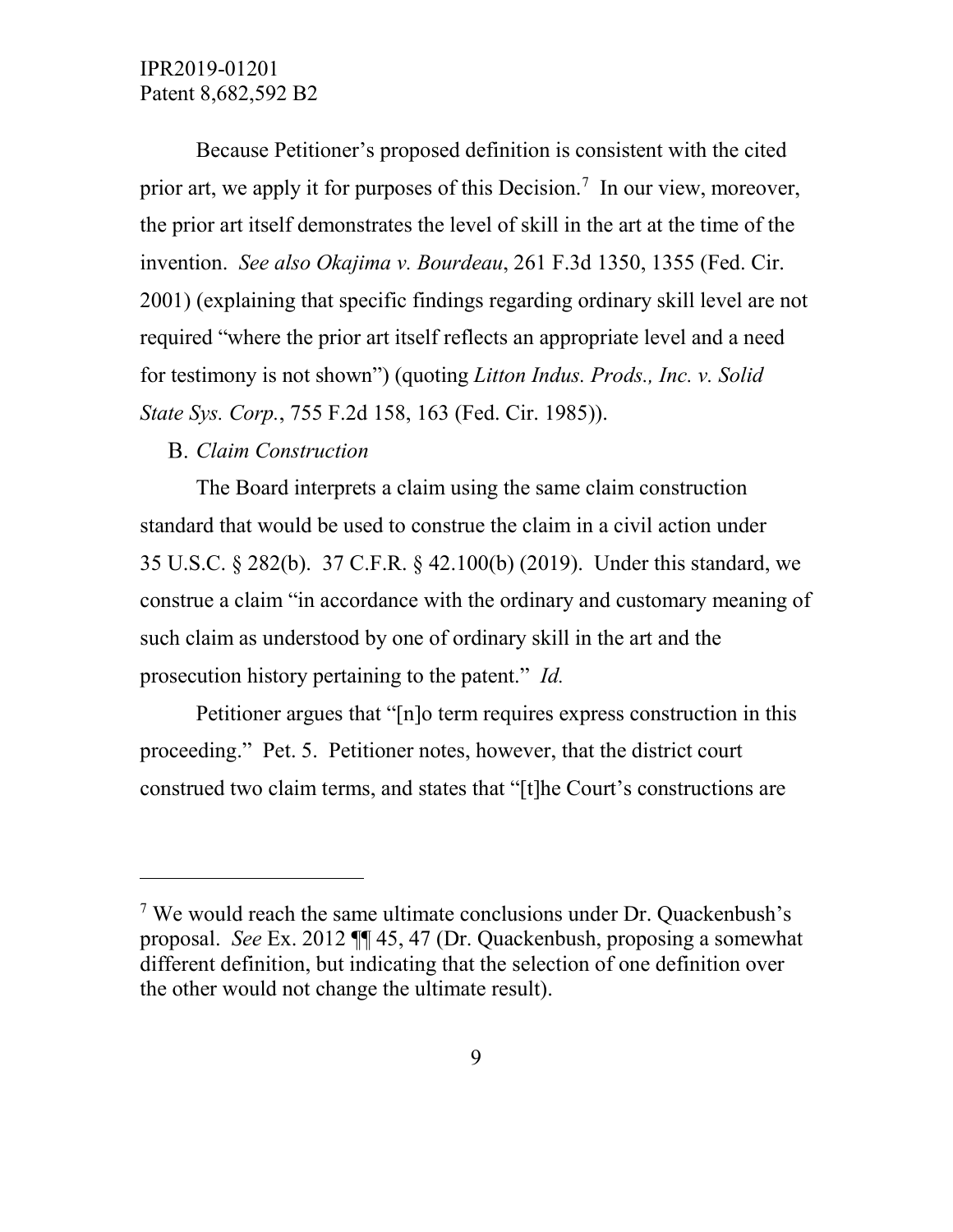$\overline{a}$ 

applied in this Petition."<sup>[8](#page-9-0)</sup> *Id.* at 6; *see also* Ex. 1004 (Peters Decl.) 1 27 (Dr. Peters, indicating that he used the District Court's claim constructions in his analysis). Although Patent Owner does not address claim construction in its briefing, we note that Dr. Quackenbush indicated that he "applied the district court's constructions in [his] analysis." Ex. 2012 (Quackenbush Decl.)  $\P$  69.

Only claim terms in controversy need be construed. *Vivid Techs., Inc. v. Am. Sci. & Eng'g, Inc.*, 200 F.3d 795, 803 (Fed. Cir. 1999). On this record, neither party requests claim construction, and we determine that, for purposes of our decision, no claim term requires express construction.

*Obviousness of Claims 1–12, 15–17, 19–23, and 27 Over Dhallan*

Petitioner argues that claims 1–12, 15–17, 19–23, and 27 are unpatentable as obvious over Dhallan. Pet. 11. Below, we provide an overview of Dhallan. We then address claim 1, followed by dependent claim 5, and finally, the remainder of the dependent claims Petitioner challenges as obvious over Dhallan (claims 2–4, 6–12, 15–17, 19–23, and 27).

<span id="page-9-0"></span><sup>&</sup>lt;sup>8</sup> The District Court construed (i) the term "genetic data for some or all possible alleles" as meaning "genetic data for some or all possible base pairs at a given locus;" and (ii) the term "at least 100 loci on the chromosome or chromosome segment of interest in the individual" as meaning "at least 100 loci on the chromosome or chromosome segment of interest from only the individual." Ex. 1008, 12, 15; Pet. 5.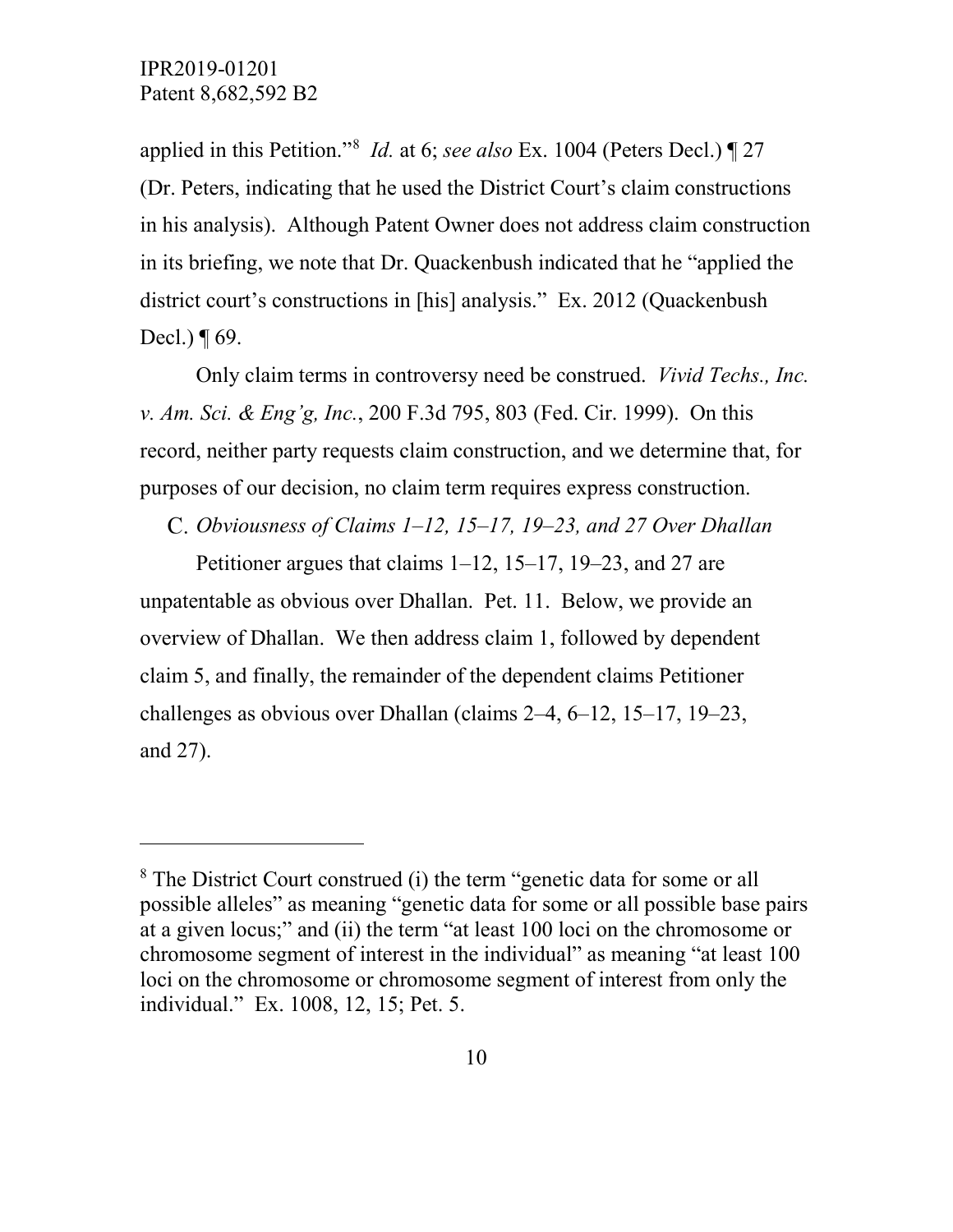#### *1. Overview of Dhallan (Exhibit 1002)*

Dhallan, entitled "Methods for Detection of Genetic Disorders," discloses "a rapid, non-invasive method" that is "useful for detection of chromosomal abnormalities," including "monosomies, trisomies, and other aneuploidies." Ex. 1002, code (54), ¶ 3. Dhallan discloses that in one embodiment, the method comprises "quantitating the relative amount of the alleles at a heterozygous locus of interest, . . . wherein said relative amount is expressed as a ratio, and wherein said ratio indicates the presence or absence of a chromosomal abnormality." *Id.* ¶ 42. Specifically, Dhallan explains that

[t]he ratio of alleles at a heterozygous site is expected to be about 1:1 (one A allele and one G allele). However, if an extra chromosome is present the ratio is expected to be about 1:2 (one A allele and 2 G alleles or 2 A alleles and 1 G allele).

*Id.* ¶ 826.

Dhallan's Example 14 reports an experiment that was designed to "recapitulate the in vivo scenario of blood from a pregnant female." *Id.* ¶ 2157. Dhallan teaches that maternal DNA was mixed with DNA isolated from her child, who previously had been diagnosed with trisomy 21, in various ratios to represent varying percentages of fetal DNA. *Id.* In particular, samples containing 100% Down syndrome DNA and mixtures of maternal blood and 75% Down syndrome DNA, 50% Down syndrome DNA, and 40% Down syndrome DNA were created and tested. *Id.* ¶ 2200.

In each of the samples, a total of 768 SNPs on chromosome 13 and 768 SNPs on chromosome 21 were genotyped. *Id.* ¶¶ 2166–83, 2196–97.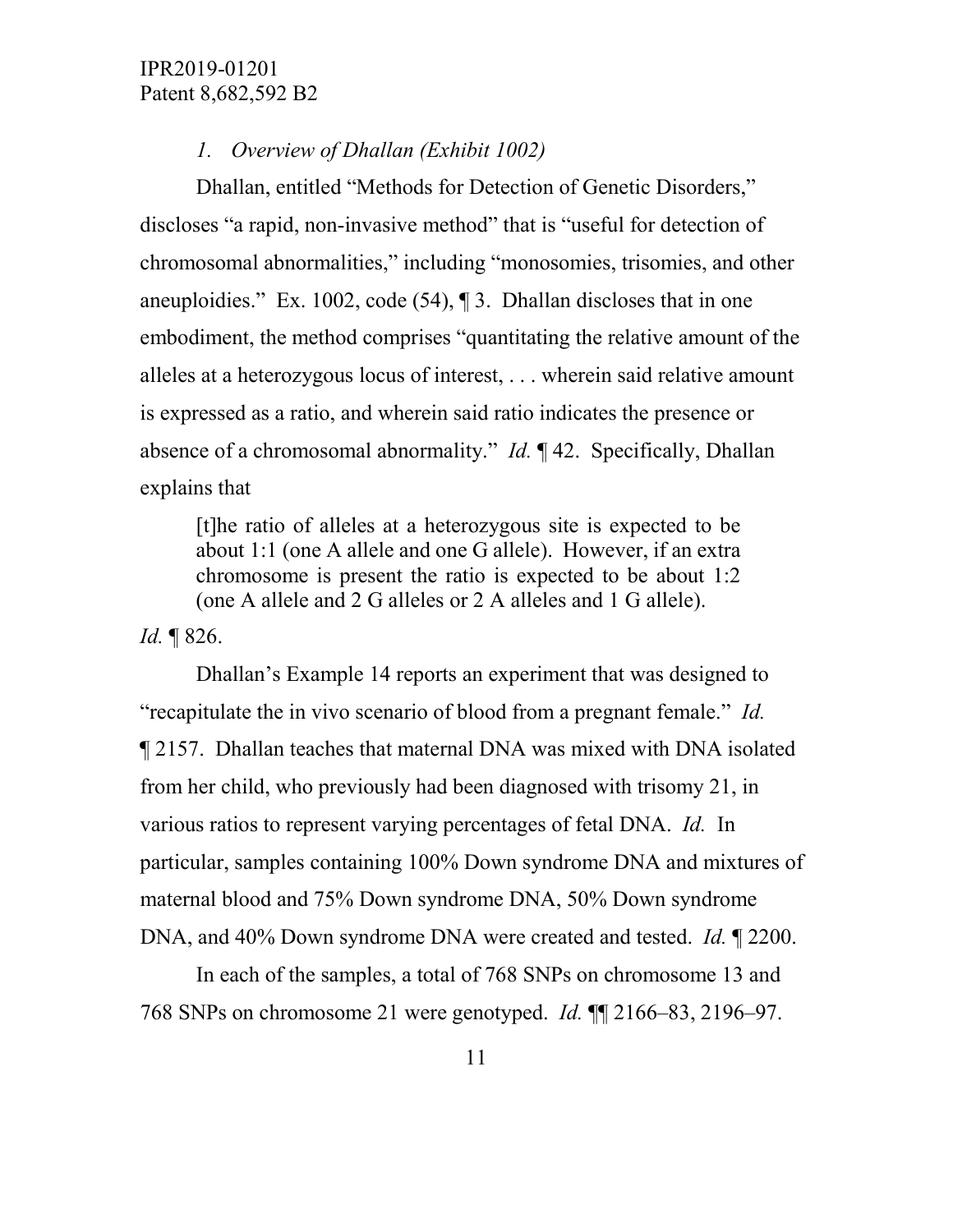SNPs homozygous for the maternal DNA and heterozygous for the child DNA were further analyzed to create the allele ratios. *Id.* ¶¶ 2198–200. The allele ratio at each heterozygous SNP was calculated by dividing the value obtained for allele 1 by the value obtained for allele 2, e.g., "if SNP X can either be adenine (A) or guanine (G), the ratio at SNP X was calculated by dividing the value obtained for adenine by the value obtained for guanine." *Id.* ¶ 2201.

Dhallan notes that for the sample containing 100% Down syndrome DNA, 62 SNPs on chromosome 13 and 49 SNPs on chromosome 21 were analyzed. *Id.* ¶¶ 2202–06. The average ratio of allele 1 to allele 2 on chromosome 13 was approximately 1.0, whereas the average ratio for chromosome 21 was 0.531, in line with expectations. *Id.* Dhallan concluded that "[s]tatistical analysis revealed a confidence value of 99.9% that the ratios obtained on chromosome 13 and on chromosome 21 represented true differences, rather than random numerical fluctuations in value." *Id.* ¶ 2206. Dhallan notes that the ratios obtained upon analysis of the 75% Down syndrome DNA, 50% Down syndrome DNA, and 40% Down syndrome DNA mixtures similarly matched the expected ratios. *Id.*  $\P$  2207–23.

Dhallan discloses that template DNA for use in the disclosed methods can be obtained from various sources, including from a single cell of an embryo, or from fetal DNA obtained from maternal blood. *Id.* ¶¶ 167–69.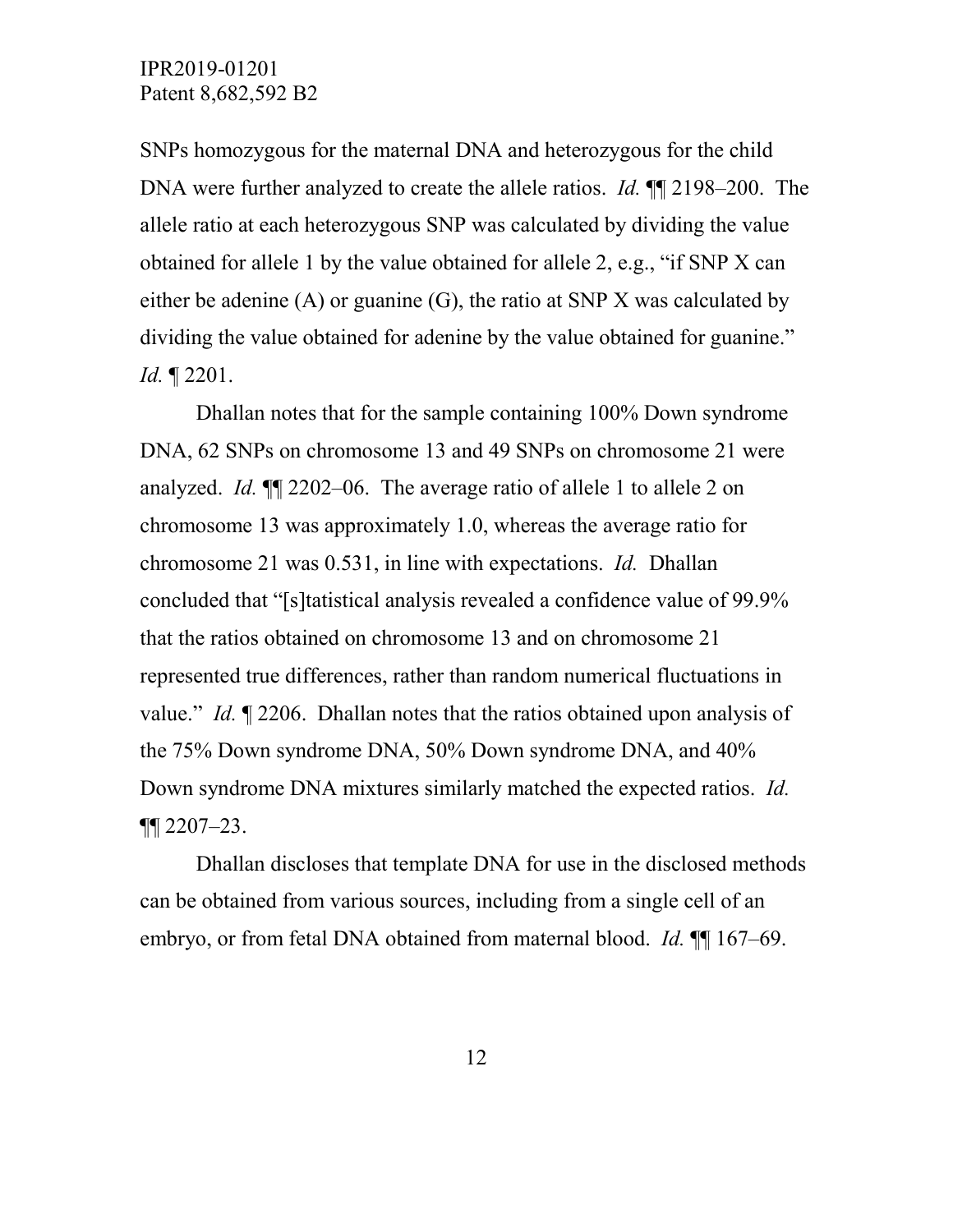$\overline{a}$ 

Dhallan also teaches use of commercially available SNP genotyping arrays for producing the genetic data for use in the method. *Id.* ¶ 43.

*2. Analysis of Claim 1[9](#page-12-0)*

# *a) Overview of the Parties' Arguments*

Petitioner argues that Dhallan is directed to a non-invasive method of detecting chromosomal abnormalities, which includes "determining alleles at a locus of interest and quantitating a ratio for the alleles at the locus, where the ratio indicates the presence or absence of a chromosomal abnormality." Pet. 11 (citing Ex. 1002, Abstract). According to Petitioner, Dhallan hypothesizes that an individual with a normal number of chromosomes will have a balanced ratio of alleles, indicating an equal number of copies of maternal and paternal chromosomes. *Id.* In the case of

<span id="page-12-0"></span><sup>&</sup>lt;sup>9</sup> Claim 1 recites that the "small amount of genetic data" can be from "[i] fifty or fewer of the individual's cells, [ii] 0.3 ng or less of the individual's DNA, [iii] extracellular DNA from the individual found in maternal blood, or [iv] combinations thereof." Ex. 1001, 62:49–53 (bracketed numbers added for ease of reference). Petitioner's unpatentability arguments for claim 1 focus on option [i], with Petitioner arguing that it would have been obvious to use DNA from a single fetal cell in the claimed method. *See generally* Pet. 14–33; Tr. 15:8–10 (Petitioner's counsel stating: "I don't think there's any dispute between Illumina and Natera that for claim 1, we were talking about a single cell from an embryo or a single cell from maternal blood."). To the extent Petitioner also argued unpatentability under options [ii] and [iii] in connection with claim 1, it did so by cross-referencing its arguments for claims 4, 5, and 17. *See, e.g.*, Pet. 20, 29, 33. As such, we address Petitioner's arguments under options [ii] and [iii] in connection with our analysis of claims 4, 5, and 17.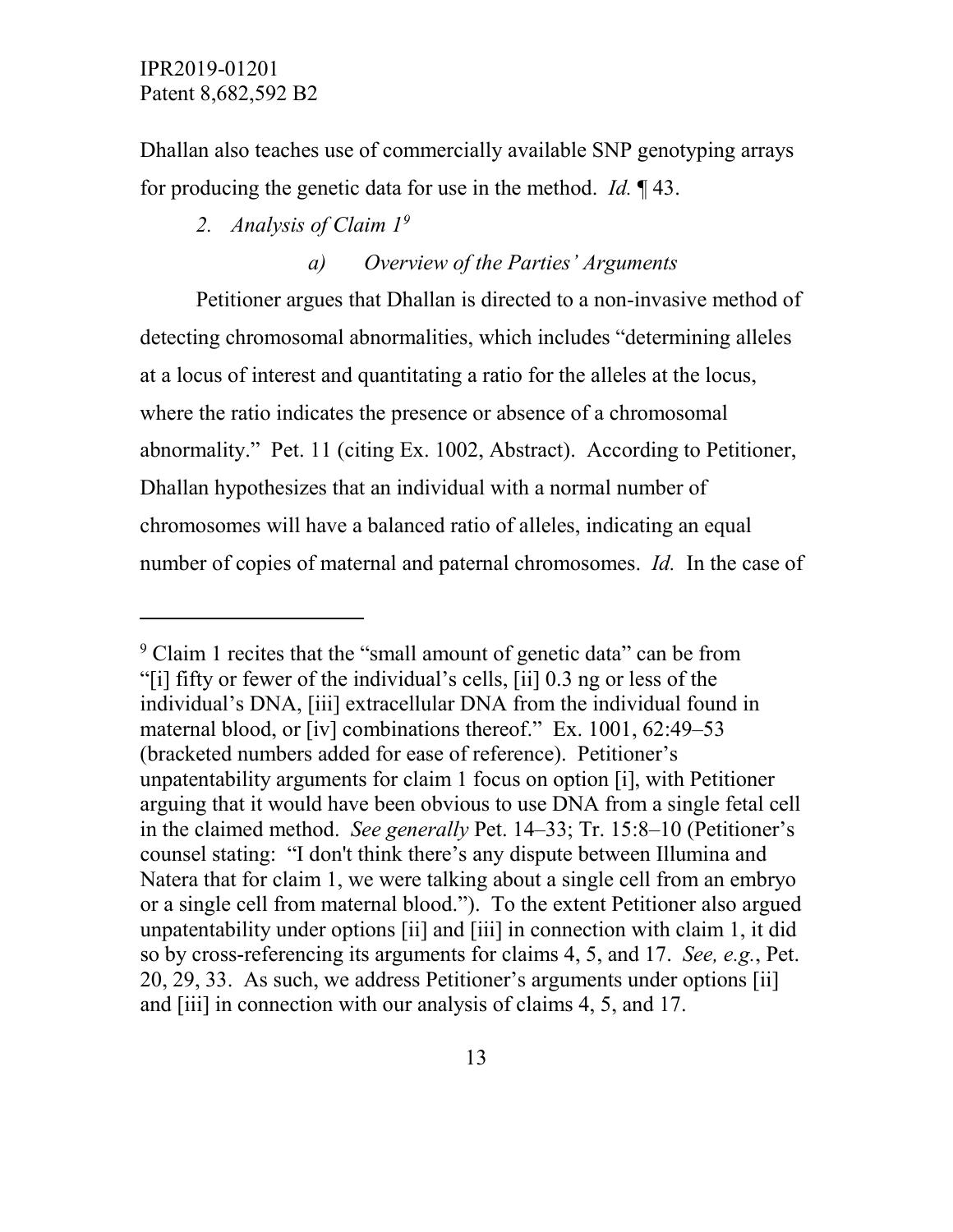trisomy 21, however, Dhallan hypothesizes that the individual will have an imbalanced ratio of alleles, reflecting an extra copy of the chromosome. *Id.* at 11–13.

According to Petitioner, Dhallan's Example 14 is a "proof-ofprinciple experiment for detecting chromosome 21 trisomy in different samples." *Id.* at 12. Following "[t]esting the DNA of a Down syndrome individual, Dhallan determined the average ratio for heterozygous SNPs measured on chromosome 21 as 0.531, consistent with the hypothesis that there is an extra copy of chromosome 21 in that individual." *Id.* at 13 (citing Ex. 1002 ¶ 2204). Petitioner further argues that "Dhallan determined the probability (confidence interval) that this hypothesis represents a true aneuploidy, as opposed to 'random numerical fluctuations in value,'" and "concluded that the method accurately identified trisomy 21." *Id.* (quoting Ex. 1002 ¶ 2206).

Against that backdrop, Petitioner argues that Dhallan teaches each limitation of independent claim 1. *Id.* at 14–27. For example, Petitioner argues that Dhallan teaches use of genetic data that is "noisy," i.e., "incomplete," because various experimental errors can occur (such as poor PCR amplification), and because "[t]he '592 patent concedes that analysis of a single cell would inherently result in noisy data." *Id.* at 20 (citing Ex. 1001, 62:25–26 (defining "noisy" data as "incomplete")), 21 (citing Ex. 1001, 8:19–23 (referencing "the inherently noisy nature of the measured genetic data in cases where limited genetic material is used for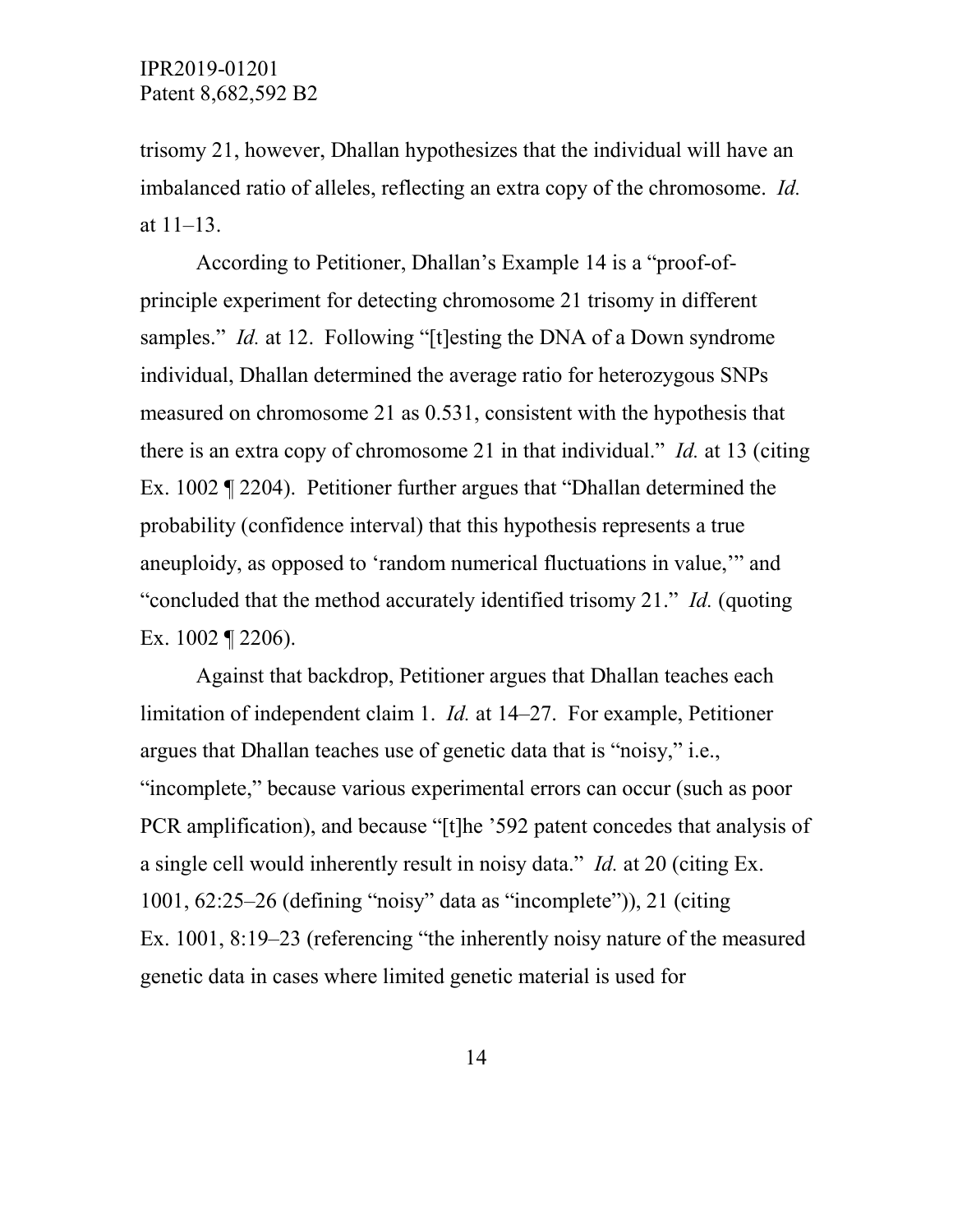$\overline{a}$ 

genotyping")); Ex. 1004 (Peters Decl.) ¶ 105. Petitioner relies on Dhallan's calculation of confidence intervals<sup>[10](#page-14-0)</sup> as satisfying the "determining . . . the probability" claim limitation, and argues that these confidence intervals were used to determine the probability that the calculated ratio accurately reports an actual difference in the number of chromosomes, thus satisfying the "using the probabilities . . . " limitation. *Id.* at 24, 26–27.

As to motivation to combine, Petitioner argues that the extent it would have been necessary to combine disparate teachings in Dhallan, a person of ordinary skill would have been motivated to do so. *See, e.g.*, *id.* at 28–29. For example, although Dhallan reports that Example 14 used a SNP genotyping technique with fluorescent labels rather than a SNP genotyping array as claimed, Petitioner argues that "it would have been obvious to a POSA to use the same method with genetic data generated by one of the SNP genotyping arrays disclosed in Dhallan." *Id.* at 12, 18; Ex. 1002 ¶ 97. According to Petitioner, this is because Dhallan genotypes a large number of SNPs, and teaches that commercially-available SNP genotyping arrays can efficiently and reliably produce genetic data for many thousands of SNPs. Pet. 16–17, 29. Additionally, although Dhallan's Example 14 used DNA from an already-born child, Petitioner argues that a person of ordinary skill

<span id="page-14-0"></span><sup>&</sup>lt;sup>10</sup> Dhallan alternately refers to the "confidence interval" as a "confidence value." *Compare* Ex. 1002 ¶¶ 2206, 2211, 2215, and 2219 (disclosing certain "confidence value[s]") *with id.* ¶ 2221 (referring to the same confidence values as "confidence interval[s]").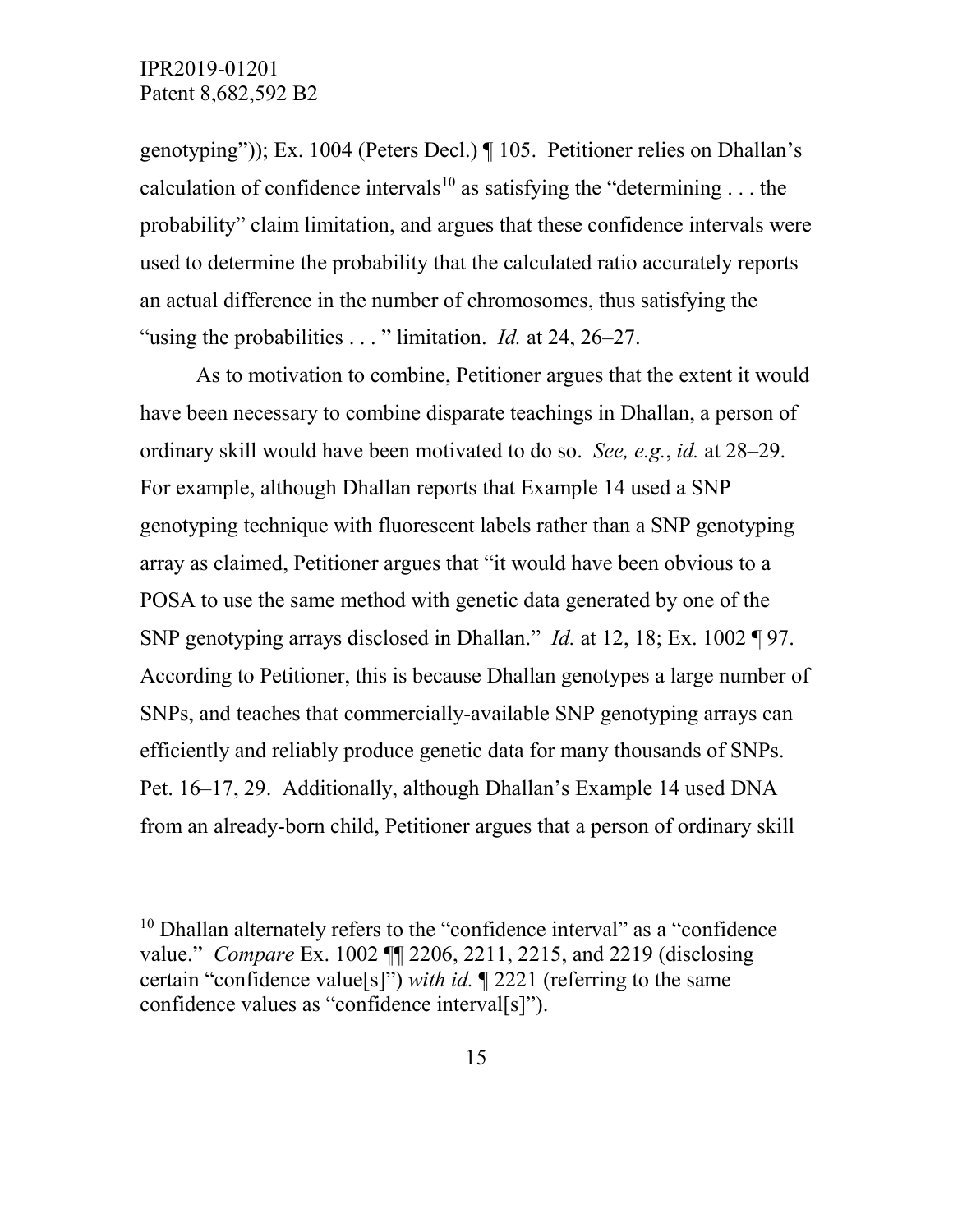would have been motivated to use the method with DNA from a single fetal cell, which qualifies as a "small amount of genetic material" as recited in claim 1. *Id.* at 9–20. This is because, Petitioner argues, Dhallan discloses use of a single cell as a preferred embodiment, and testing a single embryo cell was standard in connection with in vitro fertilization. *Id.* at 29.

Finally, Petitioner argues that a person of ordinary skill would have had a reasonable expectation of success in using a single cell in Dhallan's methodology because "[t]he preimplantation analysis of one embryo cell, including steps of amplification and hybridization, to screen for genetic conditions including aneuploidy was well-known." *Id.* at 31. Petitioner also argues that a person of ordinary skill "would have expected that the techniques disclosed in Dhallan would successfully generate sufficient DNA from a single cell to carry out genotyping with a SNP array." *Id.* at 32.

Patent Owner argues that "Dhallan does not teach at least two elements of claim 1, namely 'determining the probability of each of the hypotheses' . . . and using the 'noisy' genetic data 'to determine the probability of each hypothesis.'" PO Resp. 18. Patent Owner additionally argues that Petitioner "has failed to show motivation to use a single fetal cell in Dhallan's Example 14," because Example 14 is designed to "distinguish between maternal and child DNA *when both exist in maternal blood*," not to test "pre-isolated fetal DNA." *Id.* at 33.

Patent Owner also argues that when using DNA from a single cell, a person of ordinary skill would not have would not have had a reasonable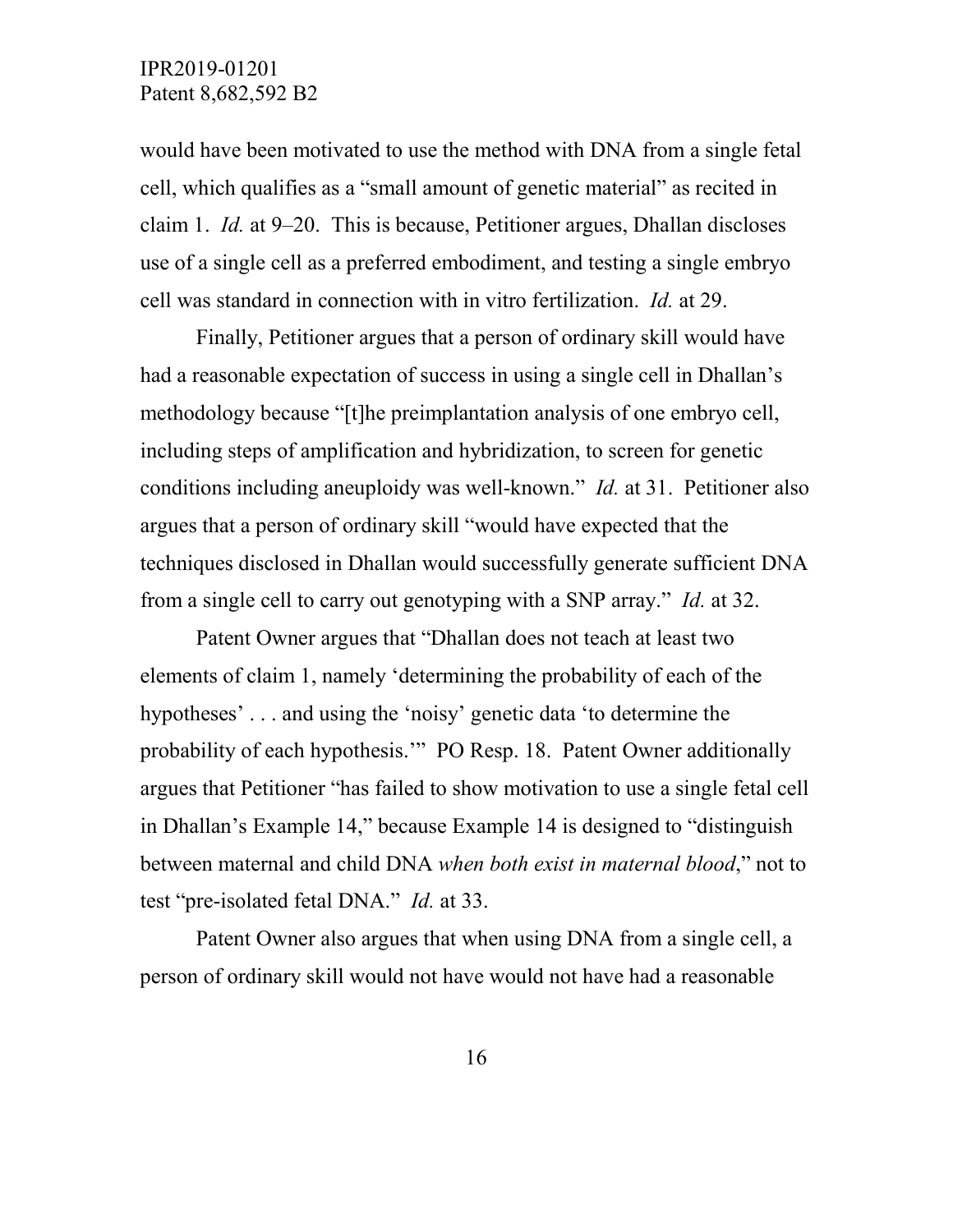expectation of success in arriving at the claimed subject matter by carrying out Dhallan's method because: (1) amplification bias "would have changed the ratio of one DNA sequence to another" (*id.* at 38); (2) "very low amounts of DNA could not be reliably used for SNP genotyping arrays (even with intervening amplification)" (*id.* at 47); and (3) a person of ordinary skill "would not have expected to be reasonably successful in isolating a single fetal cell from maternal blood" (*id.* at 50).

## *b) Analysis of Claim 1*

We find, on the full trial record, that Petitioner has not carried its burden of demonstrating the unpatentability of claim 1 over Dhallan, because it has not demonstrated a reasonable expectation of success in arriving at the claimed method using Dhallan's methodology with a SNP genotyping array and DNA from a single fetal cell. In particular, we agree with Patent Owner that Petitioner has not established that at the relevant time, very low amounts of DNA could be reliably used, even after intervening amplification, with a SNP genotyping array to determine the number of copies of a chromosome according to Dhallan's methodology. As will be discussed, Patent Owner cites evidence demonstrating that at the relevant time, "various researchers had determined that very low amounts of DNA could not be reliably used for SNP genotyping arrays (even with intervening amplification)" (PO Resp. 47), which is particularly important because Petitioner argues that in Dhallan's method, a person of ordinary skill would have genotyped hundreds or thousands of SNPs to determine the most likely number of chromosome copies in the individual's genome. *See,*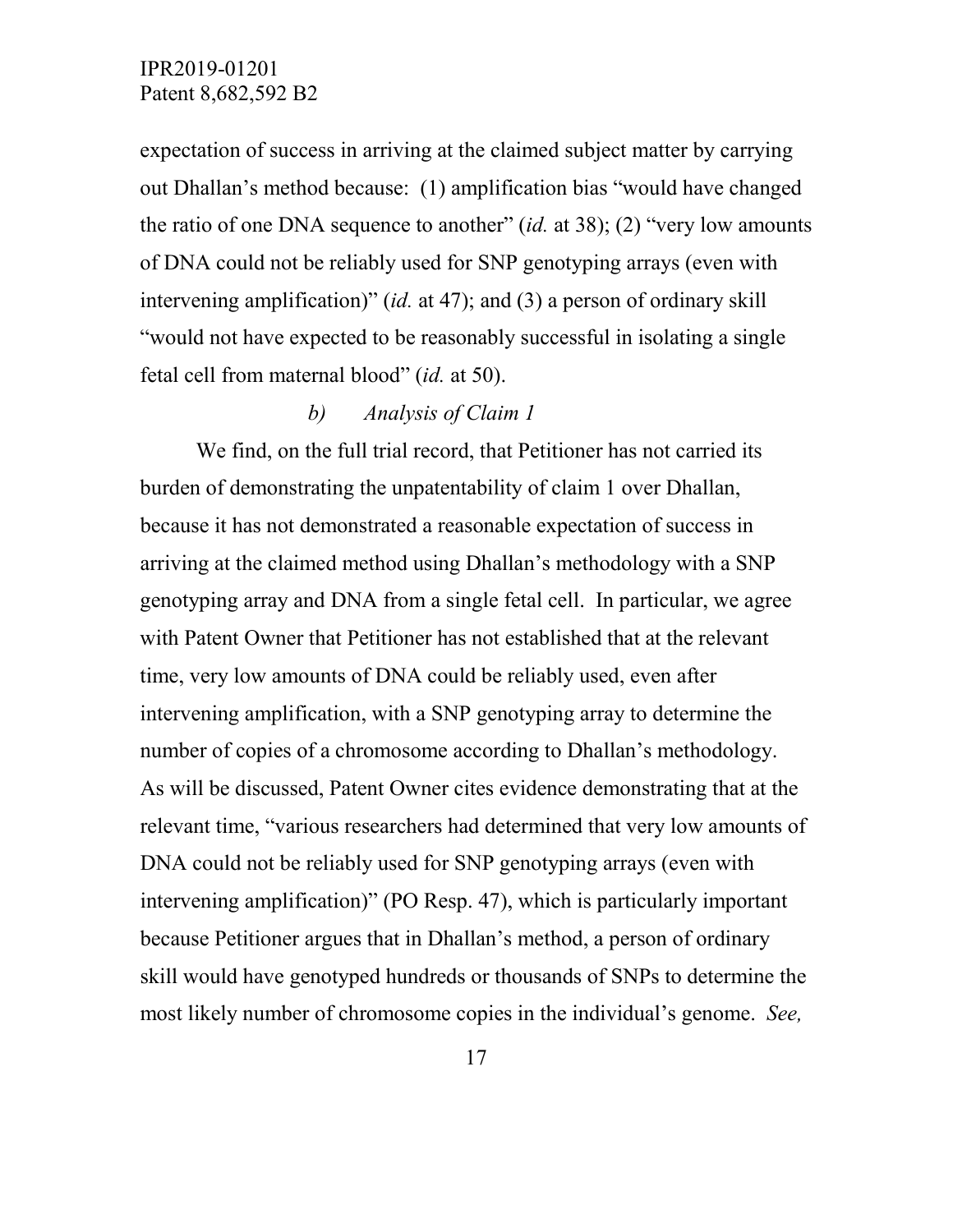*e.g.*, Pet. 25 ("In practice, Dhallan's analysis genotypes hundreds of SNP loci."); *see also* Ex. 1004 (Peters Decl.) ¶ 87 (noting that in Dhallan's method, "The alleles of hundreds or thousands of SNPs . . . are determined.").

We begin by analyzing the arguments and evidence in the Petition. Petitioner argues a reasonable expectation of success in using one embryonic cell in Dhallan's method because "[t]he preimplantation analysis of one embryo cell, including steps of amplification and hybridization, to screen for genetic conditions including aneuploidy was well-known." Pet. 31. In support, Petitioner cites three articles: Hartwell (Ex. 1010), Hellani (Ex. 1023), and Munné (Ex. 1038). *Id.*; *see also* Ex. 1004 (Peters Decl.) ¶ 131 (addressing Hartwell, Hellani, and Munné).

Petitioner's cited articles persuasively demonstrate that DNA from single cells was routinely used to screen for genetic conditions, including aneuploidy. *See, e.g.*, Ex. 1004 (Peters Decl.) ¶ 131 (opining that "by 2004 it was routine to carry out genetic testing on one cell from an embryo"). This evidence does not, however, persuade us of a reasonable expectation of success, because as Dr. Quackenbush persuasively establishes (and Petitioner does not dispute), the genetic screening methods employed in these articles did not involve using a SNP genotyping array as recited in claim 1. Ex. 2012 (Quackenbush Decl.) ¶¶ 177, 179; PO Resp. 44–45. Rather, Hartwell uses hybridization probes to detect the presence or absence of a specific allele related to cystic fibrosis. Ex. 1010, 371–73; Ex. 2012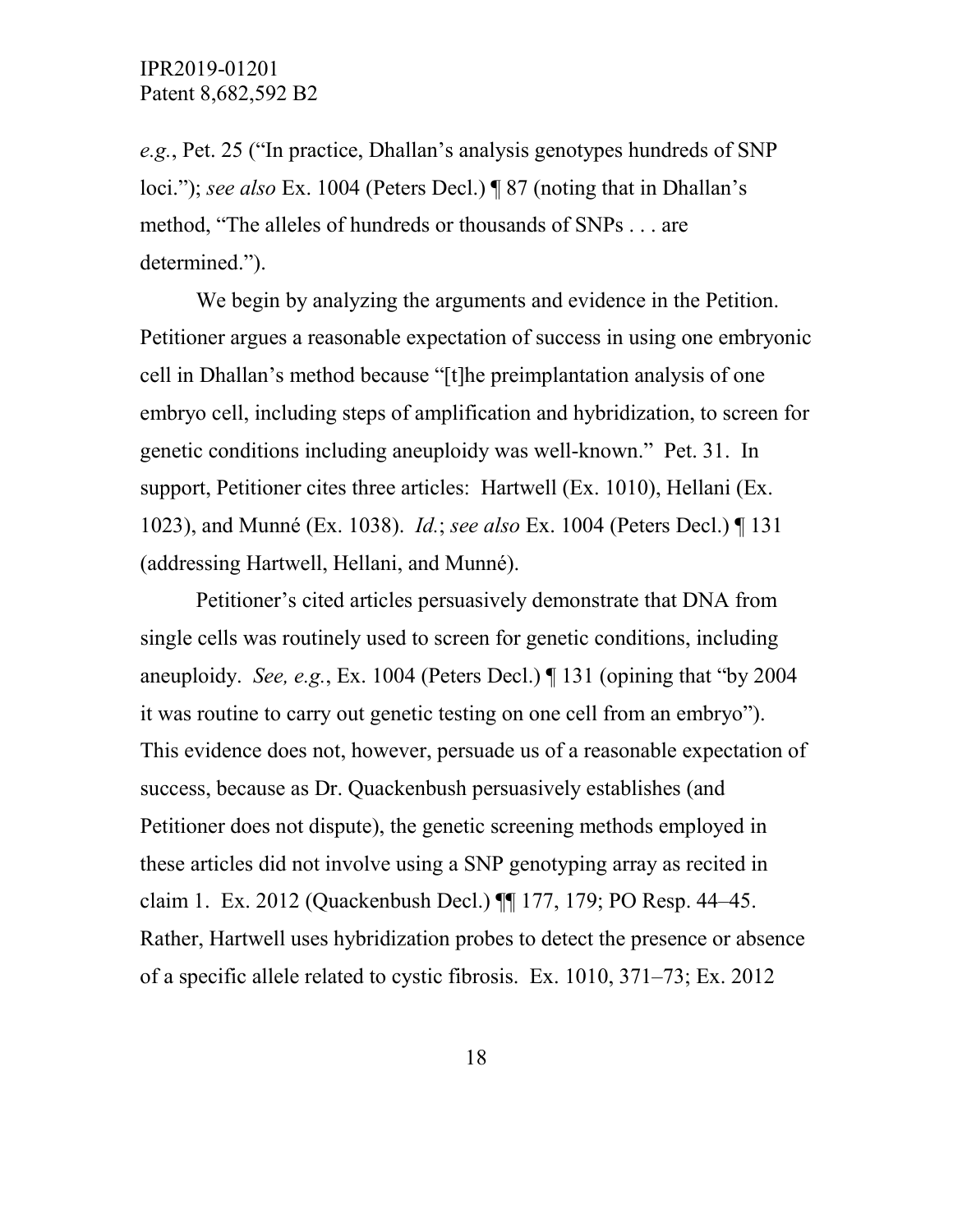(Quackenbush Decl.) ¶ 179. As Dr. Quackenbush persuasively establishes, techniques testing for the presence or absence of particular mutations use "comparatively small amounts of starting materials," because "one is simply testing for the presence or absence of a particular mutation." Ex. 2012 (Quackenbush Decl.) ¶ 188. Techniques that test for the presence or absence of a mutation "stand in stark contrast to aneuploidy detection such as that described by Dhallan where the absolute amount of each allele (or the relative amount as a ratio) must be accurately determined." *Id.* ¶ 189.

Both Hellani and Munné use high-level techniques that permit detecting chromosomal aberrations, but do not involve producing genetic data for alleles at "at least 100 loci" using a SNP genotyping array, as recited in claim 1. Ex. 2012 (Quackenbush Decl.) ¶¶ 175–79; Sur-reply 16. Hellani discloses amplifying DNA from a single cell by multiple displacement amplification ("MDA"), then analyzing the amplification product via a comparative genomic hybridization ("CGH") microarray to detect trisomy 21. Ex. 1023, 850–51; Ex. 2012 (Quackenbush Decl.) ¶ 177. Munné uses fluorescent in situ hybridization ("FISH") to perform preimplantation genetic diagnoses using DNA from a single cell. Ex. 1038, 93; Ex. 2012 (Quackenbush Decl.) ¶ 179. Petitioner has not adequately demonstrated that the amount of DNA needed to perform the FISH and CGH analyses reported in Hellani and Munné is comparable to that needed to carry out the claimed method using Dhallan's aneuploidy analysis.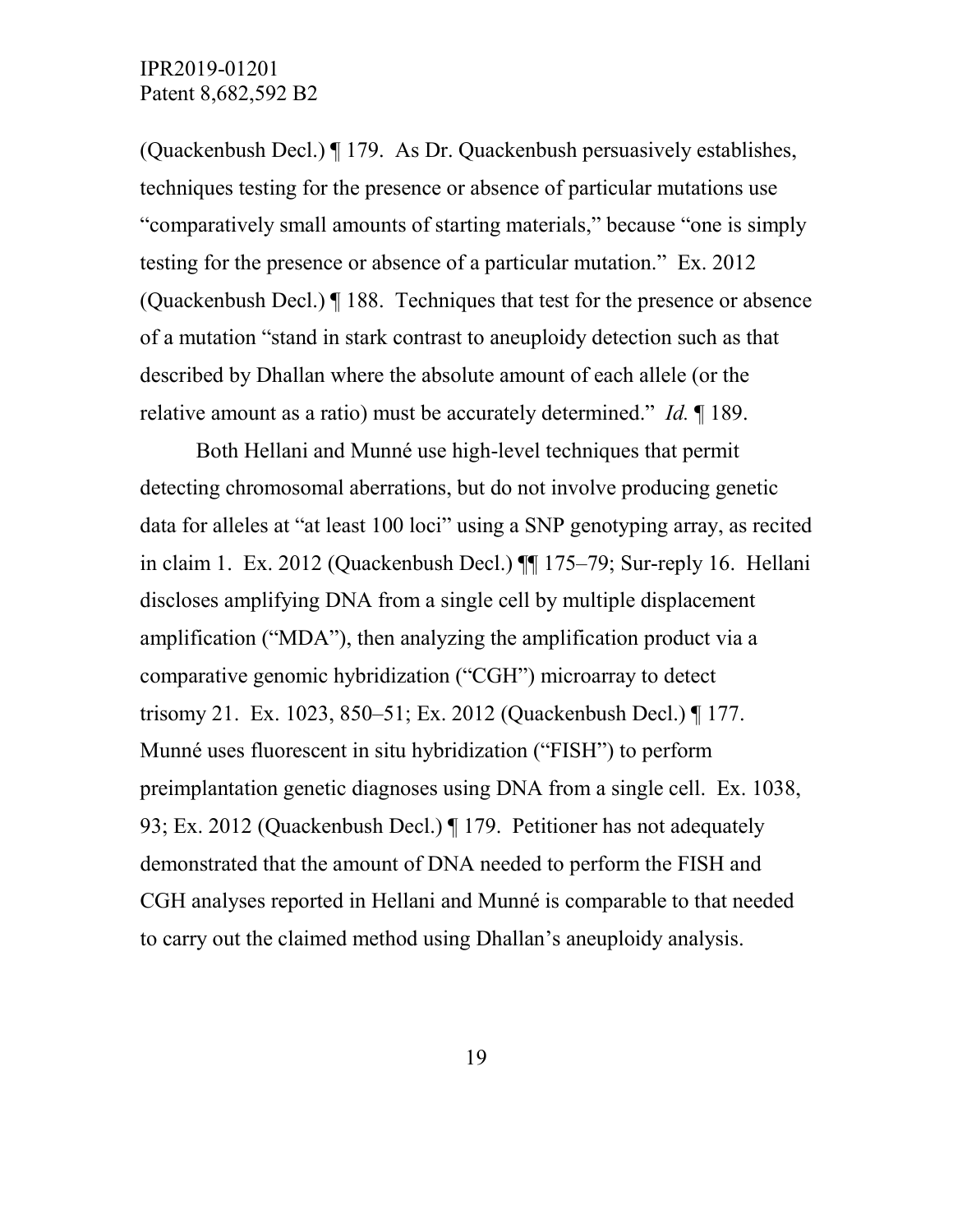Petitioner additionally argues that a person of ordinary skill "would have expected that the techniques disclosed in Dhallan would successfully generate sufficient DNA from a single cell to carry out genotyping with a SNP array." Pet. 32. Petitioner points to Dhallan's teaching that "a minimal amount of template DNA is not limiting for the number of loci that can be detected," because DNA can be amplified. *Id.* at 31 (quoting Ex. 1002 ¶ 270 and citing *id.* ¶¶ 2334, 2380); *see also* Ex. 1004 (Peters Decl.) ¶¶ 132–33 (addressing Dhallan's teaching). Petitioner also points to Dhallan's disclosure of SNP genotyping array protocols. *Id.* at 32 (citing Ex. 1002 ¶¶ 2237–334 (HuSNP), 2346–90 (BeadArray)). But despite Dhallan's teachings, Dr. Quackenbush persuasively establishes (and Petitioner does not dispute) that "Dhallan provides no actual examples in which a 'minimal amount of template DNA' is used to generate genetic data for chromosomal analysis," and "never uses data from a SNP array to make any chromosomal determinations based upon a small amount of genetic material." Ex. 2012 (Quackenbush Decl.) ¶¶ 183, 197. While a lack of a working example is not dispositive, it is important here, in view of Patent Owner's affirmative evidence (discussed below) that very low amounts of DNA could not be reliably used for SNP genotyping arrays, even with intervening amplification.

Petitioner also relies on articles that elaborate on the DNA amplification techniques taught in Dhallan. *See* Ex. 1004 (Peters Decl.) ¶ 133 (discussing Hellani (Ex. 1023), Zhang (Ex. 1030), Dietmaier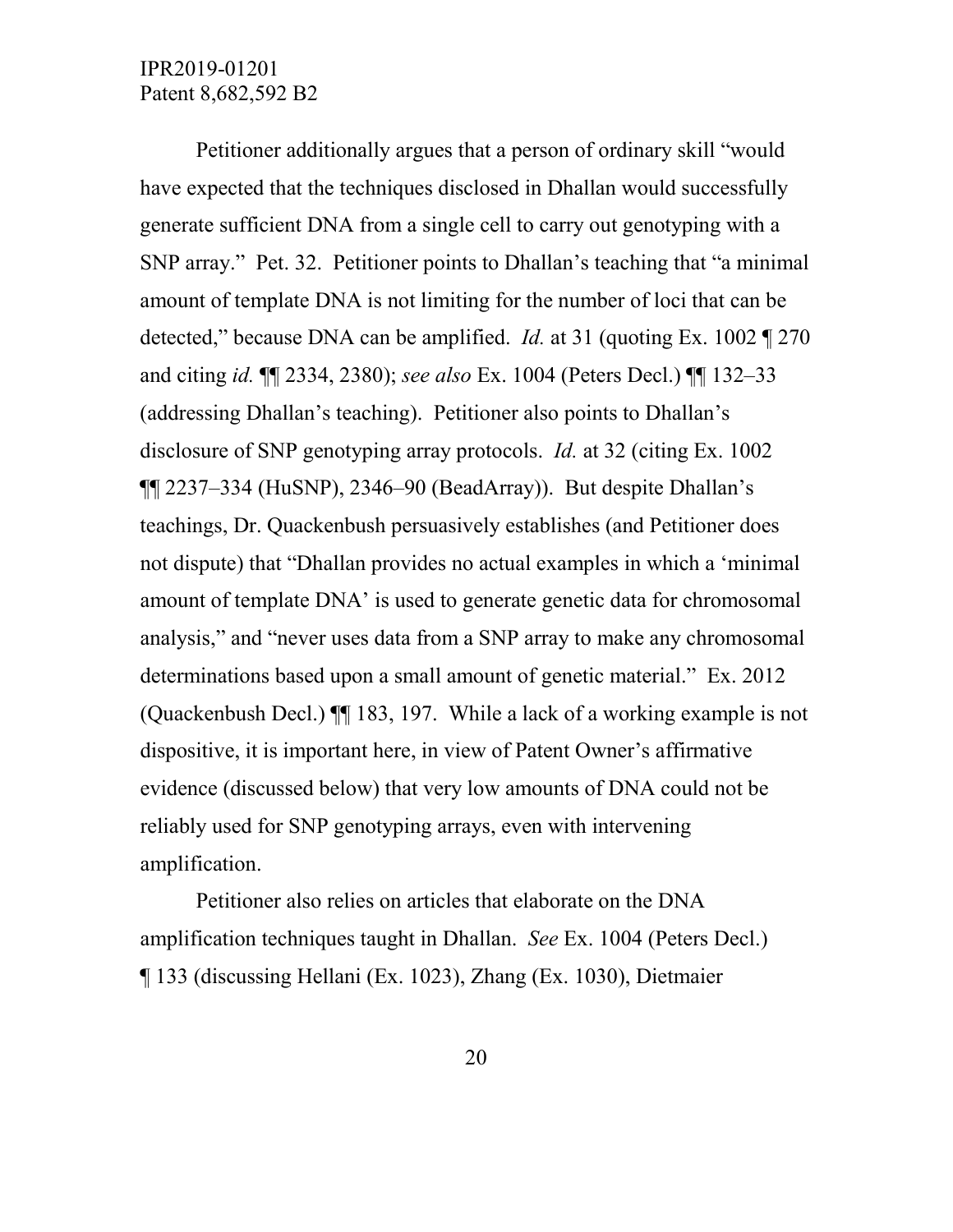(Ex. 1035), and Hu (Ex. 1036)). While these references demonstrate that techniques were known to amplify DNA from a single cell, we are not persuaded that they support a reasonable expectation of success, because the record does not speak to whether such amplification produces enough DNA to achieve the claimed subject matter using Dhallan's method with a SNP genotyping array. Both Hellani and Hu use the amplification product in a CGH analysis. Ex. 2012 (Quackenbush Decl.) ¶¶ 177, 179. Zhang discusses amplification of DNA from sperm cells, and Dietmaier addresses amplification of DNA from tumor cells. *Id.* at  $\P$  180, 181. These references neither use the amplification product in a SNP array, nor "measure genetic material and produce genetic data for some or all possible alleles at a plurality of at least 100 loci on the chromosome or chromosome segment," as recited in claim 1. *Id.* at ¶¶ 177 (Hellani), 179 (Hu), 182 (Zhang, Dietmaier); PO Resp. 44–45.

Petitioner next argues that commercial SNP genotyping arrays were used with amplified DNA to detect DNA copy number changes and chromosomal copy number abnormalities. Pet. 32 (citing Ex. 1032 (Zhao) and Ex. 1037 (Wong)). We agree with Petitioner that Zhao and Wong amplified DNA and used SNP genotyping arrays to detect DNA copy number changes. Ex. 1004 (Peters Decl.) ¶ 135 (citing Ex. 1032, 3060; Ex. 1037, 1). However, as Dr. Quackenbush persuasively establishes (and Petitioner does not dispute), Zhao and Wong "do not use DNA generated from a single cell (or generally, from a small amount of genetic material)."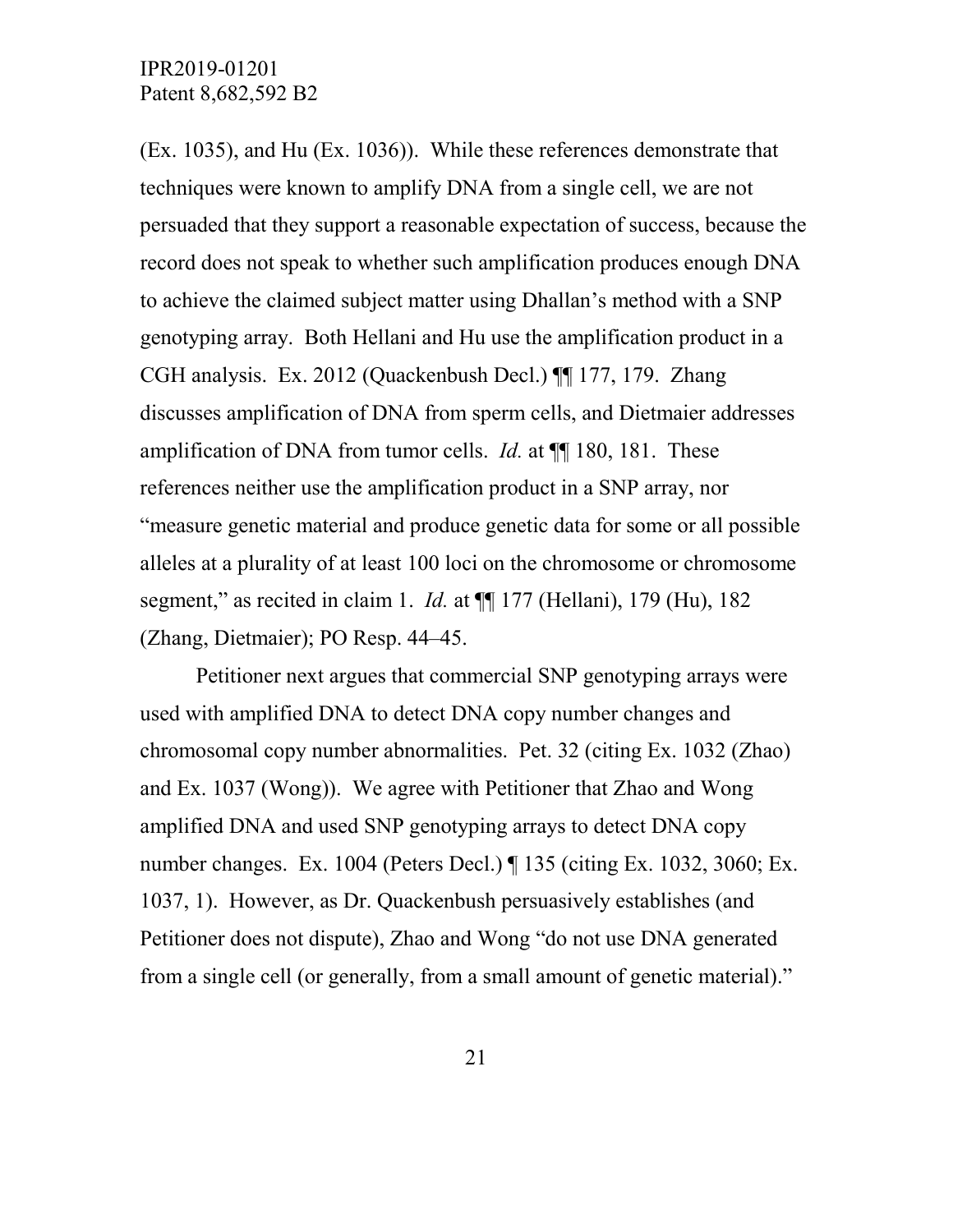Ex. 2012 (Quackenbush Decl.) ¶ 195; PO Resp. 48. Indeed, Zhao amplified 250 ng of template DNA, and Wong amplified 10 ng of template DNA. Ex. 1032, 3061; Ex. 1037, 2. Both amounts are far more than the "minute amounts" of DNA found in a single human diploid cell, which is about 7 picograms. Ex. 2012 (Quackenbush Decl.) ¶ 57; Ex. 1004 (Peters Decl.) ¶ 143.

Petitioner also relies on Jenkins (Ex. 1011), which teaches that commercial SNP genotyping platforms can deliver over 100,000 genotypes per day with an accuracy of >99%. Pet. 32; Ex. 1011, Abstract; Ex. 1004 (Peters Decl.) ¶ 135. Jenkins, however, does not address accuracy of the platforms when using DNA from a small amount of genetic material, and as Dr. Quackenbush persuasively establishes, "a person of ordinary skill in the art would have expected genotyping performance to be significantly reduced when using DNA amplified from a single cell." Ex. 2012 (Quackenbush Decl.) ¶ 196; PO Resp. 48–49. Accordingly, we are not persuaded that Jenkins establishes a reasonable expectation of success, particularly in view of additional evidence raised by Patent Owner and discussed below.

In sum, Petitioner's evidence in the Petition establishes that single cells were used for genetic analysis, amplification techniques were known, and SNP arrays could be used to analyze chromosome imbalances. Petitioner's evidence, however, does not persuasively address the interplay between the amount of DNA in a single cell and the amount of DNA or amplified DNA needed to carry out the claimed method using a SNP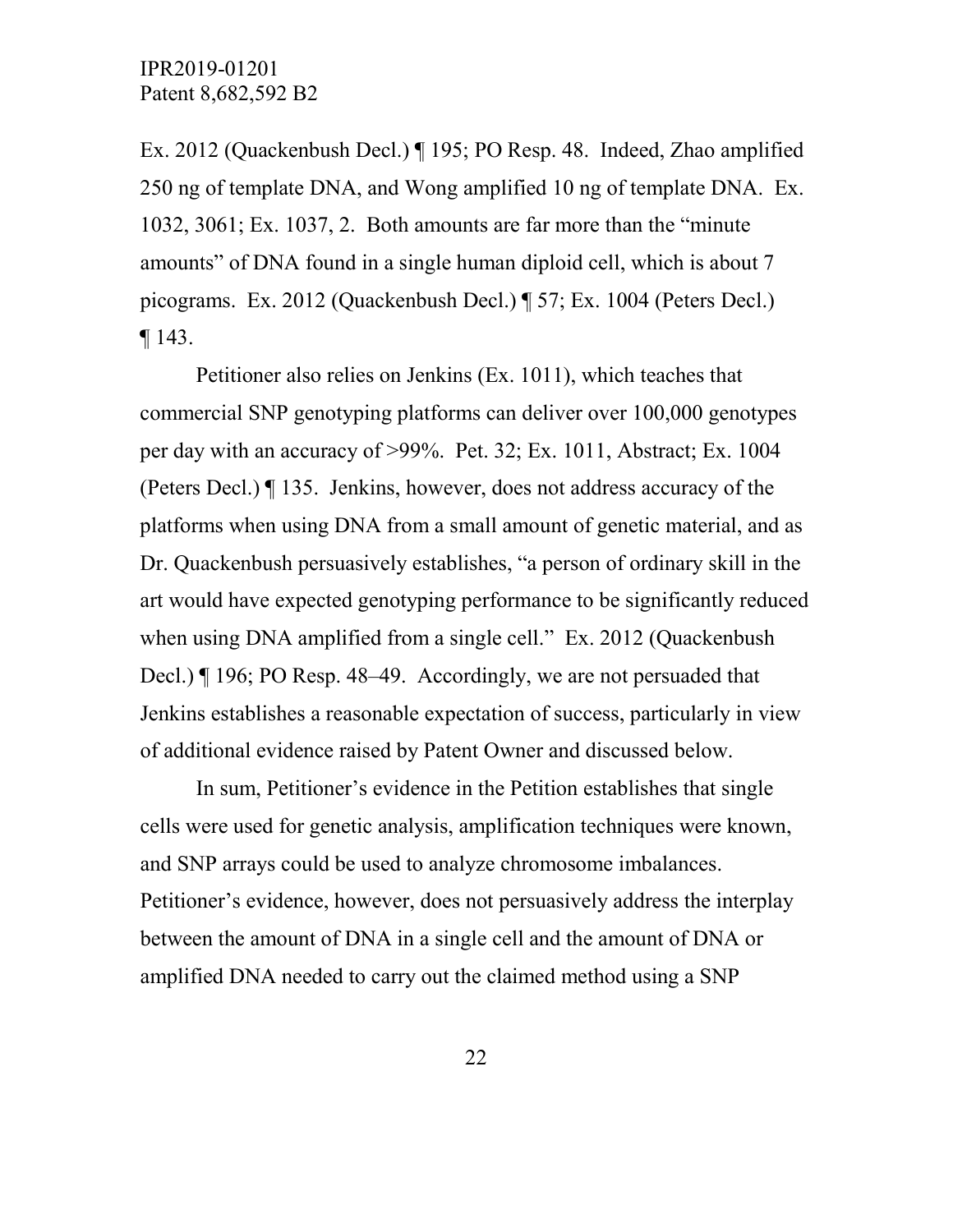genotyping array and Dhallan's aneuploidy analysis. This is important because Patent Owner cites evidence demonstrating that at the relevant time, "various researchers had determined that very low amounts of DNA could not be reliably used for SNP genotyping arrays (even with intervening amplification)." PO Resp. 47.

For example, Patent Owner cites Lovmar (Ex. 2017), which teaches that following amplification (MDA), genotyping even tens of SNPs was not possible when using more DNA than is found in a single cell. Ex. 2012 (Quackenbush Decl.) ¶ 190. Lovmar amplified "3, 0.3, 0.03 or 0.003 ng genomic DNA to select the optimal amount for further use." Ex. 2017, 2. Lovmar found that with "0.03 ng of genomic DNA  $(\sim]$  a genome equivalents), measurable signals were obtained for 22 out of 32 SNP genotyping reactions, but the signal intensity ratios varied so much between the parallel assays that assignment of the SNP genotypes would have been difficult." *Id.* at 8. Lovmar concluded that "[t]he major determinant for successful genotyping is the amount of DNA subjected to MDA," and that "about 1000 genome equivalents (3 ng) of DNA should be used." *Id.* at 9; *see also* Ex. 2012 (Quackenbush Decl.) ¶ 190 (addressing Lovmar). Thus, according to Lovmar, the minimum amount of template (input) DNA needed to be amplified for successful SNP genotyping is 3 ng, which is far more than the "minute amounts" of DNA found in a single human diploid cell, i.e., about 7 pg (i.e., about 0.007 ng). Ex. 2012 (Quackenbush Decl.) ¶ 57 ("[A] single human diploid cell contains minute amounts of DNA,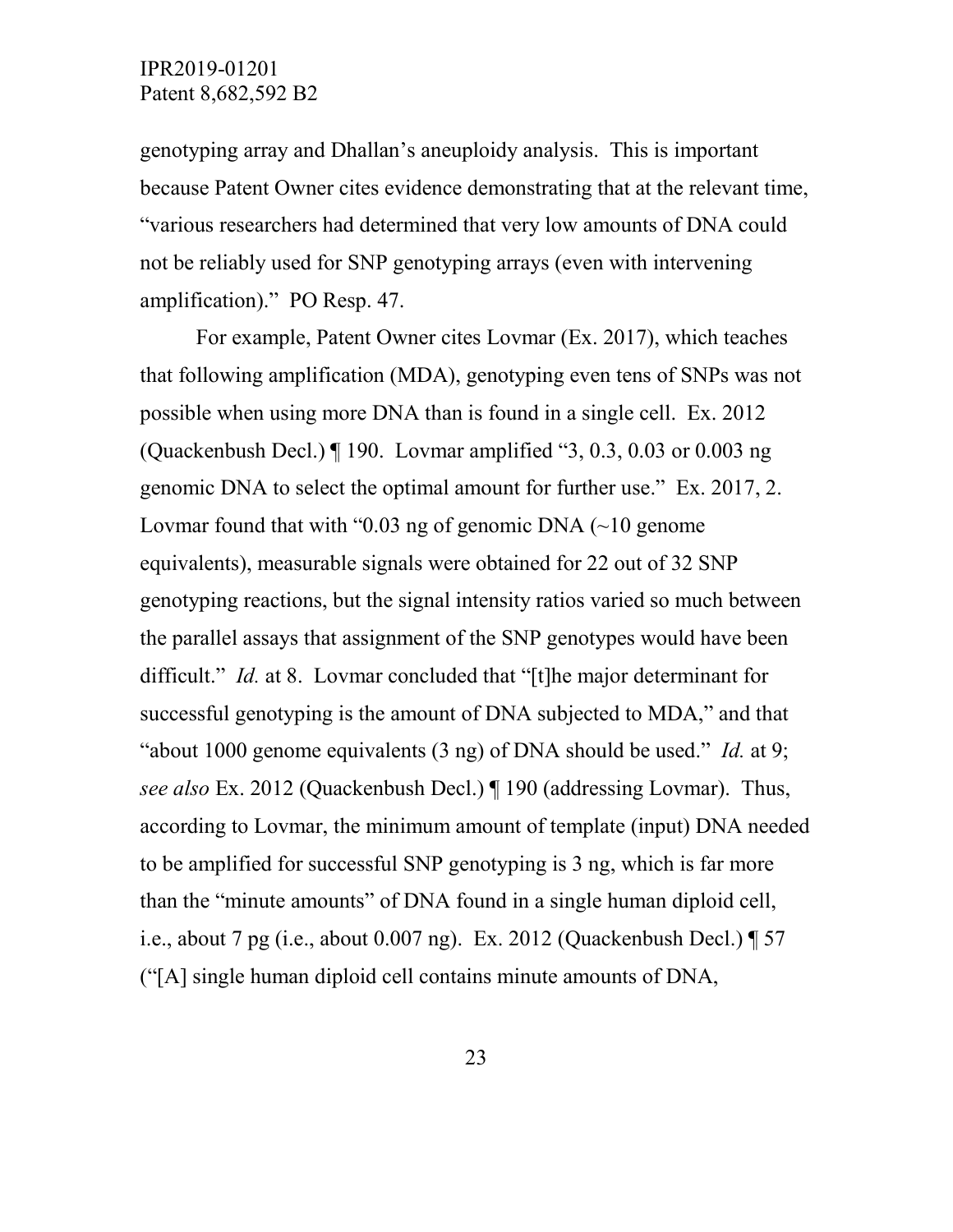$\overline{a}$ 

recognized to be about 7 pg."); Ex. 1004 (Peters Decl.) ¶ 143 (noting that the amount of DNA in a single cell is "approximately 7 pg").

Patent Owner cites other references that likewise demonstrate the interplay between input DNA amount and reliable SNP genotyping array performance. PO Resp. 47. For example, Bergen (Ex. 2033) teaches that compared to using higher input DNA amounts, "we observed significantly reduced SNP genotyping performance when using 1 ng of gDNA or wgaDNA in TaqMan® SNP genotyping assays with respect to completion rate, due to a significant increase in the undetermined genotype rate (Table 4)." Ex. 2033, 4; *see also* Ex. 2012 (Quackenbush Decl.) ¶ 191 (discussing Bergen). Park (Ex. 2035) teaches that, for sources other than whole blood, minimum input DNA to obtain "sufficient and reliable amplified product for a run of BeadArray genotyping" was 0.5 ng (i.e., 500 pg), and that genotyping performance decreased with amplification.<sup>11</sup> Ex. 2035, 1521; *see also* PO Resp. 47–48; Ex. 2012 (Quackenbush Decl.) ¶ 192 (discussing Park). This amount of DNA (0.5 ng) is significantly more than the approximately 7 pg (0.007 ng) of DNA found in a single human diploid cell. Ex. 2012 (Quackenbush Decl.) ¶ 57; Ex. 1004 (Peters Decl.) ¶ 143; *see also* Ex.  $1001$ ,  $29:53-55$  (noting that 0.3 ng of DNA is the amount found in approximately 50 human diploid cells).

<span id="page-23-0"></span> $11$  BeadArray is the same commercial genotyping array taught in Dhallan's Example 18. Ex. 2012 (Quackenbush Decl.) ¶ 192 n.7; Ex. 1002 ¶ 2346.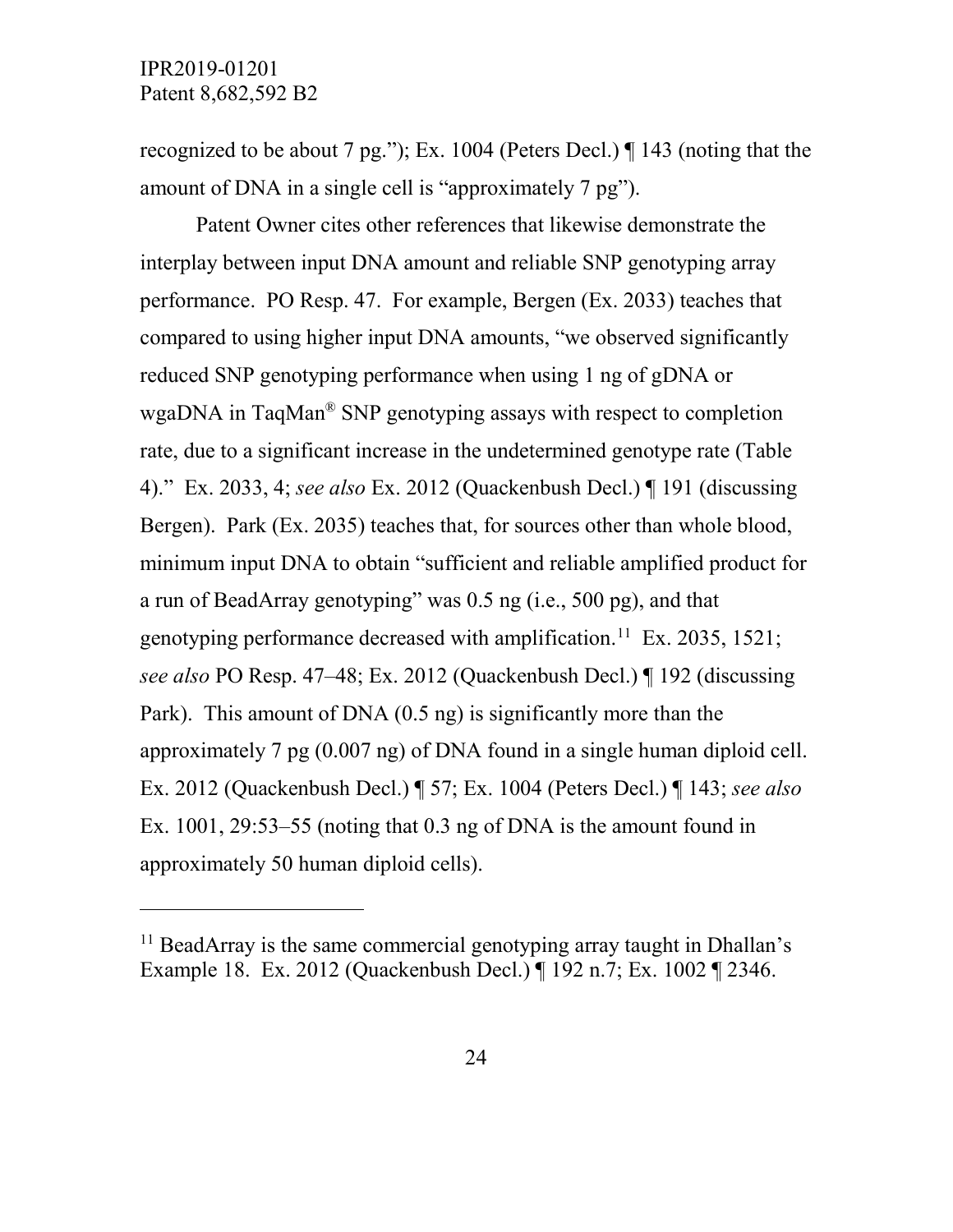Thus, we are persuaded by Dr. Quackenbush's opinion that, "in view of reports such as these, a person of ordinary skill in the art would not have reasonably expected to obtain reliable [quantitative] genotyping results from DNA amplified from a single cell," but instead would have expected "that significantly more DNA than a single cell would be needed to reliably determine embryonic or fetal genotype, even when using MDA to amplify the DNA." Ex. 2012 (Quackenbush Decl.) ¶ 193. This issue is particularly critical given Petitioner's argument that to produce an accurate aneuploidy determination using Dhallan's methodology, many hundreds or thousands of SNPs need to be genotyped. *See, e.g.*, Pet. 17 ("Dhallan measures genetic material (DNA) to produce genetic data for the alleles at 768 SNP loci on chromosome 21."); *id.* at 25 ("In practice, Dhallan's analysis genotypes hundreds of SNP loci."); *see also* Ex. 1004 (Peters Decl.) ¶ 87 ("The alleles of hundreds or thousands of SNPs . . . are determined."); *id.* ¶ 92 (arguing that a person of ordinary skill would have been motivated to apply Dhallan's teachings to many thousands of SNPs in order to increase accuracy of the method); *id.* ¶ 134 ("[A]s taught by Dhallan, commercial genotyping arrays are able to genotype the number of SNPs needed to produce an accurate aneuploidy determination (more than 700 SNP loci or more, if needed, as taught by Example 14)."); *see also* Ex. 1059 (Peters Second Decl.) ¶ 19 ("As Dhallan teaches, many hundreds or thousands of SNP should be analyzed, particularly when the amount of DNA is lower.").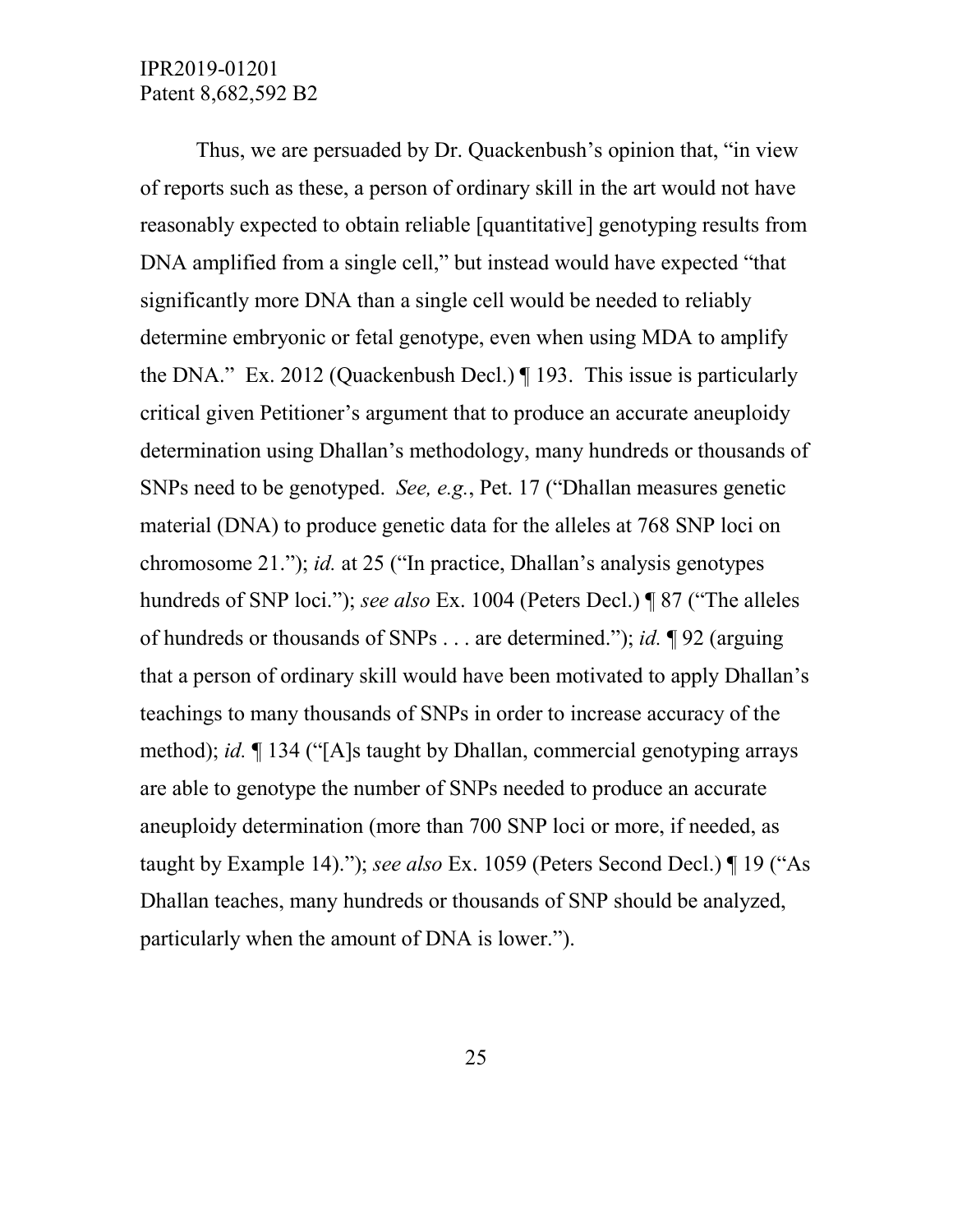$\overline{a}$ 

Petitioner's Reply does not persuasively respond to this issue. Petitioner does not specifically comment on Bergen (Ex. 2033) or Park (Ex. 2035) in the Reply.[12](#page-25-0) *See generally* Reply. Petitioner mentions Lovmar, but only to argue that "subsequent prior art articles demonstrate that notwithstanding Lovmar's disclosure—artisans successfully used DNA amplified from a single cell for aneuploidy analysis, including in conjunction with microarrays." Reply 18–19. As support, Petitioner cites Hellani, arguing that Hellani acknowledges Lovmar and concludes that "MDA of single cells was suitable for use with 'microarrays' due to its 'very high amplification efficiency and a constant ADO [allele drop out].'" *Id.* at 19 (citing Ex. 1023, 851, 852; Ex. 1059 (Peters Second Decl.) ¶ 36).

Petitioner, however, does not elaborate on how Hellani purportedly overcame the issues raised in Lovmar. Like Lovmar, Hellani discloses amplifying DNA from a single cell using MDA. Ex. 2017, 8 (discussing MDA reactions); Ex. 1023, 847. Hellani then analyzes the MDA amplification product via a CGH microarray to detect trisomy 21. Ex. 1023, 850–51; Ex. 2012 (Quackenbush Decl.) ¶ 177. But as discussed above,

<span id="page-25-0"></span> $12$  Dr. Peters does address Park (Ex. 2035), but only to argue that it teaches using "roughly five human cells worth of DNA" to "yield a reliable amplified product for use in microarray genotyping experiments." Ex. 1059 (Peters Second Decl.) ¶ 37. As will be discussed below, however, we do not consider this argument, because it represents an impermissible shift in theory from that presented in the Petition. The Petition exclusively focused on a reasonable expectation of success in carrying out claim 1 using DNA from a single cell.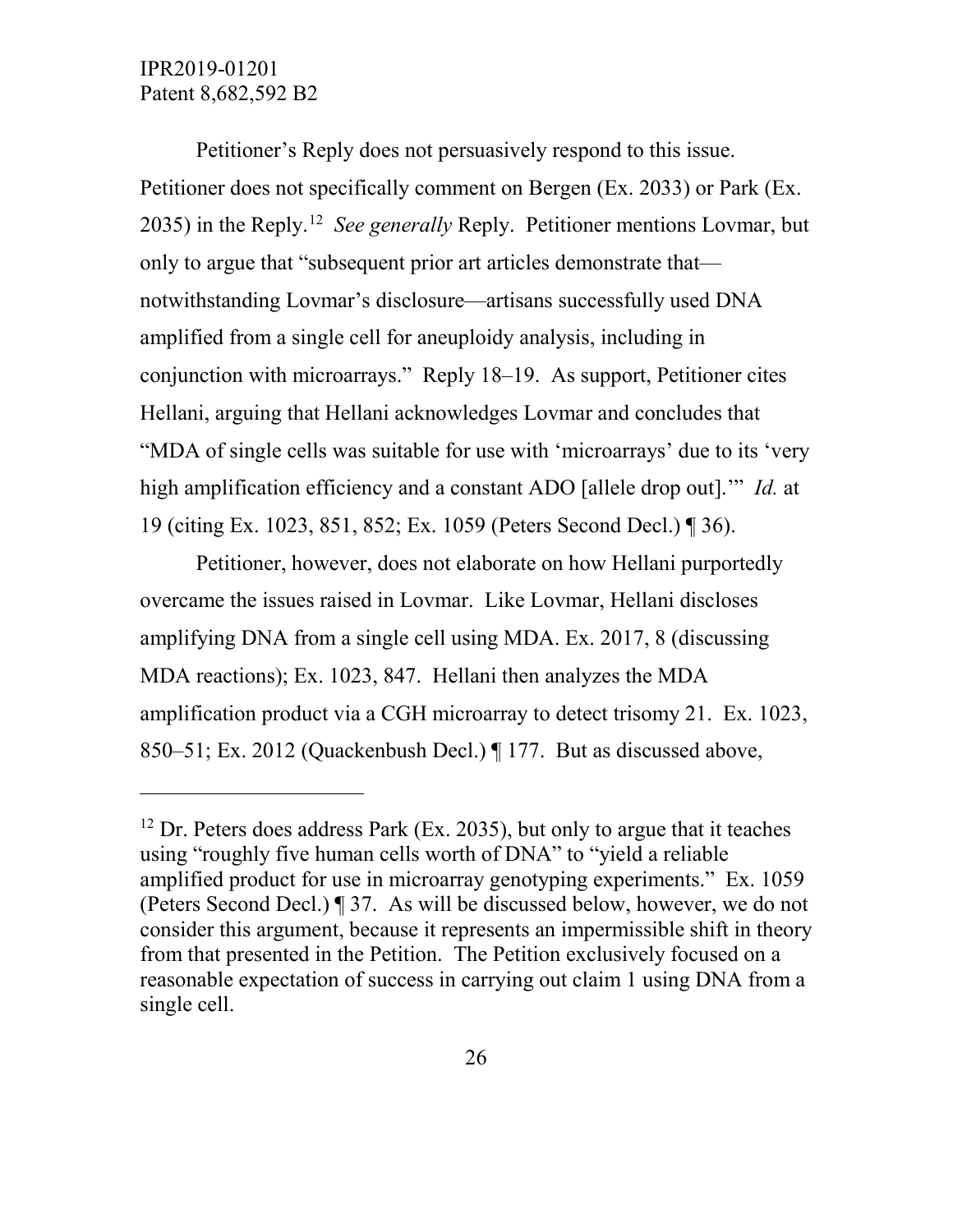$\overline{a}$ 

Petitioner has not persuasively rebutted Dr. Quackenbush's testimony that CGH does not involve "generating genetic data for some or all possible alleles at specific loci." Ex. 2012 (Quackenbush Decl.) ¶ 176; Sur-reply 16. Petitioner also has not addressed the relative amounts of input DNA needed for CGH microarrays versus SNP genotyping microarrays, let alone persuasively established that the successful use of an MDA amplification product in a CGH array as reported in Hellani would have translated to a reasonable expectation of success in using an MDA amplification product in a SNP genotyping array to carry out claim 1 using Dhallan's methodology.<sup>[13](#page-26-0)</sup>

Petitioner also cites Wang (Ex. 1070) and Wilton (Ex. 1071), but does not substantively discuss these references in the Reply brief. Reply 19. Instead, the Reply merely cites Dr. Peters' discussion of these references. *Id.* (citing Ex. 1059 (Peters Second Decl.) [36). Our rules, however, prohibit incorporating arguments by reference from one document into another document. 37 C.F.R.  $\frac{6}{9}$  42.6(a)(3). Thus, we do not consider Wang and Wilton. *Cisco Sys., Inc. v. C-Cation Techs., LLC*, IPR2014-00454, Paper 12, at 10 (PTAB Aug. 29, 2014) (informative) ("[W]e will not consider arguments that are not made in the Petition, but are instead incorporated by reference to the cited paragraphs" of an expert declaration.).

<span id="page-26-0"></span> $13$  Dr. Peters states that the MDA (amplification) process in Hellani generated 35 µg of DNA. Ex. 1004 (Peters Decl.) ¶ 133. Petitioner, however, has neither specifically addressed whether this amount of DNA is sufficient to practice the method of claim 1 using Dhallan's methodology, nor quantified the amount of DNA needed to do so.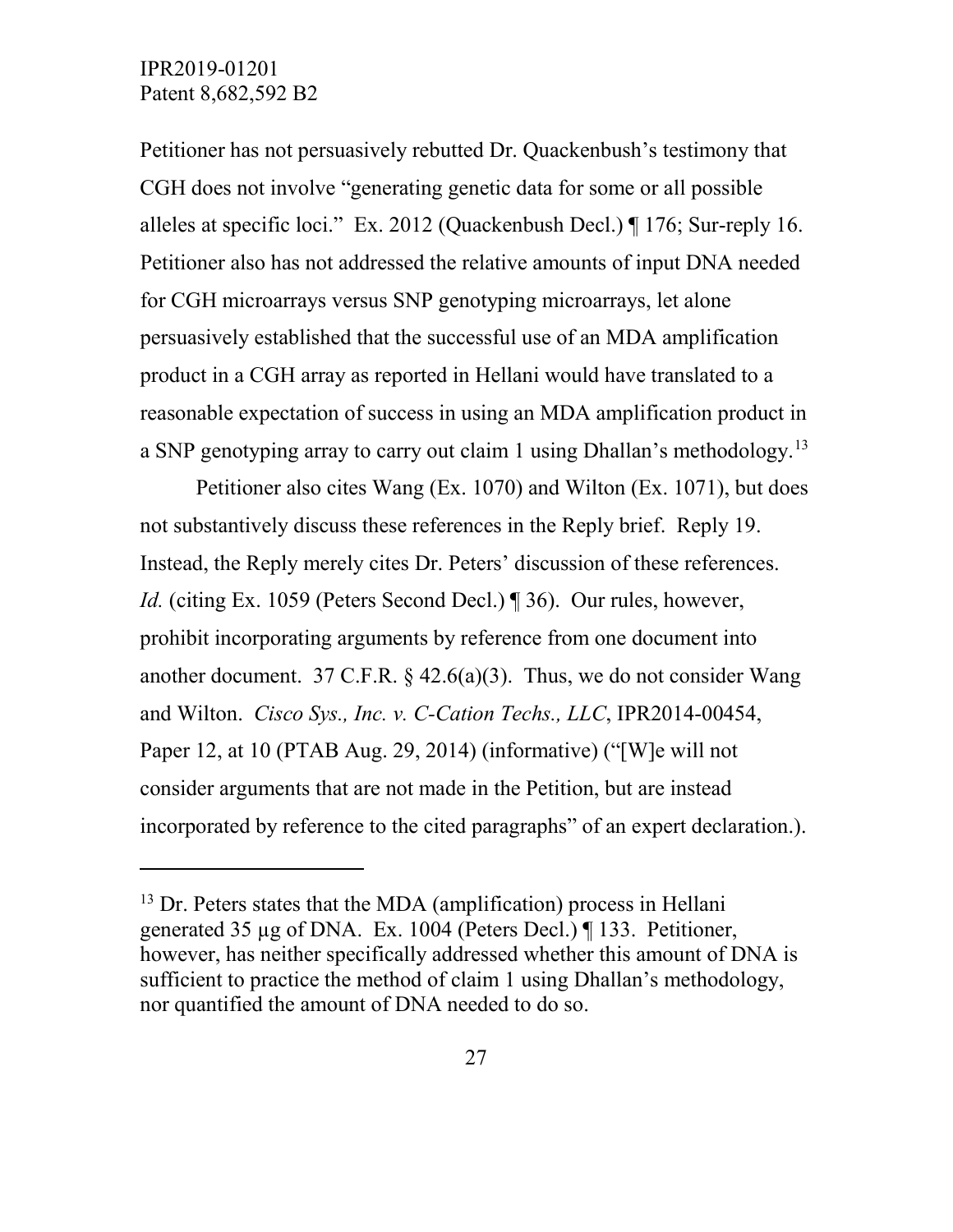$\overline{a}$ 

However, even if we were to consider these references, we agree with Patent Owner that neither "is focused on producing the *quantitively* [sic] accurate data that would be necessary for Dhallan's method." Sur-reply 16; *see also* Ex. 2012 (Quackenbush Decl.) ¶¶ 188–89 (distinguishing prior art that uses comparatively small amounts of input DNA for genetic analysis from Dhallan's analysis, where the relative amount of each allele must be accurately quantitated).

In the Reply, Petitioner also argues that the claims are obvious because the '592 Patent "relies on well-known PCR-based amplification techniques and commercial arrays to perform the claimed method," and thus "the claimed invention adds nothing beyond the teachings of [the prior art]." Reply 19 (quoting *Merck & Co., Inc. v. Teva Pharms. USA, Inc.*, 395 F.3d 1364, 1374 (Fed. Cir. 2005)) (alteration in original); *see also id.* (arguing that Patent Owner's witnesses testified (in other proceedings) that genotyping arrays were known). Petitioner, however, has not established that the claimed embodiments disclosed in the '592 Patent necessarily require quantifying the ratio of hundreds or thousands of alleles in the same manner required by Dhallan's methodology.[14](#page-27-0) *See, e.g.*, Tr. 12:15–24

<span id="page-27-0"></span> $14$  To the extent Petitioner is suggesting that the challenged claims suffer a defect under [35 U.S.C. §](https://1.next.westlaw.com/Link/Document/FullText?findType=L&pubNum=1000546&cite=35USCAS112&originatingDoc=If1169b711c4511e6a807ad48145ed9f1&refType=LQ&originationContext=document&transitionType=DocumentItem&contextData=(sc.Search)) 112, Petitioner is not permitted to request cancellation of claims under [35 U.S.C. §](https://1.next.westlaw.com/Link/Document/FullText?findType=L&pubNum=1000546&cite=35USCAS112&originatingDoc=If1169b711c4511e6a807ad48145ed9f1&refType=LQ&originationContext=document&transitionType=DocumentItem&contextData=(sc.Search)) 112 in a petition for *inter partes* review. *See* [35 U.S.C §](https://1.next.westlaw.com/Link/Document/FullText?findType=L&pubNum=1000546&cite=35USCAS311&originatingDoc=If1169b711c4511e6a807ad48145ed9f1&refType=LQ&originationContext=document&transitionType=DocumentItem&contextData=(sc.Search)) 311(b); 37 C.F.R. § [42.104\(b\)\(2\);](https://1.next.westlaw.com/Link/Document/FullText?findType=L&pubNum=1000547&cite=37CFRS42.104&originatingDoc=If1169b711c4511e6a807ad48145ed9f1&refType=LQ&originationContext=document&transitionType=DocumentItem&contextData=(sc.Search)) *see also* Reply 14 (arguing that "If a specialized amplification process was necessary to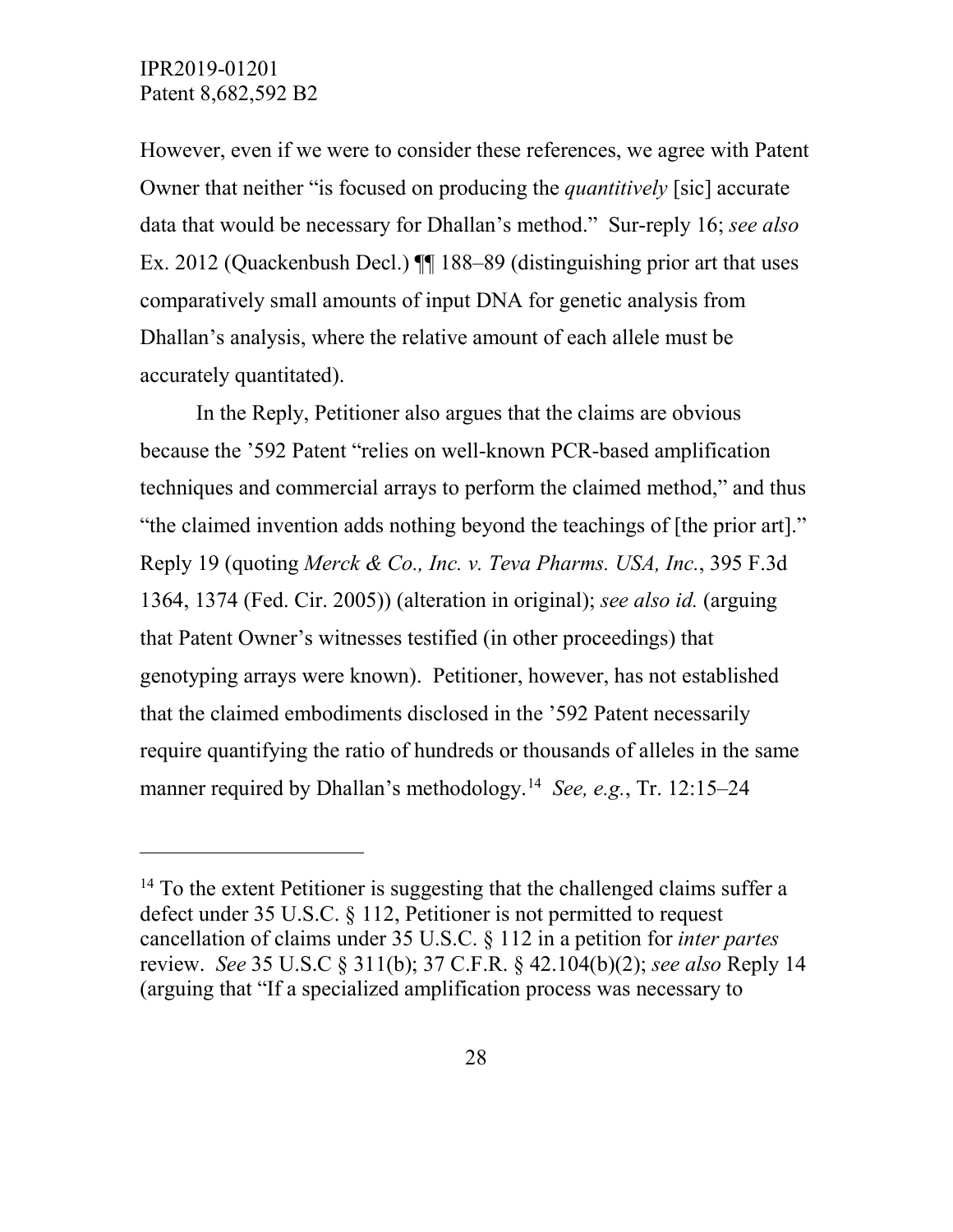$\overline{a}$ 

(conceding that the methods in the '592 Patent are not quantitated methods like those in Dhallan).

Petitioner also argues that Dhallan, which encourages use of its methodology with a single cell, is "presumed enabled." Reply 12 (citing *Amgen Inc. v. Hoechst Marion Roussel, Inc.*, 314 F.3d 1313, 1354–55 (Fed. Cir. 2003)). This argument is beside the point, because Patent Owner is not arguing that Dhallan lacks enablement, but rather, that Petitioner has failed to establish a reasonable expectation of success. PO Resp. 46–50. Enablement and reasonable expectation of success are different legal requirements governed by different legal standards, and a presumption of enablement does not compel a finding of reasonable expectation of success. *See UCB, Inc. v. Accord Healthcare, Inc.*, 890 F.3d 1313, 1327 (Fed. Cir. 2018) (disagreeing that a "presumption [of enablement] establishes a reasonable expectation of success as a matter of law" and noting appellants' lack of identification of authority for the proposition that the presumption of enablement precluded a finding of lack of reasonable expectation of success). Moreover, as discussed above, Patent Owner has presented rebuttal evidence and argument that persuasively shows that those of ordinary skill would not have expected to practice claim 1 using Dhallan's method and DNA from a single cell in a SNP genotyping array, as Petitioner proposed.

perform the claims, Natera would have been obligated to disclose it in its specification. 35 U.S.C. §112(1) (pre-AIA).").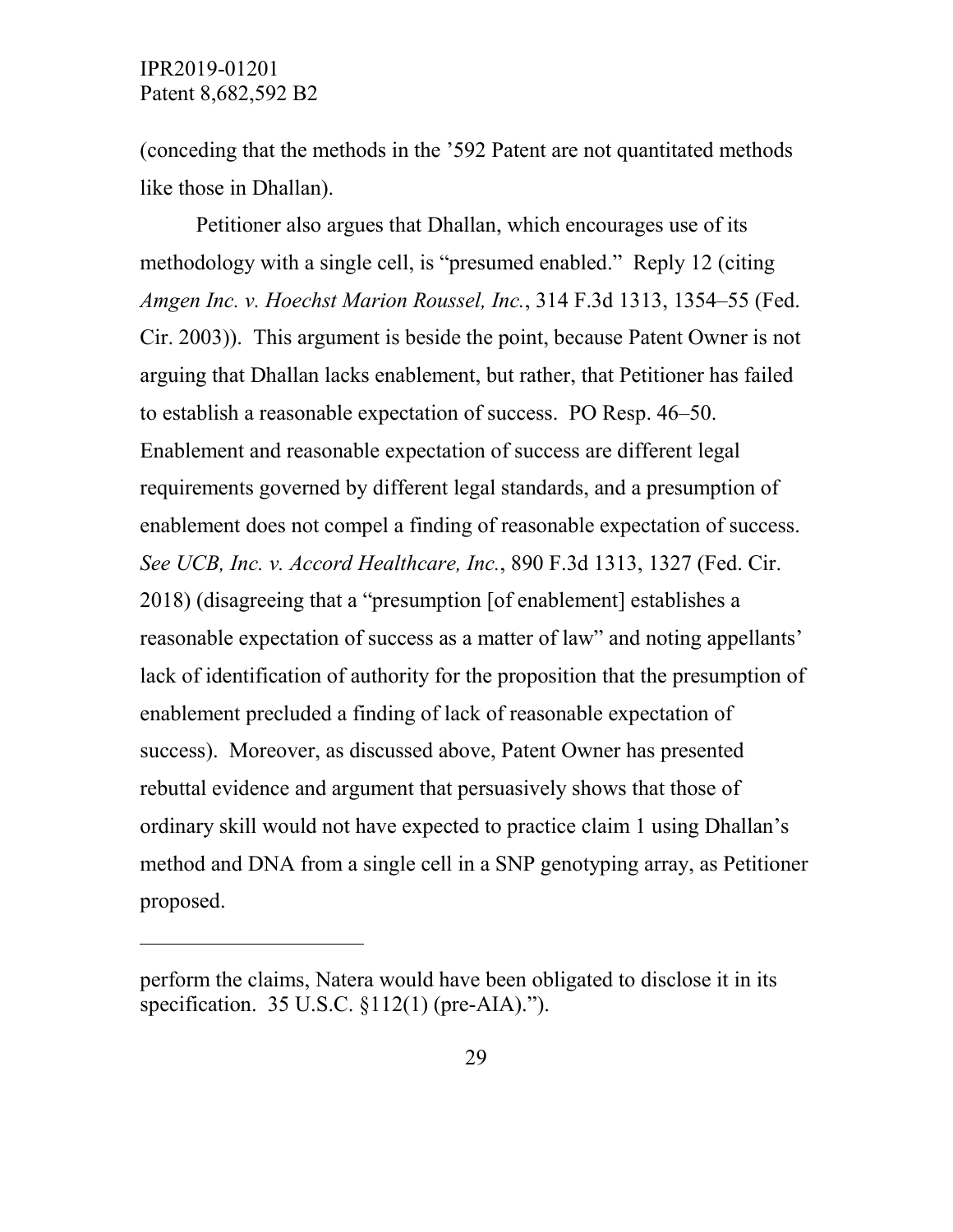$\overline{a}$ 

Petitioner additionally argues that Patent Owner's expectation of success arguments focus solely on Dhallan's single cell disclosure, while "ignor[ing] Dhallan's disclosure that its methodology can be performed using 2–32 cells, which also falls within the claims." Reply 18 (citing, e.g., Pet. 13–14). Patent Owner responds that this is an improper attempt to change the thrust of the obviousness theory presented in the Petition. Surreply 16–17. We agree with Patent Owner.

Although the Petition references portions of Dhallan that address using sources of DNA other than a single cell (*see, e.g.*, Pet. 13–14, citing Ex. 1002 ¶¶ 44, 74), this is by way of background only, falling within a section titled "Introduction to Dhallan." *See* Pet. 11. Petitioner's detailed obviousness arguments for claim 1 are limited to use of DNA from a single cell, and do not extend to DNA from multiple cells. [15](#page-29-0) *See, e.g.*, *id.* at 19–20 (arguing that, because Dhallan's preferred embodiment is one embryo cell, Dhallan teaches the claimed limitation reciting "wherein the small amount of genetic material from the individual is from fifty or fewer of the individual's

<span id="page-29-0"></span><sup>&</sup>lt;sup>15</sup> As noted above, claim 1 recites several possible sources for the claimed "small amount of genetic data." *See supra* n.9. Here we focus on Petitioner's unpatentability arguments based on option [i], but note that Petitioner's unpatentability arguments under options [ii] and [iii] also did not extend to use of DNA from multiple cells. *See, e.g.*, Pet. 20 (crossreferencing arguments for claims 4, 5, and 17); *id.* at 34 (for claim 4, arguing option [ii] based on "a single human cell"); *id.* at 35 (for claim 5, arguing option [iii] based on "extracellular fetal DNA from maternal blood"); *id.* at 42 (for claim 17, arguing option [iii] based on a "single fetal cell").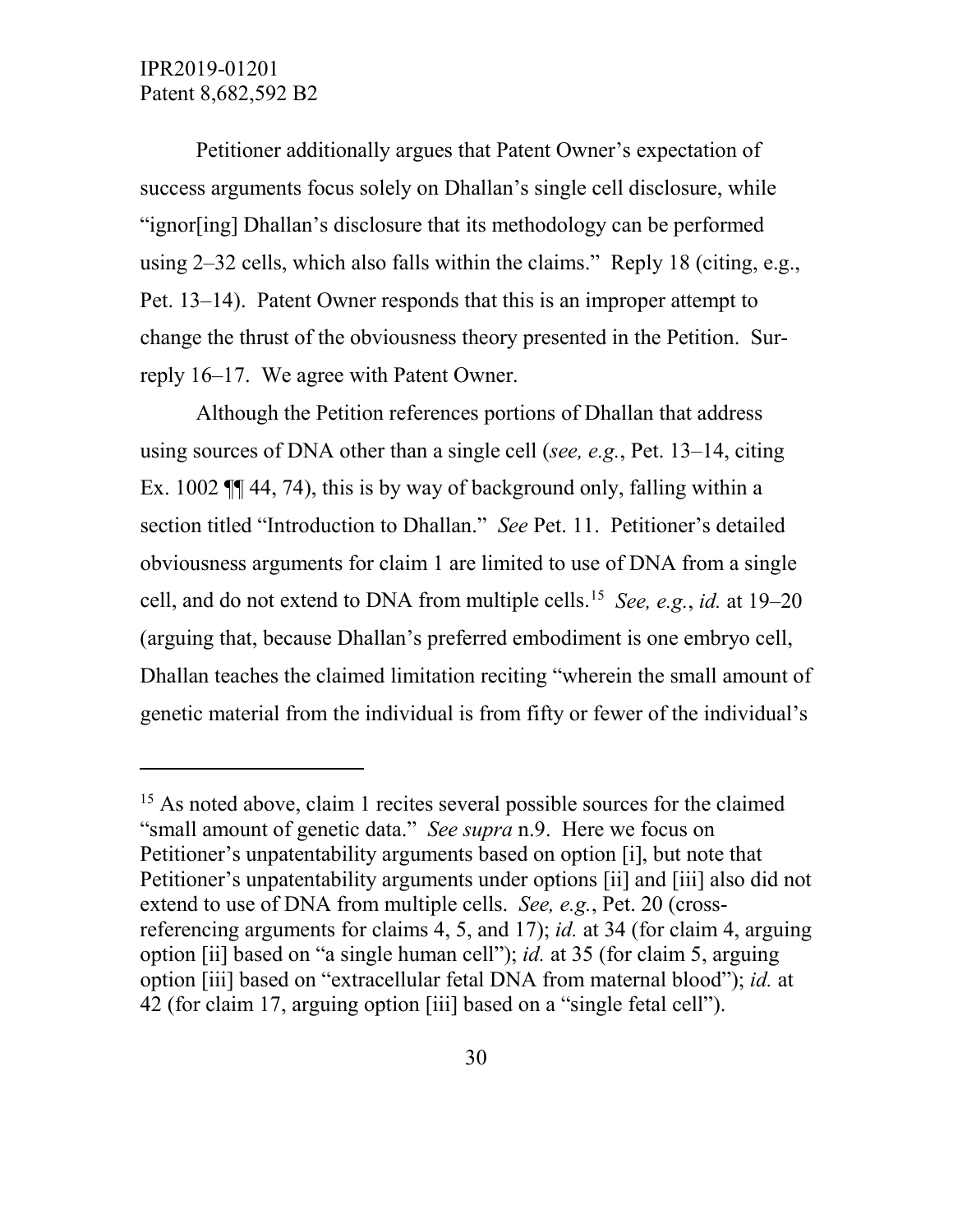cells"); *id.* at 29 ("A POSA would have been motivated to use a single cell as the source of genetic material . . . ."); *id.* at 31 ("A POSA would have reasonably expected success in using Dhallan's methodology, for example as described in Example 14, on one embryonic cell."). Accordingly, we agree with Patent Owner that Petitioner is impermissibly attempting to change the thrust of its obviousness theory on reply. Sur-reply 16–17. We will not consider Petitioner's belated attempt to argue a reasonable expectation of success in using more than a single cell in the claimed method. 37 C.F.R. § 42.23(b) ("A reply may only respond to arguments raised in the . . . patent owner response.").

In short, Patent Owner has persuasively established that a minimal amount of DNA can limit the number of loci that can be detected by a SNP genotyping array. *See, e.g.*, Sur-reply 13 ("[S]killed artisans had difficulty even *assigning genotypes* (let alone quantitating alleles) when performing even 32 genotyping reactions using more DNA than that available from a single cell.") (citing Ex. 2017, 8). Petitioner has not persuasively established that a single cell would provide sufficient DNA, even after amplification, to carry out the method of claim 1 when using Dhallan's methodology and a SNP genotyping array.

Accordingly, based on our consideration of the arguments and evidence advanced by Petitioner and Patent Owner on this full trial record, we determine that Petitioner has not shown, by a preponderance of the evidence, that claim 1 of the '592 Patent would have been unpatentable over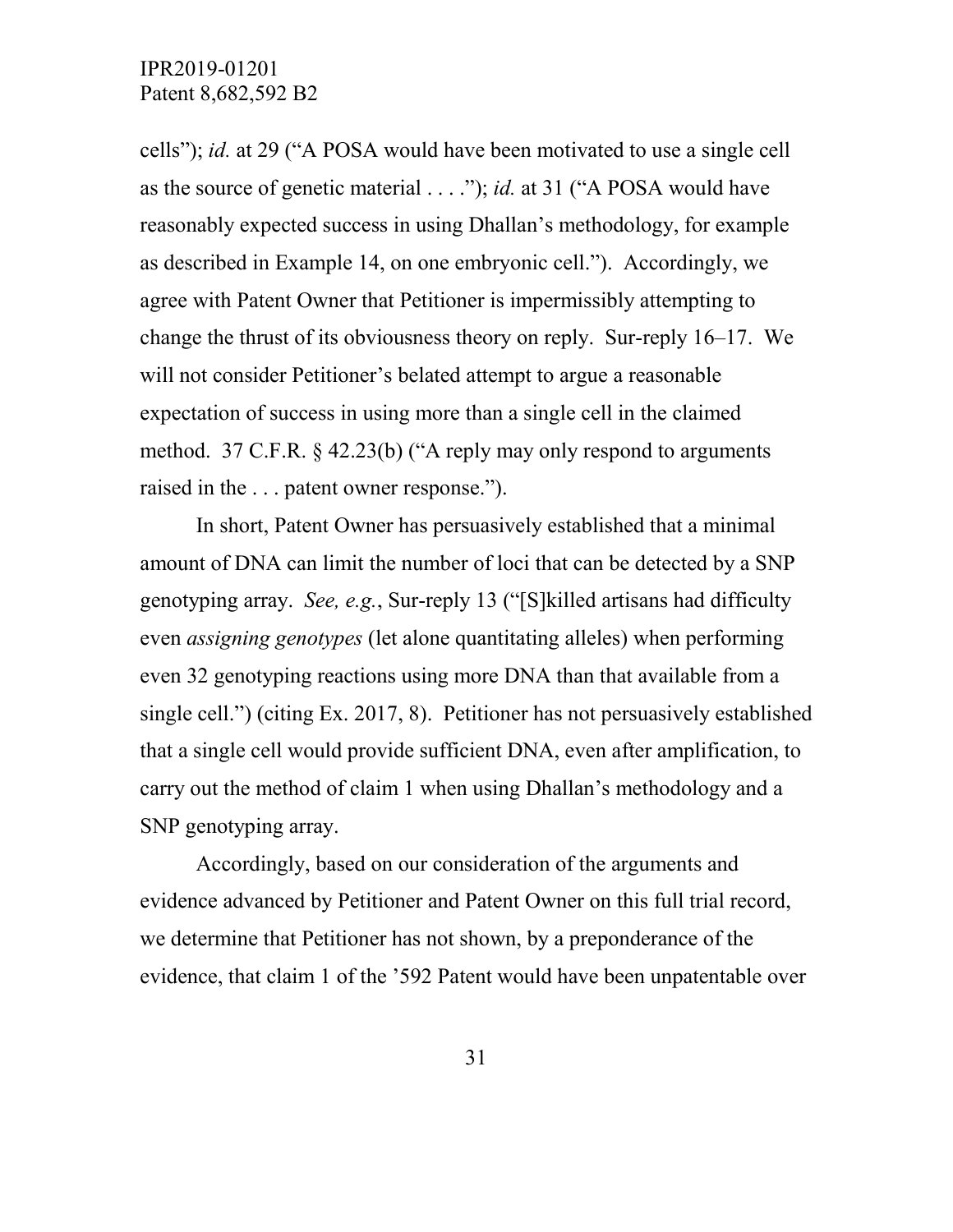$\overline{a}$ 

Dhallan. Because this issue is dispositive of whether Petitioner has met its burden of proving unpatentability, we do not reach the parties' other arguments regarding claim 1. *Cf. Beloit Corp. v. Valmet Oy*, 742 F.2d 1421, 1423 (Fed. Cir. 1984) (finding that an administrative agency is at liberty to reach a decision based on a single dispositive issue because doing so "can not only save the parties, the [agency], and [the reviewing] court unnecessary cost and effort," but can "greatly ease the burden on [an agency] faced with a . . . proceeding involving numerous complex issues and required by statute to reach its conclusion within rigid time limits").

## *3. Analysis of Dependent Claim 5*

Claim 5 depends from claim 1 and recites "wherein the small amount of genetic material is from extracellular DNA from the individual found in maternal blood."[16](#page-31-0) Ex. 1001, 63:4–6. Petitioner argues that Dhallan motivates use of extracellular fetal DNA from maternal blood in the disclosed methodology with a reasonable expectation of success. Pet. 35– 36. We note that Petitioner's argument as presented in the Petition requires isolation of a sample of 100% extracellular fetal DNA from maternal blood as a prerequisite to using the extracellular fetal DNA in Dhallan's methodology. For example, Petitioner argues that a person of ordinary skill "would have been motivated to use extracellular fetal DNA *from* maternal

<span id="page-31-0"></span><sup>&</sup>lt;sup>16</sup> Fetal extracellular DNA is also called cell-free fetal DNA, and "consists" of fragments of fetal DNA that circulate freely in the maternal blood." Ex. 2012 (Quackenbush Decl.) ¶ 59.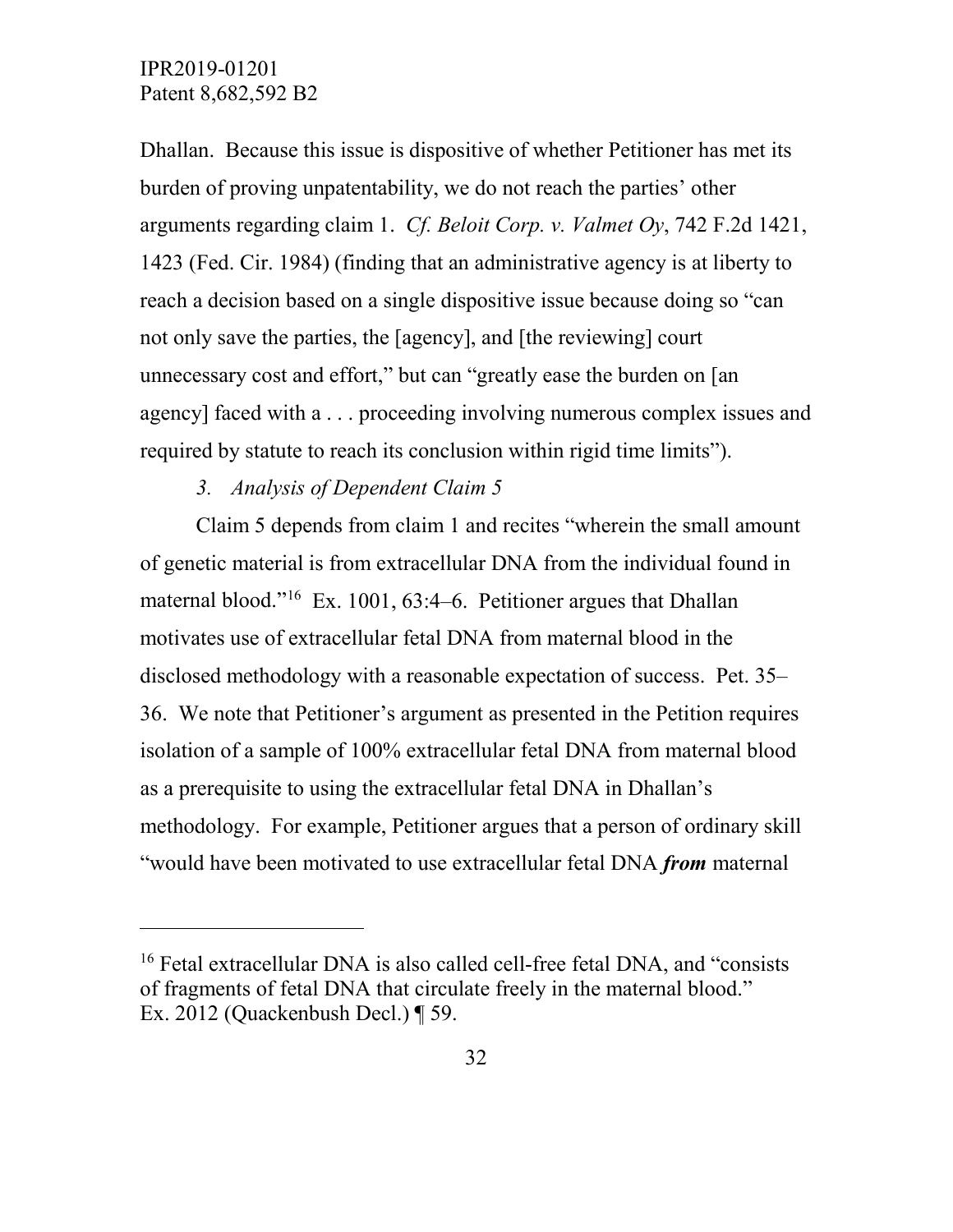$\overline{a}$ 

blood in Dhallan's analysis," and Dr. Peters' supporting testimony opines on a motivation to apply Dhallan's methodology "to extracellular fetal template DNA *purified from* maternal blood." *Id.* at 36 (emphasis added); Ex. 1004 (Peters Decl.) ¶ 147 (emphasis added). Indeed, at the oral hearing, Petitioner's counsel affirmed that "Illumina's entire petition was based for claim 5 on an isolated amplified sample of cell-free fetal DNA." Tr. 15:16– 18.

Based on the complete record, we find that Petitioner has failed to demonstrate a credible motivation and reasonable expectation of success in carrying out the method of claim 1 when using Dhallan's methodology and an isolated sample of extracellular fetal DNA from maternal blood. As such, Petitioner has not carried its burden of proving, by a preponderance of the evidence, that Dhallan renders claim 5 unpatentable as obvious.

We begin by assessing the arguments and evidence in the Petition regarding motivation. We find that none of Petitioner's cited evidence supports a motivation to purify fetal template DNA from maternal blood. First, Petitioner and Dr. Peters rely on portions of Dhallan. Pet. 35 (citing Ex. 1002 ¶¶ 169, 176, 2223, 40, 2152, 2157, 2273, 2346); Ex. 1004 (Peters Decl.) | 145.<sup>[17](#page-32-0)</sup> Dhallan paragraph 176 teaches that fetal and maternal DNA

<span id="page-32-0"></span> $17$  Petitioner also cross-references Section VI.A of the Petition, which is entitled "Introduction to Dhallan," but contrary to our rules, it is not clear precisely what evidence, if any, Petitioner intends to rely upon from this section in connection with the alleged unpatentability of claim 5. Pet. 35;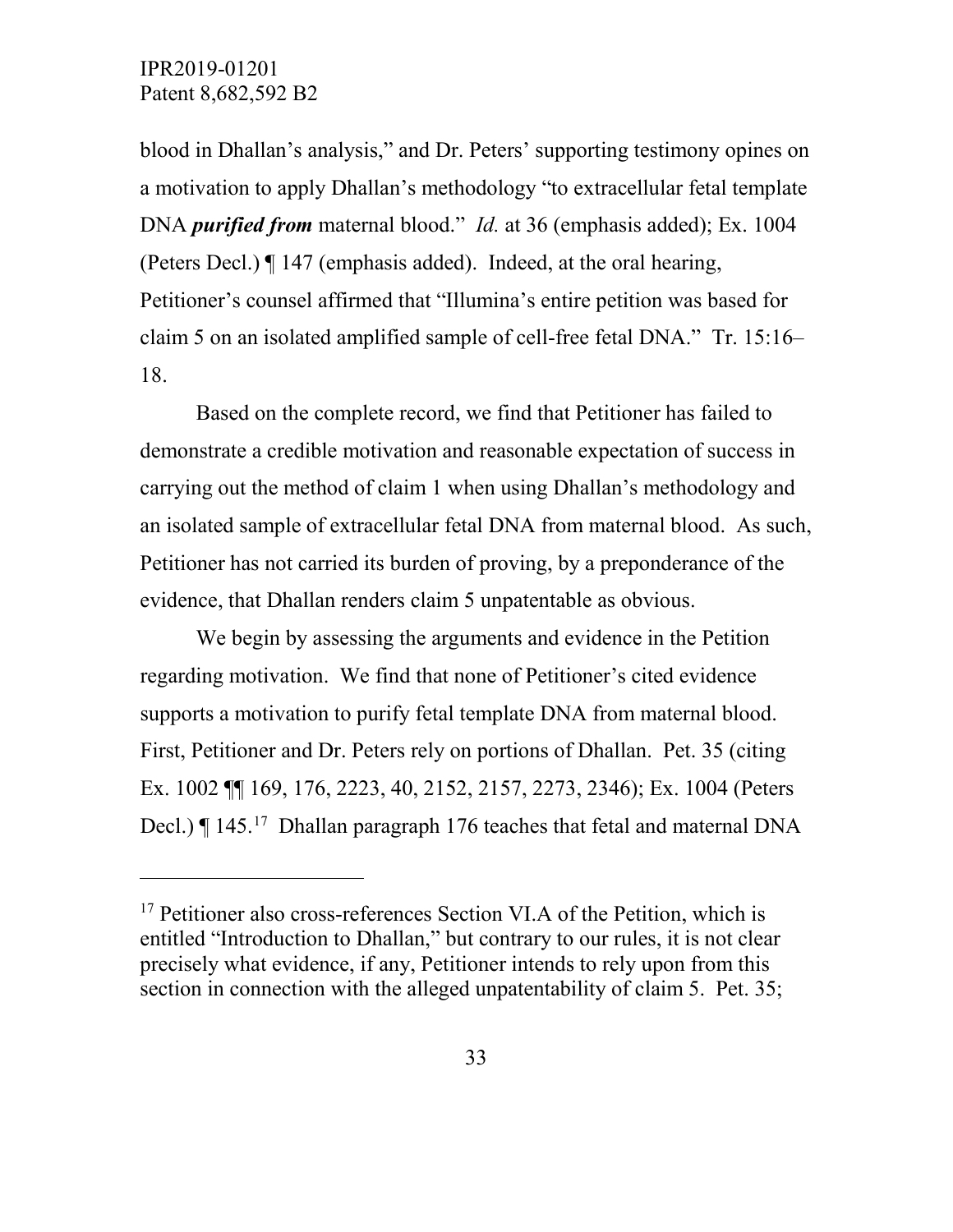$\overline{a}$ 

can be isolated from the plasma fraction of a maternal blood sample, but does not address isolating fetal and maternal DNA from each other. Ex. 1002 ¶ 176. Dhallan paragraph 40 teaches that extracellular fetal DNA has been used to determine sex of the fetus and fetal rhesus D genotype. *Id.* **[40.** This paragraph, however, does not expressly indicate that these tests necessarily involved the physical isolation of extracellular fetal DNA from maternal blood to perform the analyses.

The remainder of the cited paragraphs of Dhallan generically teach use of extracellular fetal DNA in Dhallan's method, but do not address isolating extracellular fetal DNA from maternal blood. *See id.* ¶¶ 169, 2152, 2157, 2223, 2273, 2346. Dr. Peters opines that Dhallan paragraphs 2273 and 2346, which respectively relate to Examples 16 and 18, teach that "fetal DNA from isolated maternal plasma can be analyzed using SNP genotyping arrays." Ex. 1004 (Peters Decl.) ¶ 145. These paragraphs, however, state that isolated maternal plasma "contains *both* maternal template DNA and fetal template DNA." Ex. 1002 ¶¶ 2273, 2346 (emphasis added). Petitioner does not point us to further statements indicating that the fetal template DNA is isolated from the maternal template DNA prior to analysis, which suggests that the experiments in Examples 16 and 18 are carried out on a mixed sample of maternal and fetal DNA.

*see* 37 C.F.R. § 42.104(b)(5) (A petitioner must identify with particularity in the petition "the supporting evidence relied upon to support the challenge.").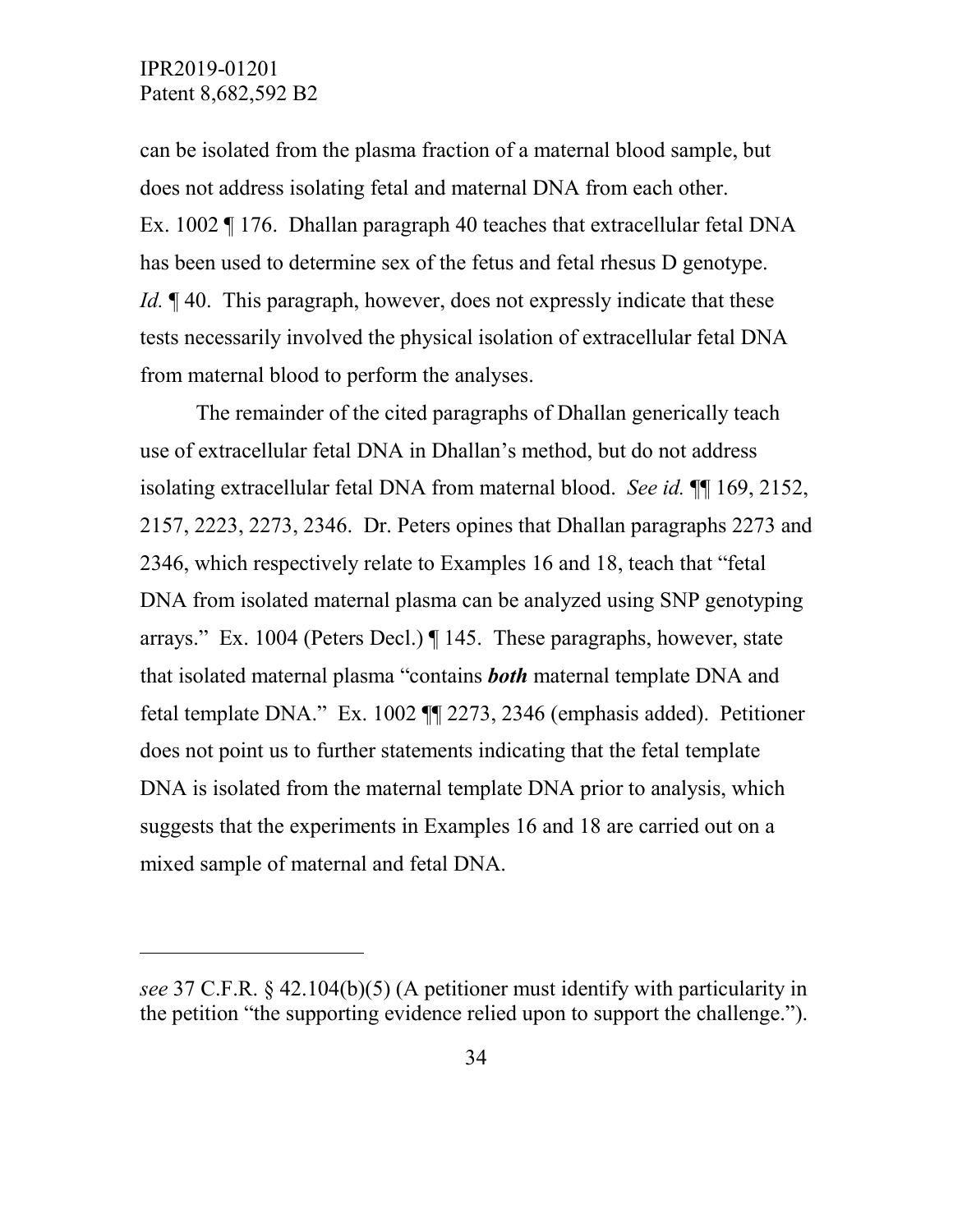Petitioner additionally relies on two articles, Bianchi (Ex. 1034) and Lo 1997 (Ex. 1049), to support the proposition that "[m]aternal blood as a source of fetal DNA was known in the art to be a safer and more desirable sample source relative to in utero sources such as amniocentesis." Pet. 35. This argument does not address the relevant issue, namely, whether the articles support a motivation to isolate or purify the fetal DNA from the maternal blood.

In short, we find that Petitioner has demonstrated that Dhallan motivates use of fetal DNA found in maternal blood in the disclosed method (*see, e.g.*, Ex. 1002 ¶ 169), but has not persuasively shown that a person of ordinary skill would have been led to first isolate the extracellular fetal DNA from maternal blood before using it in Dhallan's method.

Turning to Petitioner's argument that a person of ordinary skill in the art would have had a reasonable expectation of success in isolating extracellular fetal DNA from maternal blood for use in the claimed method, Petitioner relies on Dr. Peters' testimony and two additional pieces of evidence—Dhallan, and the '592 Patent itself. *See* Pet. 36. We address each piece of evidence in turn.

First, Petitioner argues that "Dhallan cites prior art references that successfully used such extracellular fetal DNA from maternal blood in genomic analyses." *Id.* (citing Ex. 1002 ¶¶ 39–40). The cited portion of Dhallan (paragraphs 39 and 40), in turn, cites three prior art references: Lo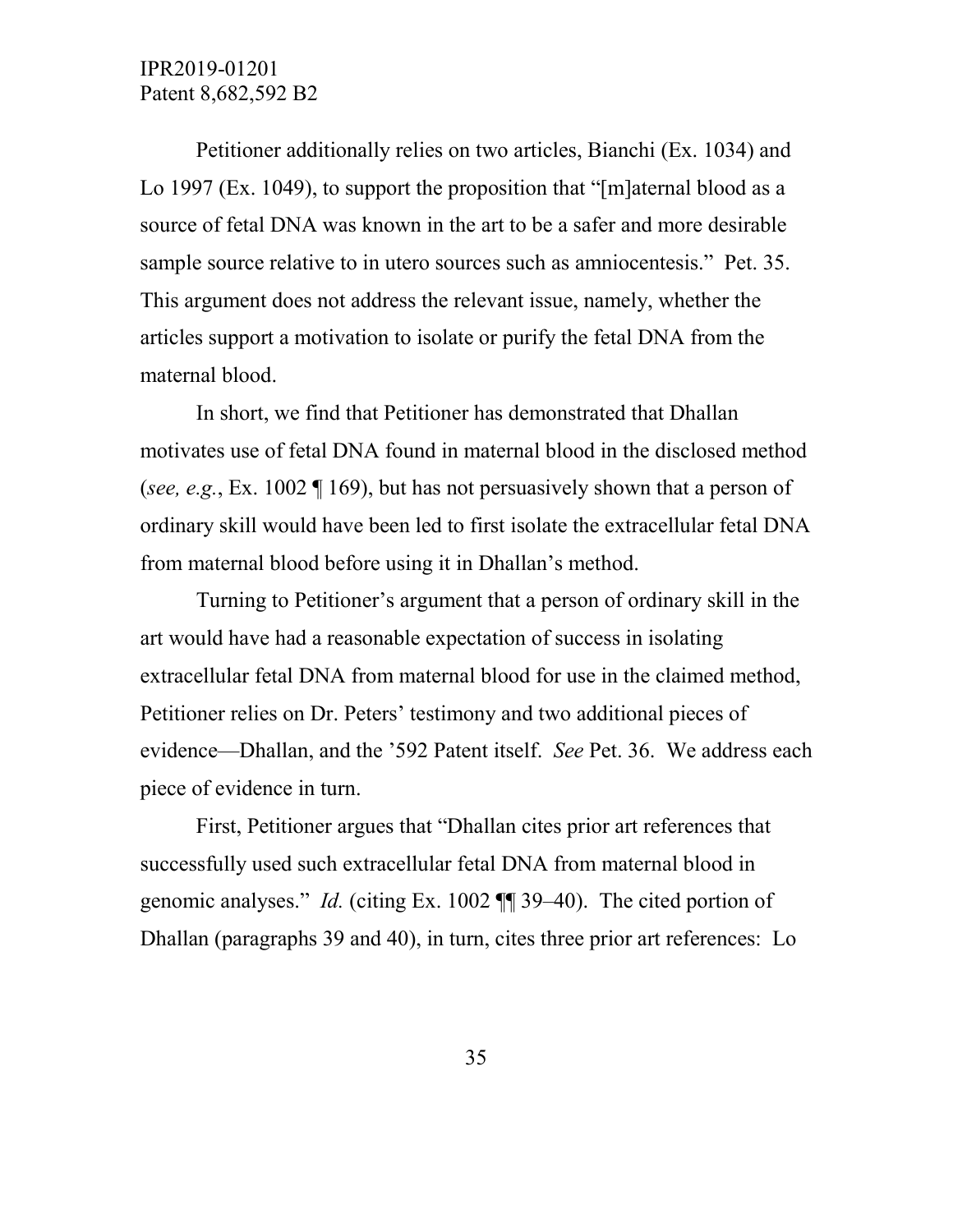$\overline{a}$ 

1997 (Ex. 1049), Lo 1998 (Ex. 2027), and Pertl.[18](#page-35-0) Ex. 1002 ¶¶ 39–40. The Petition, however, does not expressly address the teachings of these references in connection with a reasonable expectation of success.[19](#page-35-1) *See generally* Pet. 31–33. Although the Petition focuses on the prior art references cited in Dhallan paragraphs 39 and 40 rather than the content of these paragraphs themselves, for completeness we note that these paragraphs also do not expressly address physical isolation of fetal DNA from maternal blood. Rather, paragraph 39 indicates that "[f]etal DNA has been *detected* and quantitated in maternal plasma and serum." Ex. 1002 ¶ 39 (emphasis added). Nothing in this statement indicates that the extracellular fetal DNA detected in the maternal sample was physically isolated from that sample. Paragraph 40 indicates that extracellular fetal DNA has been used to determine sex of the fetus and fetal rhesus D genotype. *Id.* ¶ 40. As noted above, this paragraph does not expressly indicate that these tests involved the physical isolation of extracellular fetal DNA from maternal blood.

Petitioner's second piece of evidence cited to support a reasonable expectation of success is the '592 Patent itself. Pet. 36. Petitioner argues

<span id="page-35-0"></span><sup>18</sup> Pertl and Bianchi, 98 Obstetrics and Gynecology 483–90 (2001).

<span id="page-35-1"></span> $19$  Lo 1998 (Ex. 2027) was first made of record as part of Patent Owner's Response—after filing of the Petition. Pertl is not of record. The Petition and Dr. Peters address Lo 1997, but only in connection with arguing motivation. Pet. 35; Ex. 1004 (Peters Decl.) ¶¶ 61, 146. Neither the Petition nor Dr. Peters identifies any teachings in Lo 1997 relating to physical isolation of fetal extracellular DNA from maternal blood.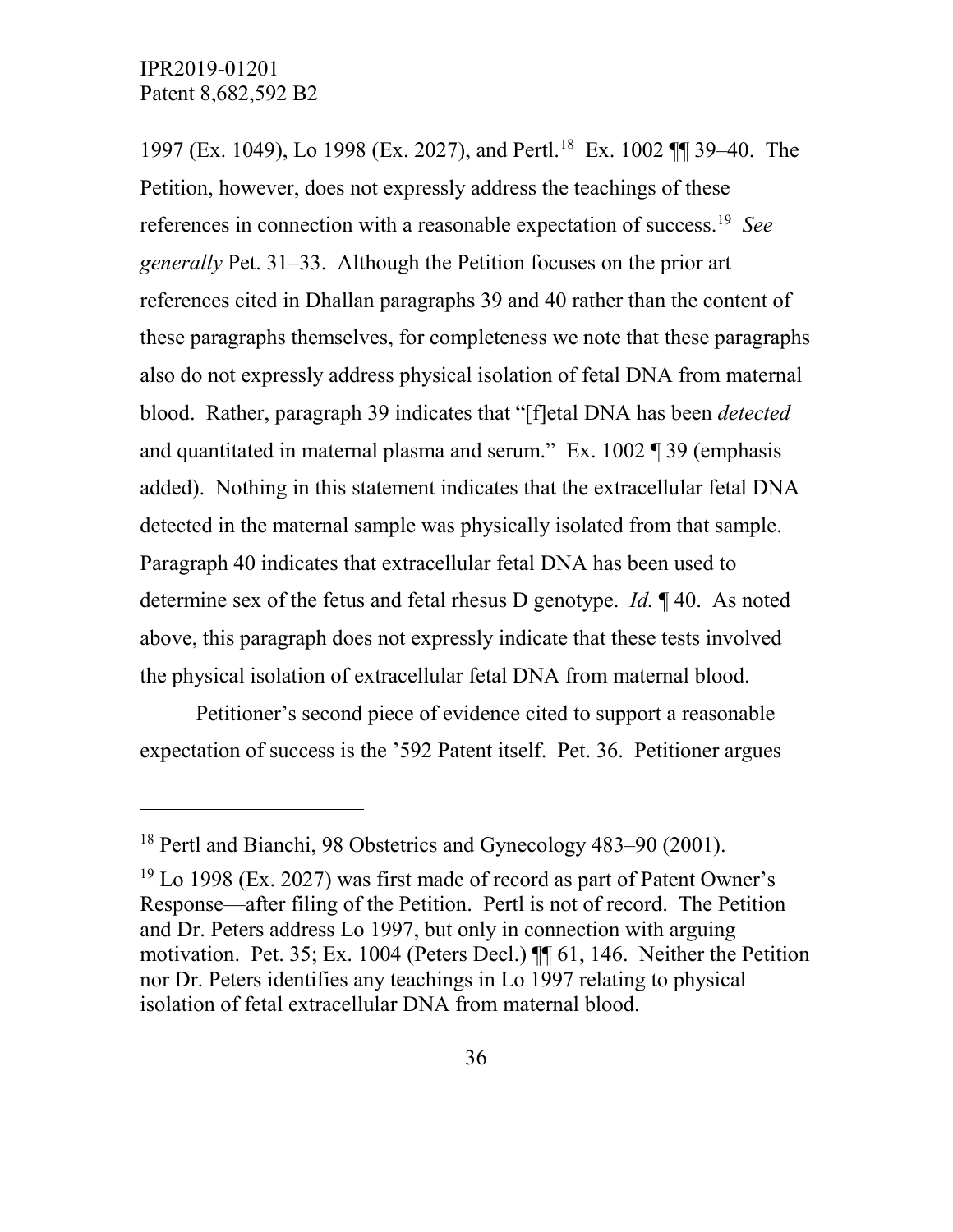that "[t]he '592 patent admits that prior art techniques had been demonstrated to isolate and amplify extracellular fetal DNA from maternal blood." *Id.* (citing Ex. 1001, 1:66–2:1). The cited portion of the '592 Patent in turn states: "Fetal DNA isolation has been demonstrated using PCR amplification using primers with fetal-specific DNA sequences." Ex. 1001, 1:66–2:1.

We determine that Petitioner's reliance on the cited sentence of the '592 Patent is not sufficient to carry Petitioner's burden on reasonable expectation of success. Contrary to Petitioner's contention, the sentence itself does not refer to "prior art" techniques. Pet. 36. To be sure, the sentence uses the past tense ("has been demonstrated"), but it does not indicate who performed the work. *Cf. Riverwood Int'l Corp. v. R.A. Jones & Co., Inc.*, 324 F.3d 1346, 1354 (Fed. Cir. 2003) (indicating that while a reference can become prior art by admission, that doctrine is inapplicable when the subject matter at issue is the inventor's own work). Nor does this brief statement cite any contemporaneous or supporting evidence relating to isolating extracellular fetal DNA from maternal blood.

Even if we were to take the cited sentence of the '592 Patent as an admission that physically isolating extracellular fetal DNA from maternal blood was known in the prior art, we find that the next sentence of the '592 Patent undercuts any reasonable expectation of success in creating a sample of isolated fetal DNA for use in the claimed method using Dhallan's methodology and a SNP genotyping array. The next sentence states: "Since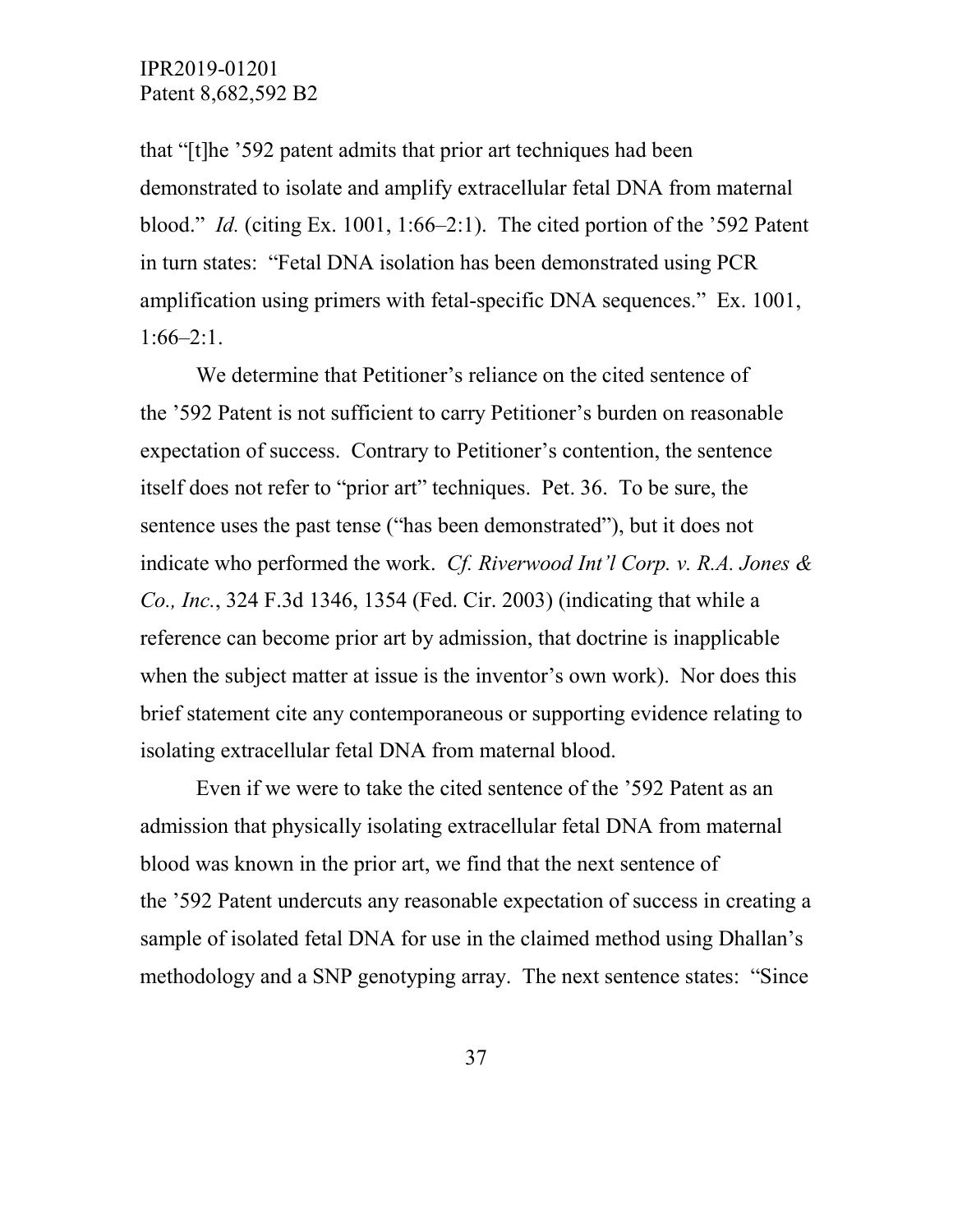$\overline{a}$ 

only tens of molecules of each embryonic SNP are available through these techniques, the genotyping of the fetal tissue with high fidelity is not currently possible." Ex. 1001, 2:1–4. This calls into question whether a person of ordinary skill in the art would have been able to isolate enough extracellular fetal DNA (even with subsequent amplification) to carry out claim 1 using Dhallan's method, because, as discussed above, Petitioner argues that the artisan would have genotyped many hundreds or thousands of SNPs in carrying out Dhallan's method. [20](#page-37-0) 

Petitioner also cites various paragraphs of Dr. Peters' declaration in support of arguing a reasonable expectation of success for claim 5. Pet. 36 (citing Ex. 1004 (Peters Decl.) ¶¶ 125–28, 134–35, 146–47). In paragraphs 125–28 and 134–35, Dr. Peters discusses using SNP genotyping arrays, but does not specifically address isolating extracellular fetal DNA from maternal blood. Ex. 1004 (Peters Decl.) ¶¶ 125–28, 134–35. In paragraph 146, Dr. Peters discusses maternal blood as a source of fetal DNA, and indicates that a person of ordinary skill would have been motivated to apply Dhallan's methodology to "extracellular fetal template DNA purified from maternal blood," but does not cite any reference

<span id="page-37-0"></span> $20$  At the oral hearing, Petitioner argued that if a person of ordinary skill "can't get a sample of extracellular fetal DNA, then this claim has an enablement problem." Tr. 40:7–9. We reiterate that Petitioner may not request (nor may we decide) the cancellation of claims under 35 U.S.C. § 112 in a petition for *inter partes* review. *See supra* n.14.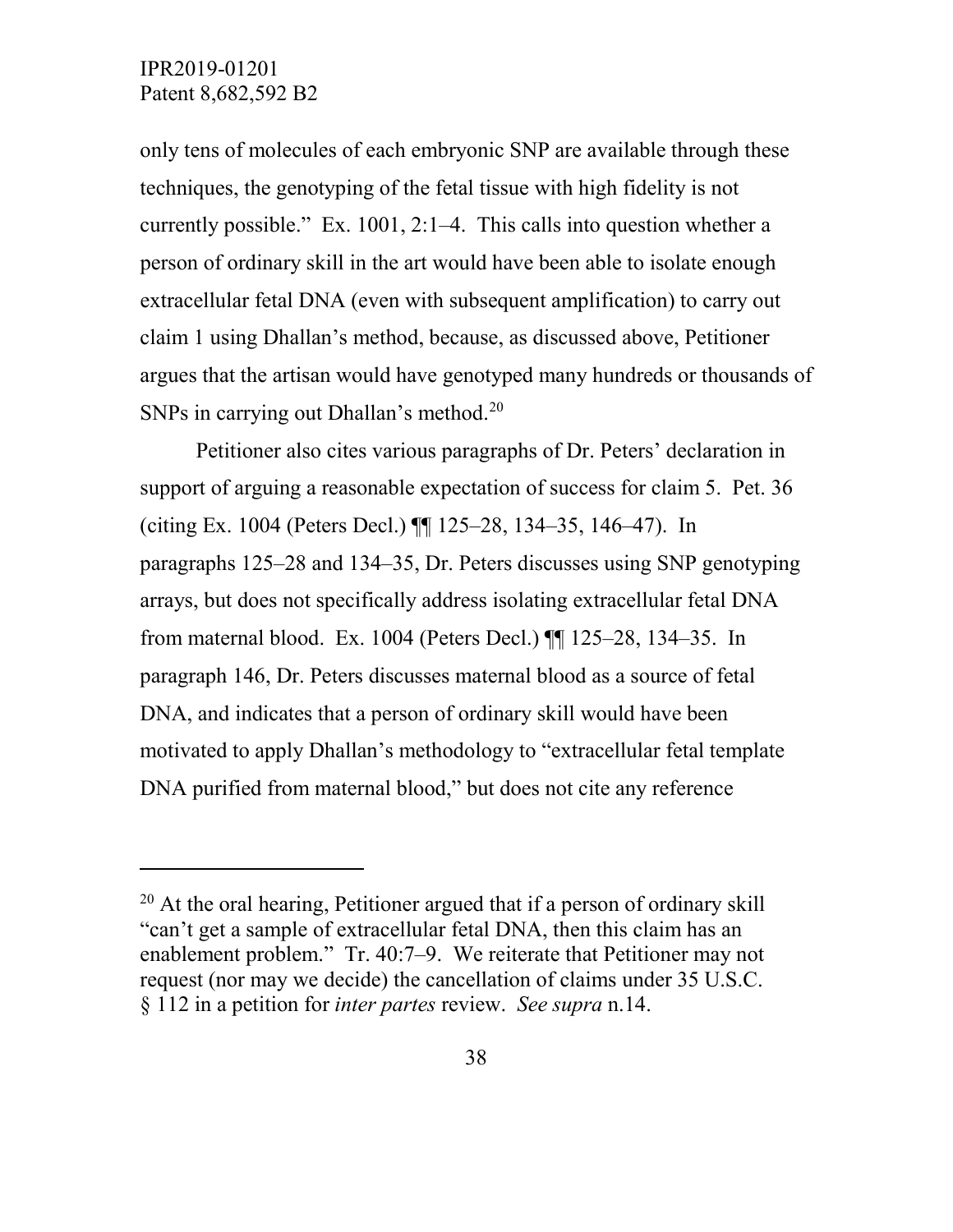$\overline{a}$ 

addressing purification of extracellular fetal template DNA from maternal blood. *Id.* ¶ 146.

In paragraph 147, Dr. Peters cites paragraphs 39 and 40 of Dhallan, and the same portion of the '592 Patent cited in the Petition (Ex. 1001, 1:66– 2:1), but does not add any analysis beyond that presented in the Petition. Ex. 1004 (Peters Decl.) ¶ 147. Dr. Peters also cites additional paragraphs of Dhallan, which we already addressed above in connection with motivation. *Id.* (citing Ex. 1002 ¶¶ 169, 176, 2152, 2157, 2223, 2273, 2346). Finally, Dr. Peters cross-references paragraphs 87–97, 125–28, and 134–37 of his declaration, but these paragraphs also do not address isolating extracellular fetal DNA from maternal blood. *Id.* 

We acknowledge Petitioner's position, articulated at the oral hearing, that Patent Owner raised "a completely new argument" in its demonstratives that "there's no way to get 100 percent sample of isolated cell-free fetal DNA," which argument should be stricken for being raised too late. Tr. 16:8–17:8. This argument was actually first raised in Patent Owner's Sur-reply (*see* Sur-reply 22–23), but even then, it comes too late, given that Petitioner argued (in the Petition) that a person of ordinary skill would have been motivated to use "extracellular fetal DNA *from* maternal blood," or, as Dr. Peters phrases it in the supporting citation, "extracellular fetal template DNA *purified from* maternal blood."<sup>[21](#page-38-0)</sup> Pet. 35 (emphasis added); Ex. 1004

<span id="page-38-0"></span> $21$  During the oral hearing, Petitioner asserted that the argument it presented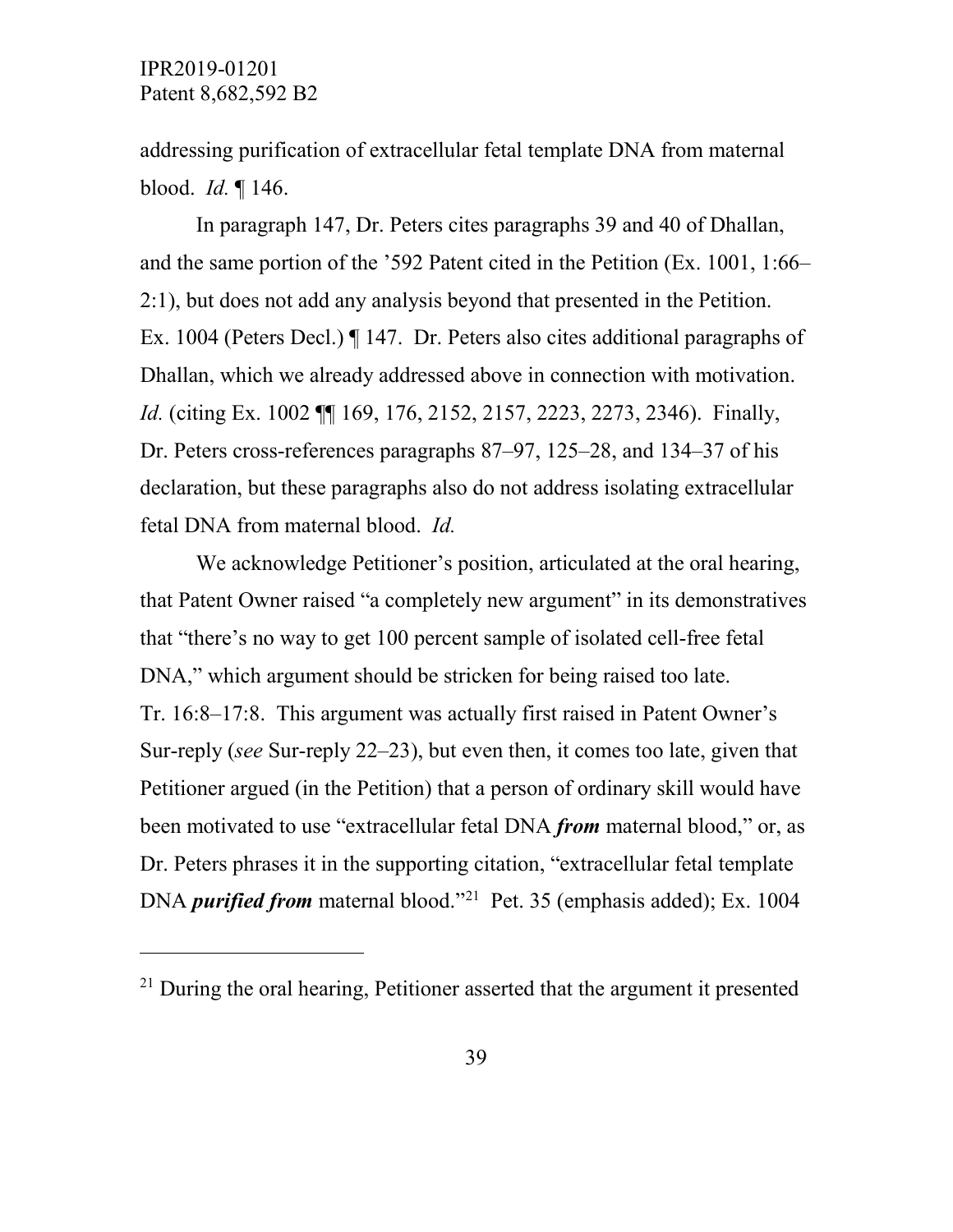$\overline{a}$ 

(Peters Decl.) ¶ 146 (emphasis added). Thus, although we do not credit Patent Owner's belated argument, it is Petitioner's "burden to demonstrate both 'that a skilled artisan would have been motivated to combine the teachings of the prior art references to achieve the claimed invention, and that the skilled artisan would have had a reasonable expectation of success in doing so.'" *Intelligent Bio-Sys., Inc.*, 821 F.3d at 1367–68 (quoting *Kinetic Concepts, Inc. v. Smith & Nephew, Inc.*, 688 F.3d 1342, 1360 (Fed. Cir. 2012)); *see also* 35 U.S.C. § 316(e) ("[T]he petitioner shall have the burden of proving a proposition of unpatentability by a preponderance of the evidence."). "To satisfy its burden of proving obviousness, a petitioner cannot employ mere conclusory statements. The petitioner must instead

in the Petition for claim 5 was necessarily based on an isolated sample of cell-free fetal DNA, because Petitioner employed the District Court's claim construction, which Petitioner characterizes as requiring an isolated sample of cell-free fetal DNA. *See, e.g.*, Tr. 14:24–16:7. Patent Owner disputes both whether the District Court's claim construction applies here, and whether the construction is limited to an isolated sample of cell-free fetal DNA. *See, e.g.*, *id.* at 32:6–33:10; *but see* Ex. 2012 (Quackenbush Decl.) ¶ 69 (Patent Owner's expert indicating that he applied the District Court's constructions). As discussed above, neither party requested claim construction in this case, and we reiterate that no claim term requires express construction. Instead, we find that the Petition and evidence cited therein clearly signal that Petitioner is arguing use of a 100% sample of cell-free fetal DNA isolated or purified from maternal blood in Dhallan's method. *See, e.g.*, Pet. 35; Ex. 1004 (Peters Decl.) ¶ 146 (opining on extracellular fetal DNA "purified from a maternal blood sample").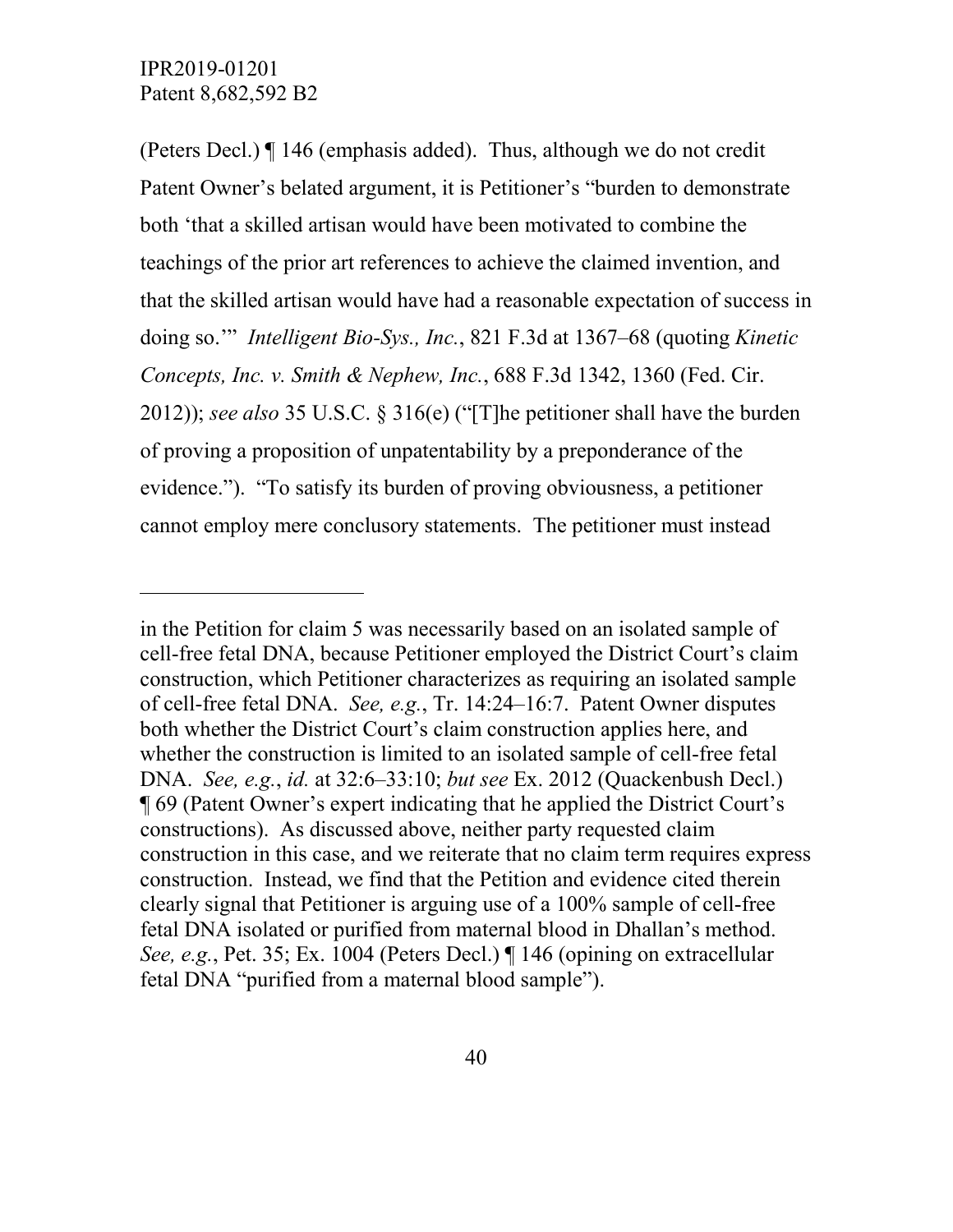$\overline{a}$ 

articulate specific reasoning, based on evidence of record, to support the legal conclusion of obviousness." *In re Magnum Oil Tools Int'l, Ltd.*, 829 F.3d 1364, 1380 (Fed. Cir. 2016). Here, we find that Petitioner fails to articulate specific reasoning, based on evidence of record, to support the legal conclusion of obviousness.<sup>22</sup>

For the above reasons, we are not persuaded that Petitioner has carried its burden of establishing that claim 5 is unpatentable as obvious over Dhallan. Because this issue is dispositive of whether Petitioner has met its burden of proving unpatentability of claim 5, we do not reach the parties' other arguments regarding claim 5. *Cf. Beloit Corp.*, 742 F.2d at 1423.

- *4. Analysis of Remaining Dependent Claims Challenged as Obvious Over Dhallan*
	- *a) Claims 2–4, 17, and 20*

Dependent claims 2–4, 17, and 20 each recite limitations related to the amount of genetic material used in the claimed method.

<span id="page-40-0"></span> $22$  We note that "institution of an IPR does not by itself translate to a conclusion of unpatentability." *Magnum Oil*, 829 F.3d at 1376 n.1. Although we found Petitioner's arguments for claim 5 sufficient for institution (*see* Inst. Dec. 27–28), "the Board is not bound by any findings made in its Institution Decision," and "there is a significant difference between a petitioner's burden to establish a 'reasonable likelihood of success' at institution, and actually proving invalidity by a preponderance of the evidence at trial." *TriVascular, Inc. v. Samuels*, 812 F.3d 1056, 1068 (Fed. Cir. 2016) (quoting 35 U.S.C. § 314(a) (2012)).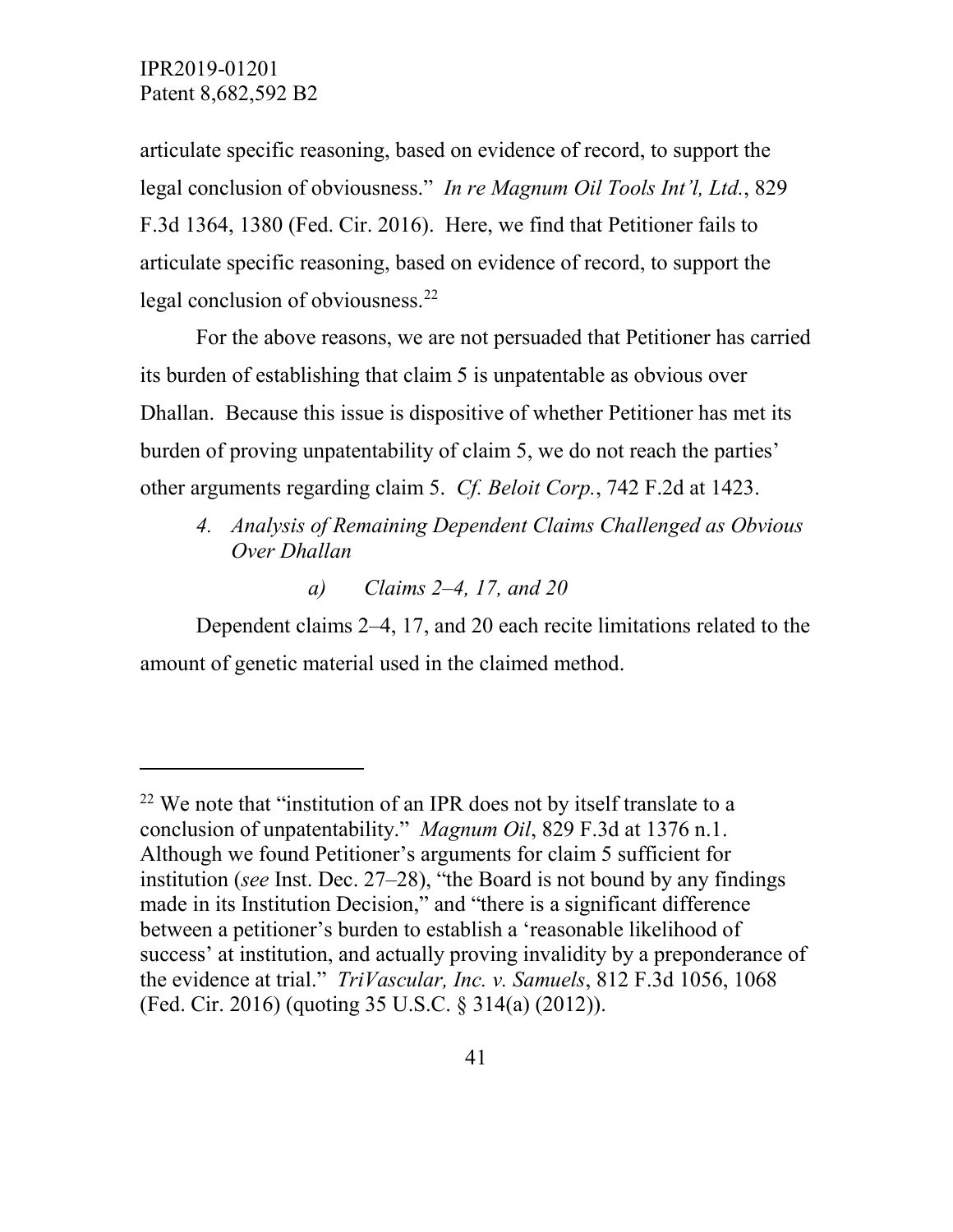Claims 2 and 4 each depend from claim 1, and recite that "the small amount of genetic material" is "from twenty or fewer of the individual's cells," and "from 0.3 ng or less of the individual's DNA," respectively. Ex.  $1001, 62:63-65, 63:1-3$ . Although these claims permit use of DNA from more than one cell, Petitioner limited its unpatentability arguments for these claims to the use of DNA from a single cell. *See* Pet. 34 (for claim 2, arguing that a person of ordinary skill "would have been motivated to use Dhallan's method to analyze genetic material *from one cell* from an individual with a reasonable expectation of success," and for claim 4, arguing that "it would have been obvious to apply Dhallan's method to analyze *a single cell*") (emphases added).

Claim 3 depends from claim 2, and recites that "the small amount of genetic material is from one of the individual's cells." Ex. 1001, 62:66–67. Petitioner's arguments with respect to unpatentability of claim 3 are also limited to use of genetic material from a single cell. *See* Pet. 34.

Claim 17 depends from claim 1 and recites in relevant part: "wherein the sample is a maternal blood sample comprising DNA from the fetus and DNA from the mother of the fetus." Ex. 1001, 63:40–43. Claim 20 depends from claim 1 and recites in relevant part that the genetic material is found in "cells from the individual found in maternal blood, [and] genetic material known to have originated from the individual." *Id.* at 64:9–25. Petitioner's unpatentability arguments for claims 17 and 20 are also limited to arguing use of genetic material from a single cell. *See* Pet. 42 (with respect to claim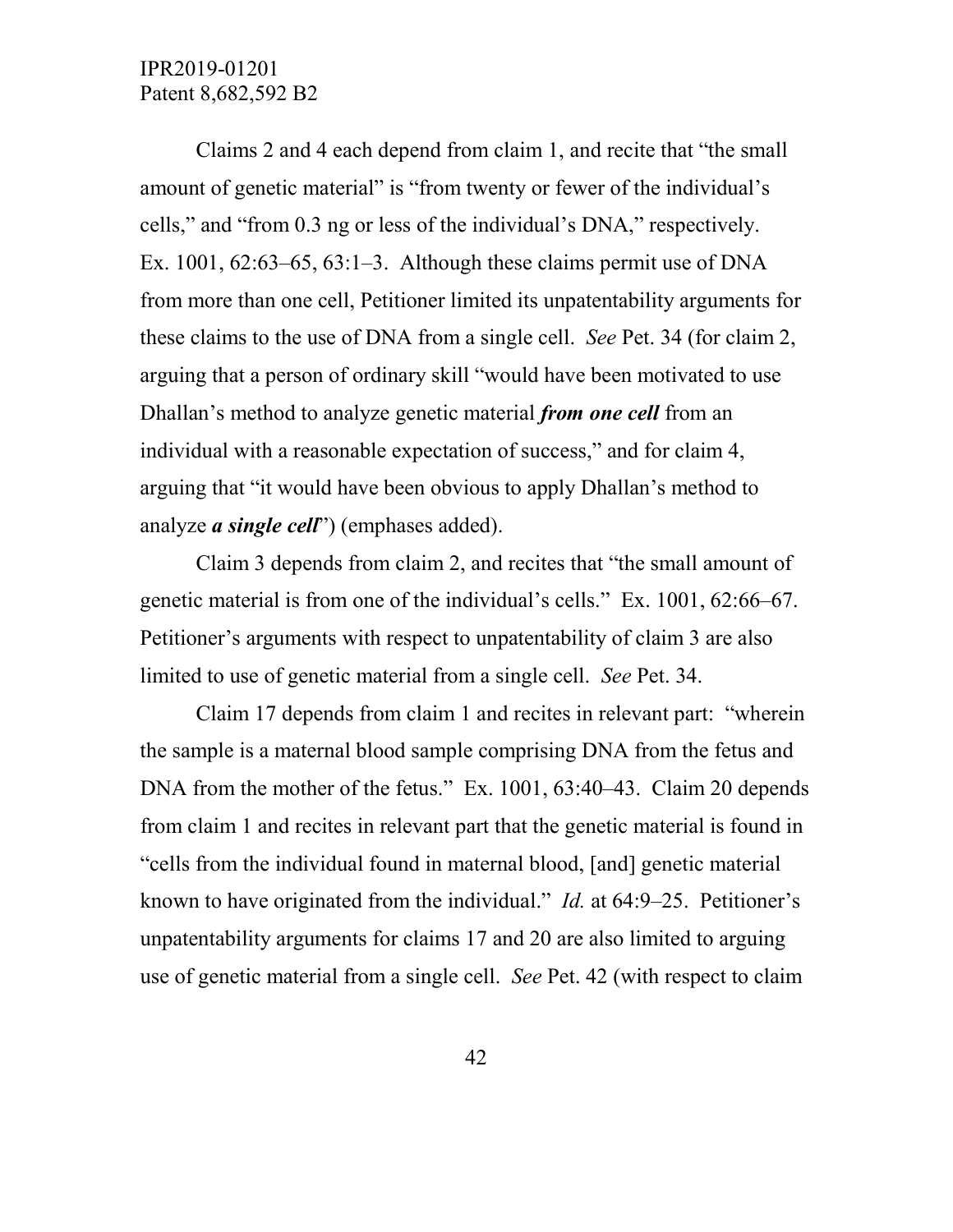17, arguing that "A POSA would have been motivated to apply Dhallan's method, as exemplified in Example 14, to analyze DNA isolated *from a single fetal cell* . . . ."), 44 (with respect to claim 20, arguing that "Dhallan . . . discloses that the genetic material is preferably taken from *one embryonic cell* (i.e., DNA known to have originated from the individual), *or fetal cell* from maternal blood.") (emphases added).

For the same reasons discussed above with respect to claim 1, we determine that Petitioner has not shown, by a preponderance of the evidence, that claims 2–4, 17, or 20 of the '592 Patent are unpatentable as obvious over Dhallan. In particular, on this record, Petitioner has not persuasively established that a single cell would provide sufficient DNA, even after amplification, to carry out the method of these claims to accurately determine a number of copies of a chromosome of interest when using Dhallan's methodology and a SNP genotyping array.

*b) Claims 6–12, 15, 16, 19, 21–23, and 27* Claims  $6-12$ , 15, 16, 19, 21–23, and 27 depend directly or indirectly from claim 1. Petitioner's arguments for these claims do not address the deficiency discussed above regarding Petitioner's arguments for claim 1. *See* Pet. 36–40 (claims 6–12), 40–42 (claims 16, 17), 43–44 (claim 19), 45– 46 (claims 21–23 and 27). Accordingly, for the same reasons discussed above with respect to claim 1, we determine that Petitioner has not shown, by a preponderance of the evidence, that claims 6–12, 15, 16, 19, 21–23, and 27 are unpatentable as obvious over Dhallan.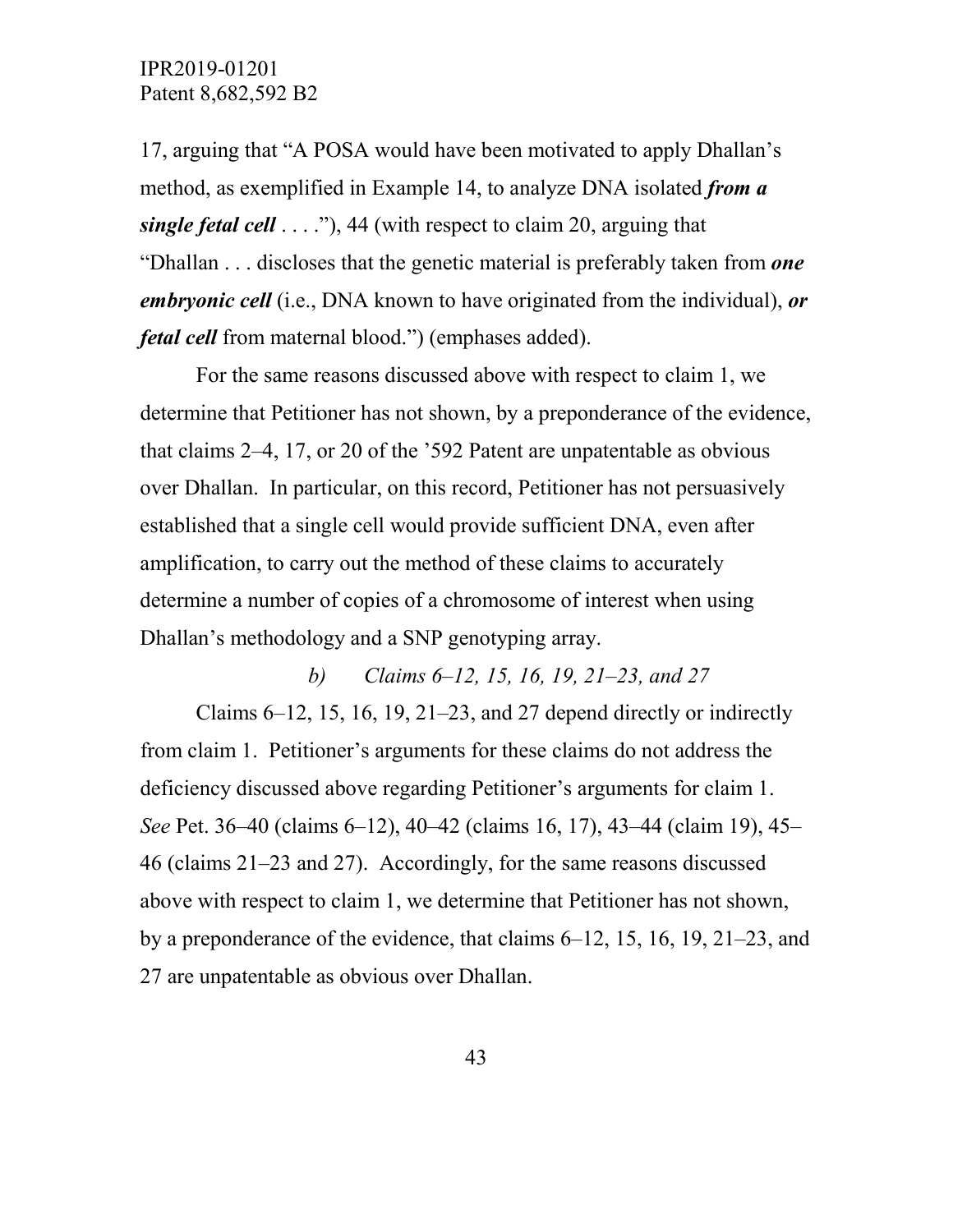#### *Obviousness of Claim 18 Over Dhallan and Bianchi*

Claim 18 depends from claim 1 and recites in relevant part that "the method further comprises performing amniocentesis or chorion villus biopsy." Ex. 1001, 63:44–46. Petitioner argues that claim 18 is unpatentable as obvious over the combination of Dhallan and Bianchi (Ex. 1034). Pet. 46–47.

Bianchi is a review article that discusses prenatal screening for chromosome abnormalities such as trisomy 21. Ex. 1034, 574. Bianchi explains that pregnant women are routinely screened for Down syndrome risk via serum screening, and women found to have a fetus at high risk are offered amniocentesis. *Id.* Petitioner argues that, per Bianchi, it was well known to use amniocentesis or chorion villus biopsy to confirm a Down syndrome diagnosis following a suspect result from a non-invasive screening. Pet. 46–47.

Petitioner's arguments for claim 18 do not address the deficiencies discussed above for claim 1. *See id.* Accordingly, for the same reasons discussed above for claim 1, we find that Petitioner has not shown, by a preponderance of the evidence, that claim 18 is unpatentable over Dhallan and Bianchi.

## *Obviousness of Claims 24–26 Over Dhallan and Sham*

Petitioner argues that claims 24–26 are unpatentable as obvious over Dhallan and Sham (Ex. 1021). Pet. 47–51. Claim 24 depends from claim 1 and recites "normalizing the genetic data for differences in measurement efficiency between the loci." Ex. 1001, 64:38–40. Claim 25 depends from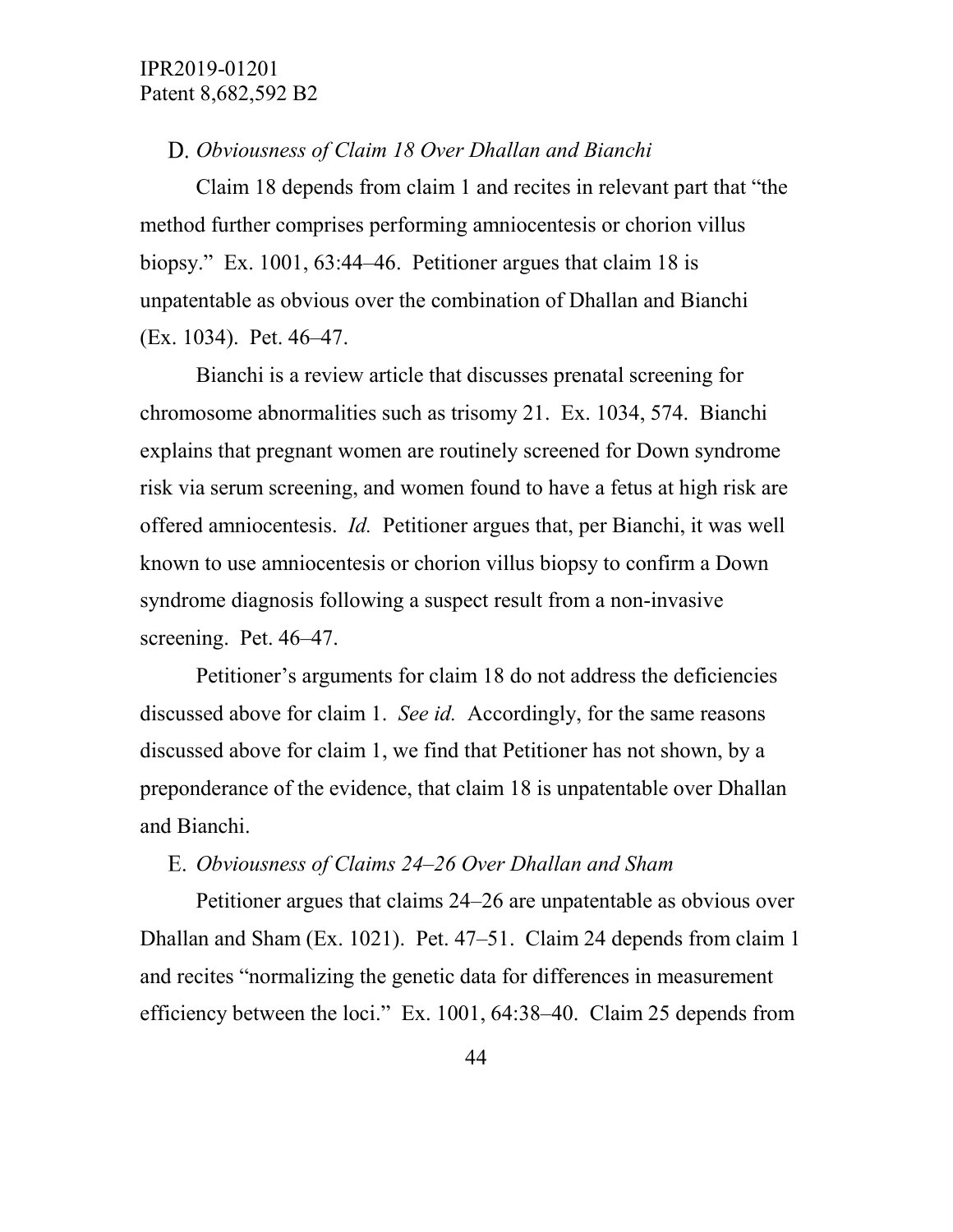claim 1 and recites "amplifying the genetic material of the target individual; and normalizing the genetic data for differences in amplification and/or measurement efficiency between the loci." *Id.* at 64:41–45. Claim 26 depends from claim 1 and recites "amplifying the genetic material of the target individual; and normalizing the genetic data for differences in amplification and/or measurement efficiency between the loci, chromosome segments, or chromosomes." *Id.* at 64:46–51.

Sham is a review article that addresses "developments in quantitative genotyping assays and in the design and analysis of pooling studies." Ex. 1021, Abstract. Sham indicates that, in genotyping data, "many SNPs show differential amplification during PCR," which "causes the signal that represents the more efficiently amplified allele to be higher than expected from its true frequency in a pooled sample." *Id.* at 865. Sham teaches that "[t]o obtain unbiased estimates of allele frequencies, the strength of allelespecific signals should be corrected by a factor that is obtained from reference samples of known allele frequencies." *Id.* Petitioner argues that, per Sham, "it was common practice to normalize genetic data from a[] SNP genotyping array" to improve the quality of the data. Pet. 48–50 (citing, e.g., Ex. 1021, 865; Ex. 1002 ¶¶ 699, 812, 826, 1054, 1062–63, 2316).

Petitioner's arguments for claims 24–26 do not address do not address the deficiencies discussed above for claim 1. *See id.* at 48–50. Accordingly, for the same reasons discussed above for claim 1, we find that Petitioner has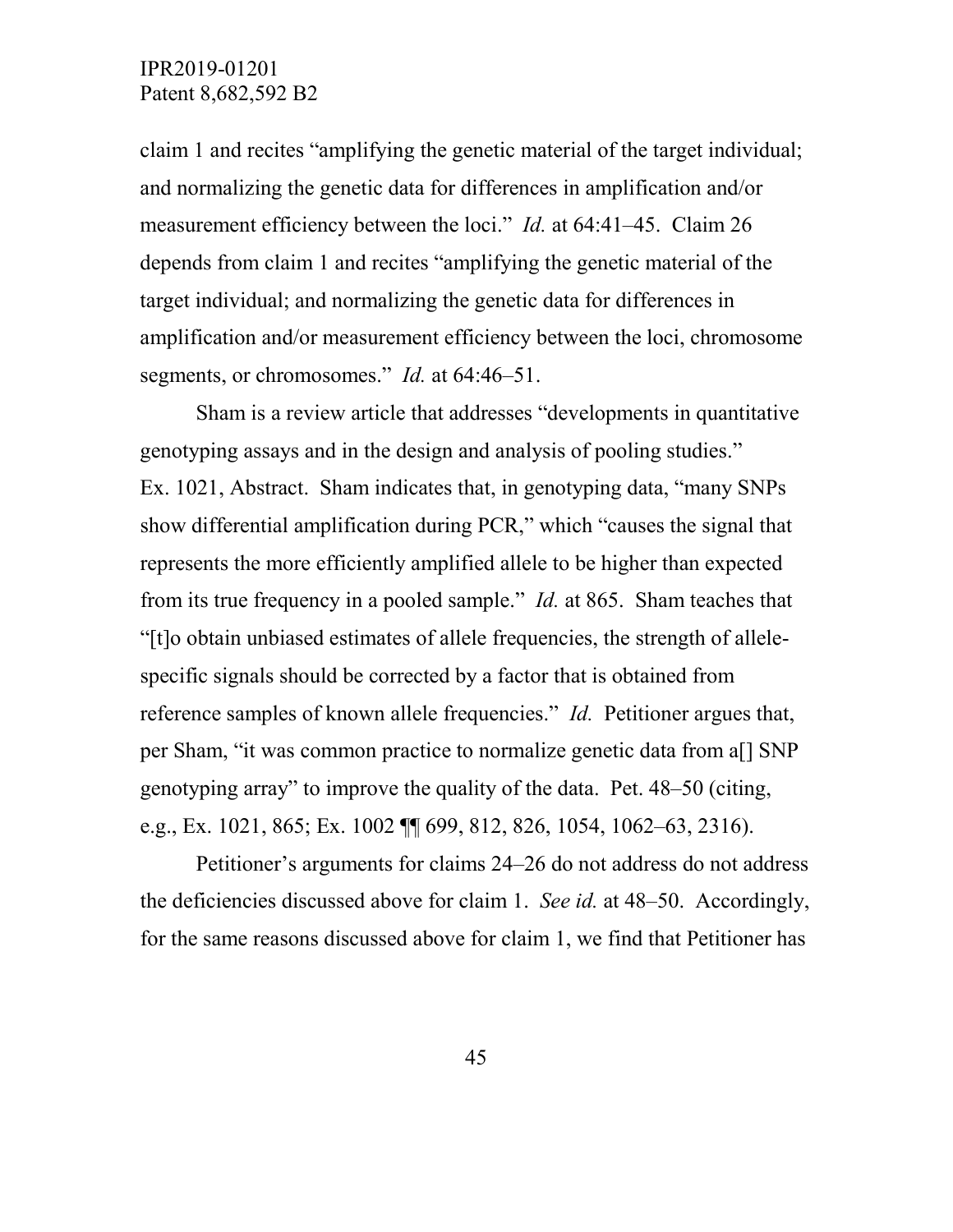not shown, by a preponderance of the evidence, that claims 24–26 are unpatentable over Dhallan and Sham.

*Obviousness of Claims 1–27 Over Rabinowitz*

Petitioner challenges claims 1–27 under 35 U.S.C. § 103 as obvious over Rabinowitz (Ex. 1003). Pet. 51. A threshold question is whether Rabinowitz qualifies as prior art to the challenged claims. As such, we begin by setting forth the priority chain for the '592 Patent.

The '592 Patent issued from Application Ser. No. 13/793,186 (the "'186 application"), filed on March 11, 2013, which is a continuation of Application Ser. No. 11/603,406 (the "'406 application"), filed on November 22, 2006. The '592 Patent claims priority to a number of provisional applications, with Provisional Application No. 60/817,741 (the "741 provisional"), filed Jun. 30, 2006, being relevant here.

Petitioner argues that Rabinowitz qualifies as prior art because claim 1 of the '592 Patent (the only independent claim) lacks written description support for the limitation "high throughput DNA sequencing." Pet. 51–52. As such, Petitioner argues that the challenged claims are entitled to an effective filing date no earlier than March 11, 2013 (i.e., the filing date of the '186 application). *Id.* Given this alleged effective filing date, Petitioner argues that Rabinowitz, which was published on August 9, 2007, qualifies as prior art. *See* Ex. 1003, code (43); Pet. 51.

A patent application is entitled to claim priority to the filing date of a prior application only "for an invention disclosed [in the prior application] in the manner provided by [35 U.S.C. §] 112(a)." 35 U.S.C. § 120 (2018). In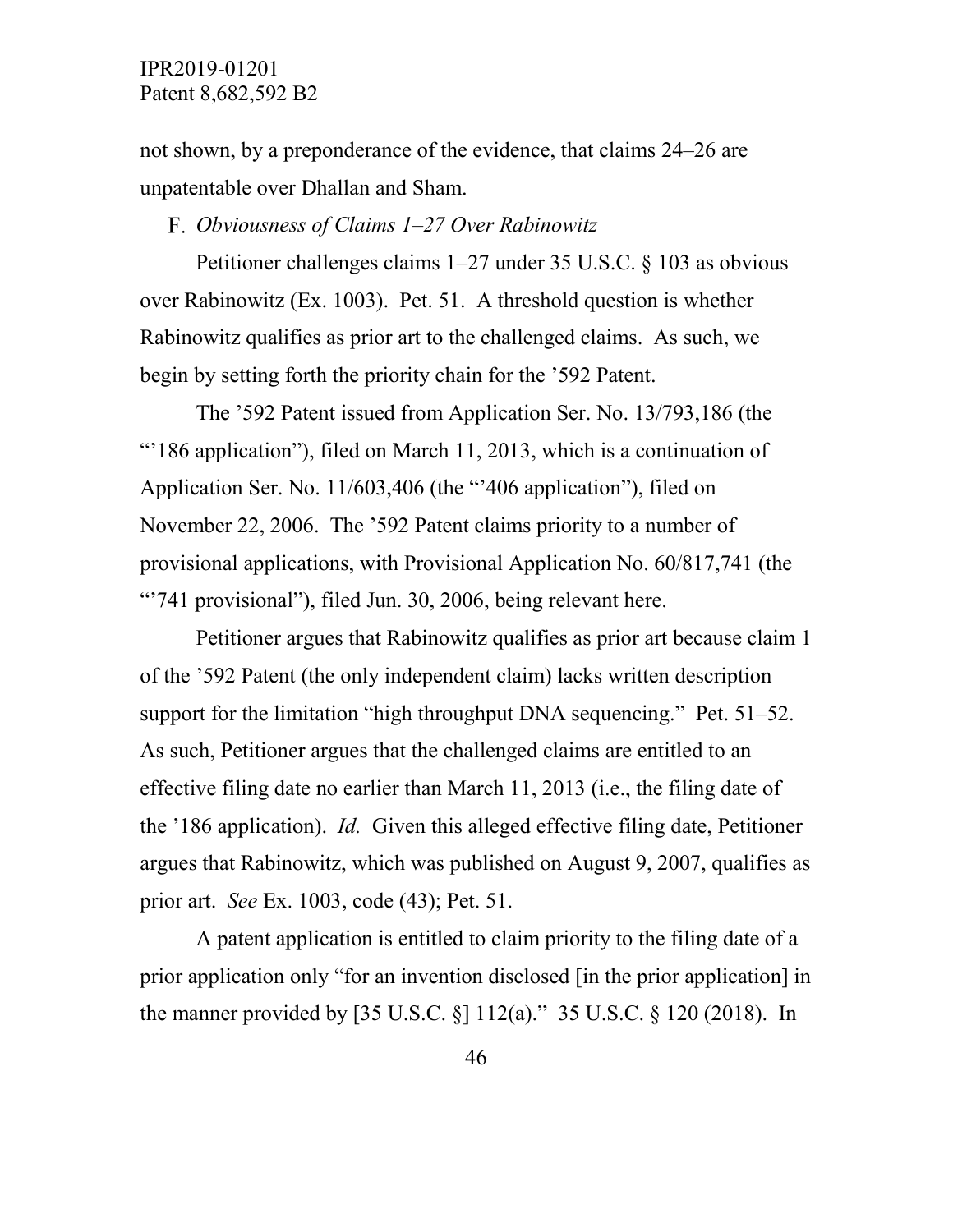other words, "[f]or claims to be entitled to a priority date of an earlier-filed application, the application must provide adequate written description support for the later-claimed limitations." *Paice LLC v. Ford Motor Co.*, 881 F.3d 894, 906 (Fed. Cir. 2018). The test for adequate written description is whether the disclosure "reasonably conveys to those skilled in the art that the inventor had possession of the claimed subject matter as of the filing date." *Ariad Pharms., Inc. v. Eli Lilly & Co.*, 598 F.3d 1336, 1351 (Fed. Cir. 2010) (en banc). This "requires an objective inquiry into the four corners of the specification from the perspective of a person of ordinary skill in the art." *Id.*

Petitioner argues that "[h]igh throughput DNA sequencing is not disclosed in the specification, nor is it described in any of the priority applications." Pet. 4. Rather, Petitioner argues, the sole disclosed sequencing technique is pyrosequencing, but the application expressly states that pyrosequencing "*is not currently conducive to high-throughput parallel analysis*." *Id.* at 53–54 (citing Ex. 1026 ('406 application), 6:27– 30). Petitioner thus argues that Rabinowitz "*makes clear that the named inventors did not consider any DNA sequencing method to be suitable for high-throughput analysis*." *Id.* at 54. Petitioner further argues that, "[t]o the extent sequencing is mentioned in the provisional applications, those applications also teach that the then-available sequencing methods were not conducive to high-throughput applications." *Id.* at 55.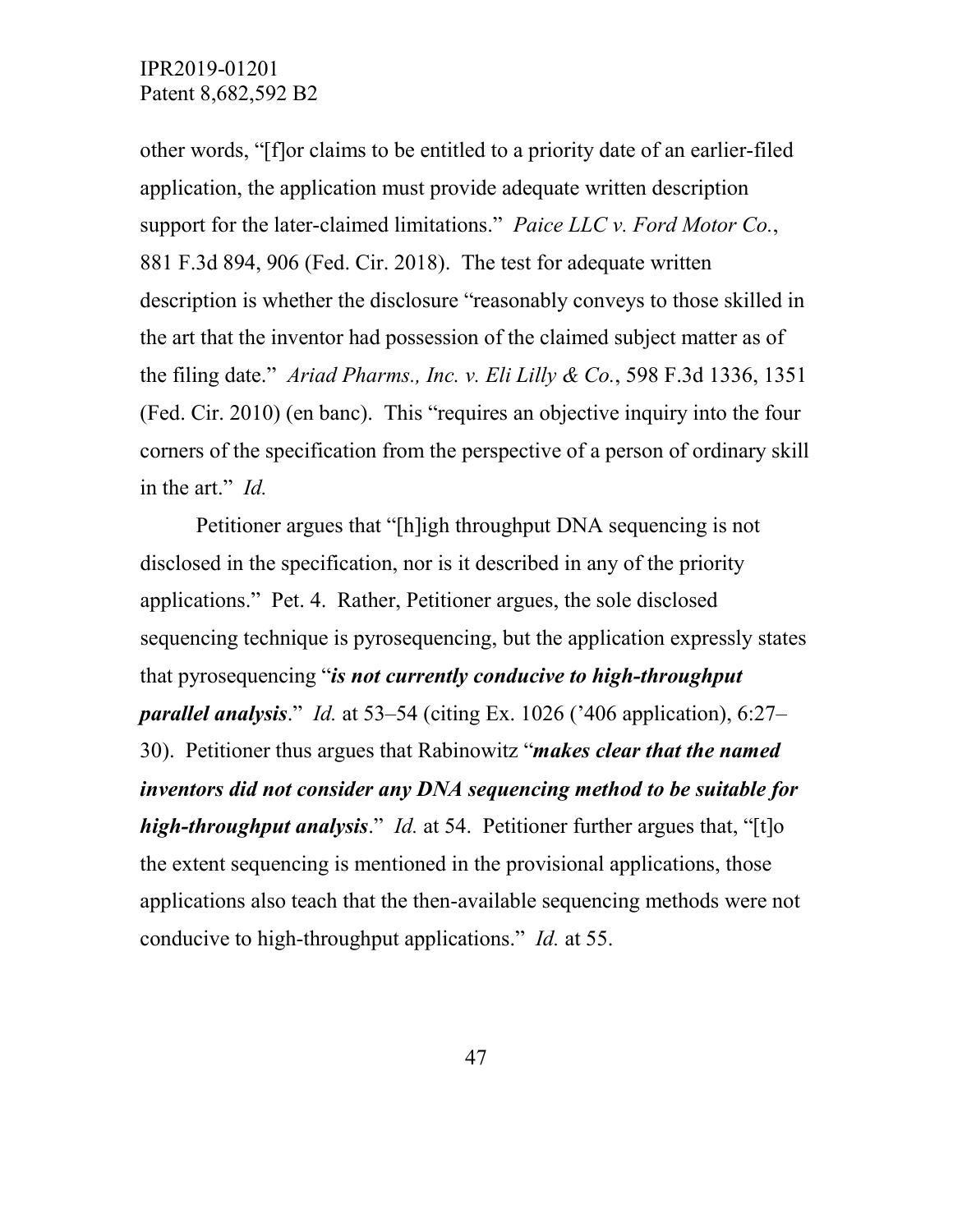$\overline{a}$ 

Patent Owner disagrees, arguing that the Specification must be read in conjunction with the discussion of pyrosequencing in the '741 provisional, which states:

Pyrosequencing. For a review of the method, see http://www.pyrosequencing.com/. The main advantages to pyrosequencing include an extremely fast turnaround and unambiguous SNP calls, since you actually produce a sequence. The disadvantage of pyrosequencing, as with Taqman, is that *the assay is not necessarily conducive to highthroughput analysis (unless \$1 million machines are purchased)*. This may change as technology evolves.

Ex. 1039, 32 (emphasis added); PO Resp. 69–70. Patent Owner argues that this disclosure in the '741 provisional "clearly teaches that pyrosequencing *is* conducive to high-throughput analysis *if \$1 million machines are purchased*." PO Resp. 70. Patent Owner thus concludes that a person of ordinary skill in the art reading these disclosures together<sup>[23](#page-47-0)</sup> "would understand that the inventors believed that pyrosequencing *was* a highthroughput method of DNA sequencing . . . that *could* be used to practice the claimed methods, but that it would be expensive to do so." *Id.* at 71; *see also* Ex. 2012 (Quackenbush Decl.) ¶ 280 (supporting Patent Owner's argument).

On this record, we agree with Patent Owner and Dr. Quackenbush that the '406 application and '741 provisional together demonstrate to persons of

<span id="page-47-0"></span> $23$  The  $241$  provisional is incorporated by reference into the '406 application. Ex. 1026, 1:5–13.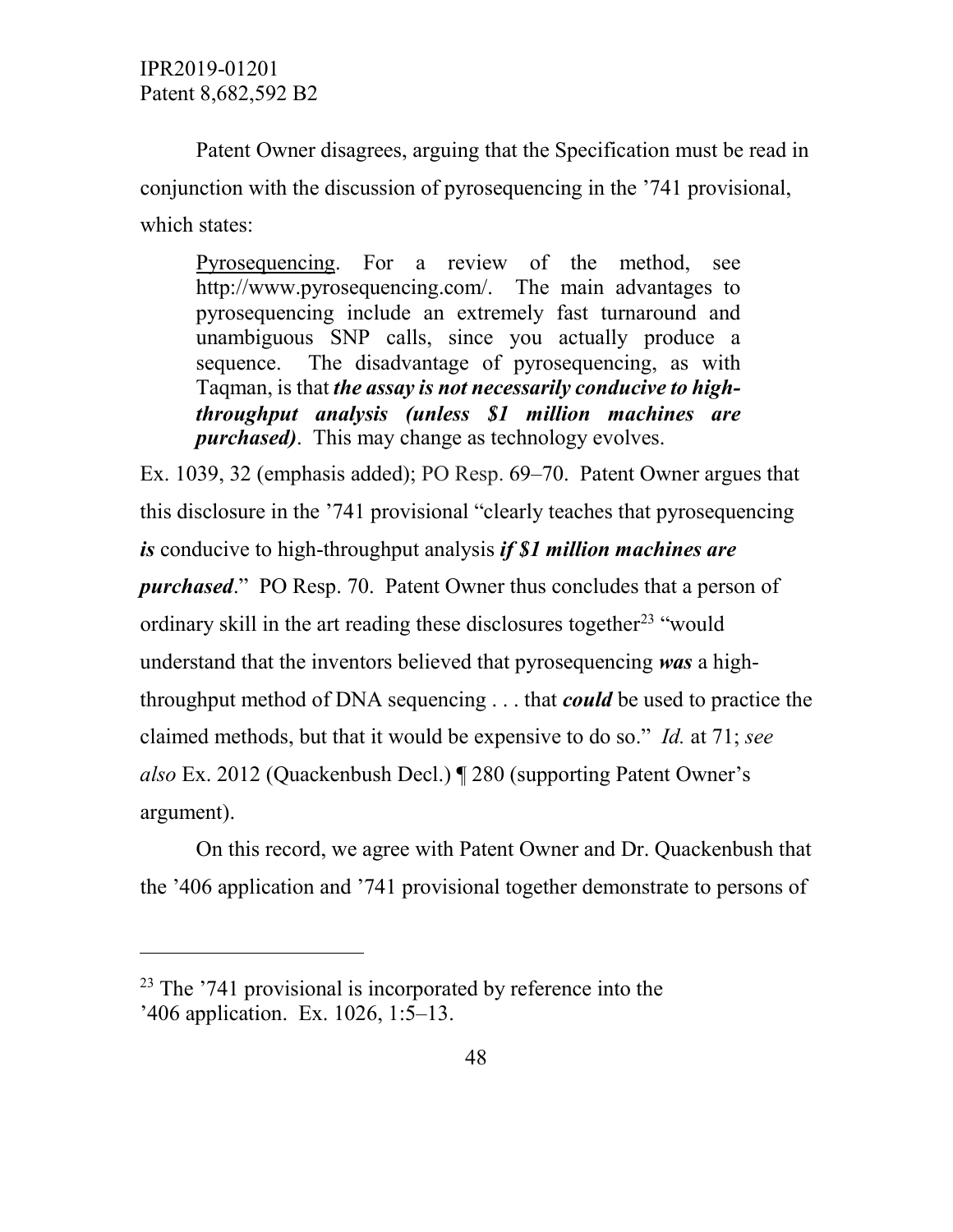ordinary skill that the inventors understood pyrosequencing could be used for high-throughput sequencing, if expensive machines were purchased. In other words, the '741 provisional gives context to the statement in the '406 application, and we agree with Dr. Quackenbush that "'[s]uitability', as the provisional makes clear to a person of ordinary skill in the art, is a cost issue, rather than a technical one." Ex. 2012 (Quackenbush Decl.) ¶ 277; *see also id.* ¶¶ 276–80 (opining on disclosures in the '741 provisional).

Petitioner's expert, Dr. Peters, asserts that the '741 provisional lacks "evidence that the inventors believed a high-throughput sequencing approach could be used in conjunction with the claimed methodology." Ex. 1004 (Peters Decl.) ¶ 227. We are not persuaded by this testimony, because Dr. Peters neither specifically addresses the language cited above from the '741 provisional, nor controverts Dr. Quackenbush's opinion that a person of ordinary skill would have understood that language to indicate that pyrosequencing could be used in high-throughput applications, if expensive machines were purchased. *See* Ex. 2012 (Quackenbush Decl.) ¶¶ 276–77, 280, 283, 284.

Although Petitioner argues that the cited passage in the '741 provisional is "equivocal" and "disparaging," it does not explain in detail why this is so. Reply 26. Petitioner additionally argues that the cited passage "does not state that pyrosequencing is useful for high-throughput analysis using a 'small amount of genetic material' that generates 'noisy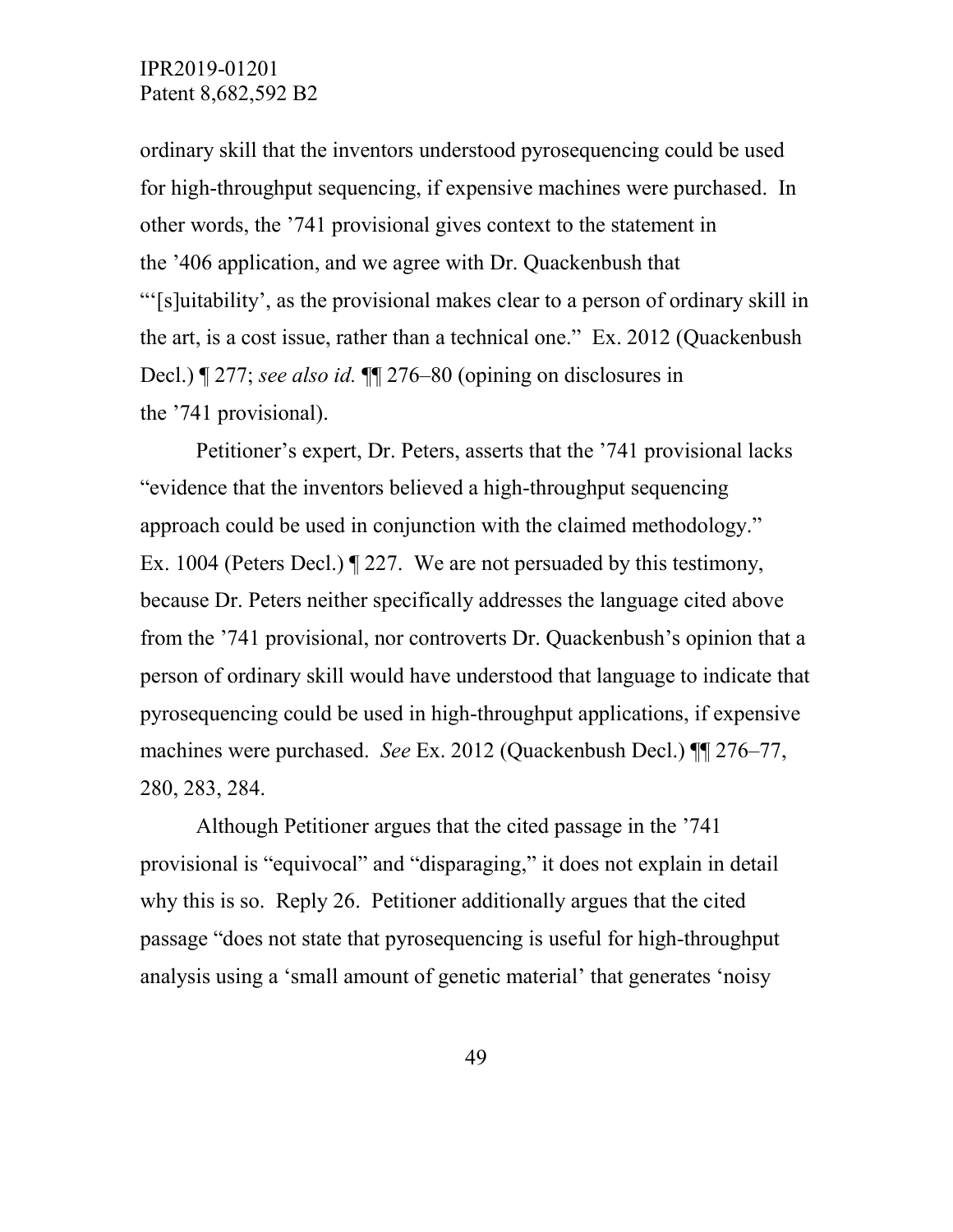genetic data' as claimed in the '592 patent, and therefore fails to support the challenged claims." *Id.* Petitioner, however, has not alleged, much less persuasively established, that pyrosequencing could not be used in the claimed method.

Considering the arguments and evidence of record, we determine that the '406 application and '741 provisional provide adequate written description support for the "high throughput DNA sequencing" limitation because together, they reasonably convey to those of ordinary skill in the art that pyrosequencing could be used for high throughput DNA sequencing (if expensive machines were purchased). Ex. 2012 (Quackenbush Decl.) ¶¶ 276–80, 284.

In our Institution Decision, we invited the parties to address whether the disclosure of pyrosequencing sufficiently supports the claimed genus of "high throughput DNA sequencing" recited in claim 1. Inst. Dec. 46; *see also Ariad Pharms., Inc.*, 598 F.3d 1336, 1350 ("Sufficient description of a genus . . . requires the disclosure of either a representative number of species falling within the scope of the genus or structural features common to the members of the genus so that one of skill in the art can 'visualize or recognize' the members of the genus."). On the full trial record, neither party addresses this issue.

Petitioner, however, bears the ultimate burden of proving unpatentability of the challenged claims by a preponderance of the evidence, and that burden never shifts to Patent Owner. *Dynamic Drinkware, LLC*,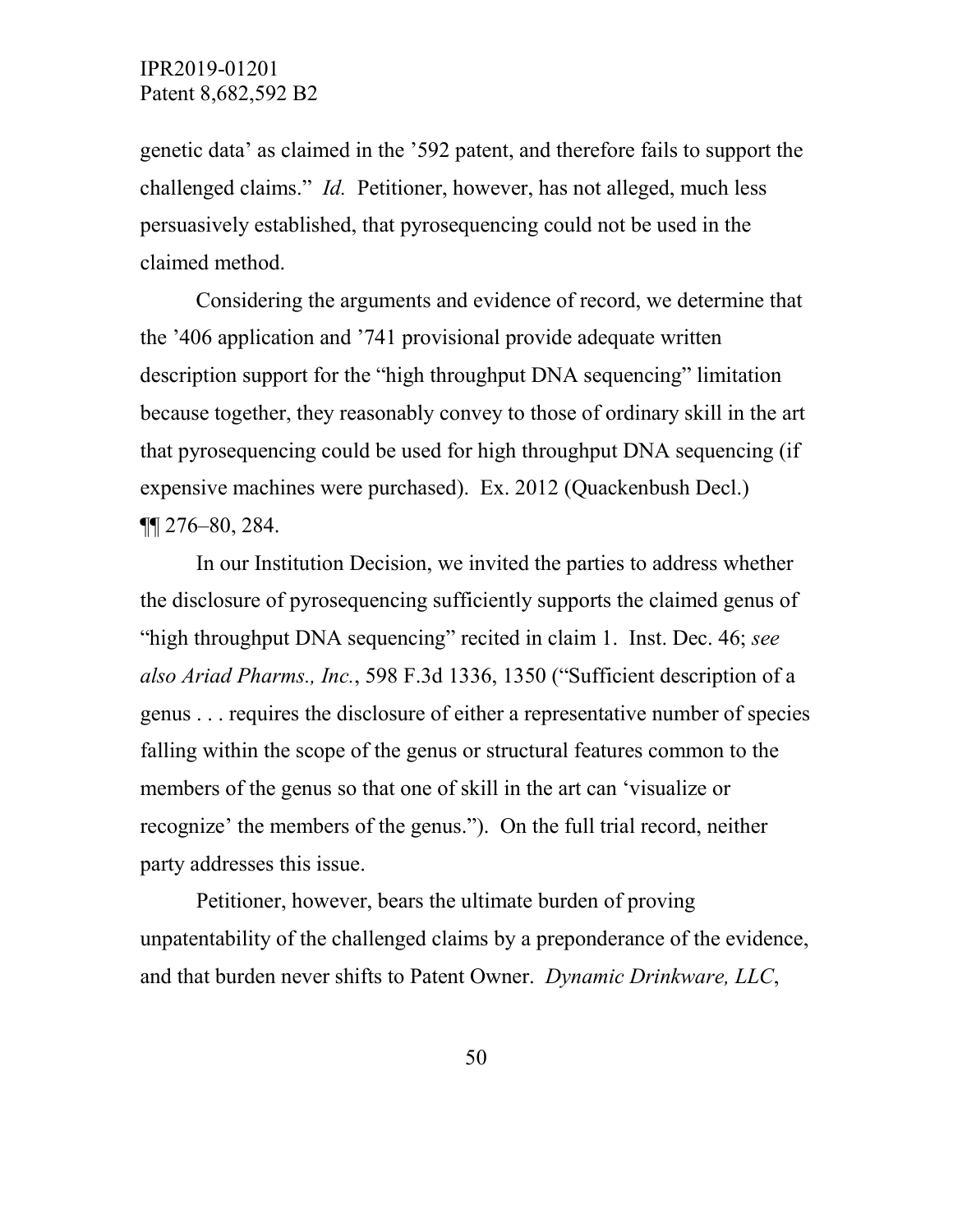$\overline{a}$ 

800 F.3d at 1378. Once Patent Owner came forward with arguments and evidence in support of its entitlement to the claimed priority date, the burden shifted back to Petitioner to convince the Board that Patent Owner is not entitled to the benefit of that date.<sup>24</sup> *See Tech. Licensing Corp. v. Videotek, Inc.*, 545 F.3d 1316, 1327–28 (Fed. Cir. 2008). Despite having had the opportunity to address the issue in its Reply, Petitioner has not alleged, let alone persuaded us, that the disclosure of pyrosequencing is insufficient to support the claimed genus. *See* Patent Trial and Appeal Board Consolidated Trial Practice Guide ("TPG") 73 (November 2019) (noting that in its reply brief, petitioner may address issues discussed in the institution decision).<sup>25</sup> "Failure to prove the matter as required by the applicable standard means that the party with the burden of persuasion loses on that point—thus, if the

<span id="page-50-0"></span><sup>24</sup> Citing *PowerOasis, Inc. v. T-Mobile USA, Inc.*, 522 F.3d 1299, 1305 (Fed. Cir. 2008), Petitioner states that Patent Owner has the burden to establish entitlement to an earlier priority date. Pet. 51. To the extent Petitioner is arguing that Patent Owner bears the burden of persuasion on this issue, we disagree. The Federal Circuit has explained that *PowerOasis* addressed the burden of production, not the burden of persuasion. *See Tech. Licensing Corp.*, 545 F.3d at 1328–29 ("That ultimate burden [of persuasion on invalidity] never shifts, however much the burden of going forward may jump from one party to another as the issues in the case are raised and developed. Correctly understood, *PowerOasis* is fully consistent with this understanding  $\dots$ .").

<span id="page-50-1"></span><sup>&</sup>lt;sup>25</sup> The TPG is available at https://www.uspto.gov/TrialPracticeGuide Consolidated.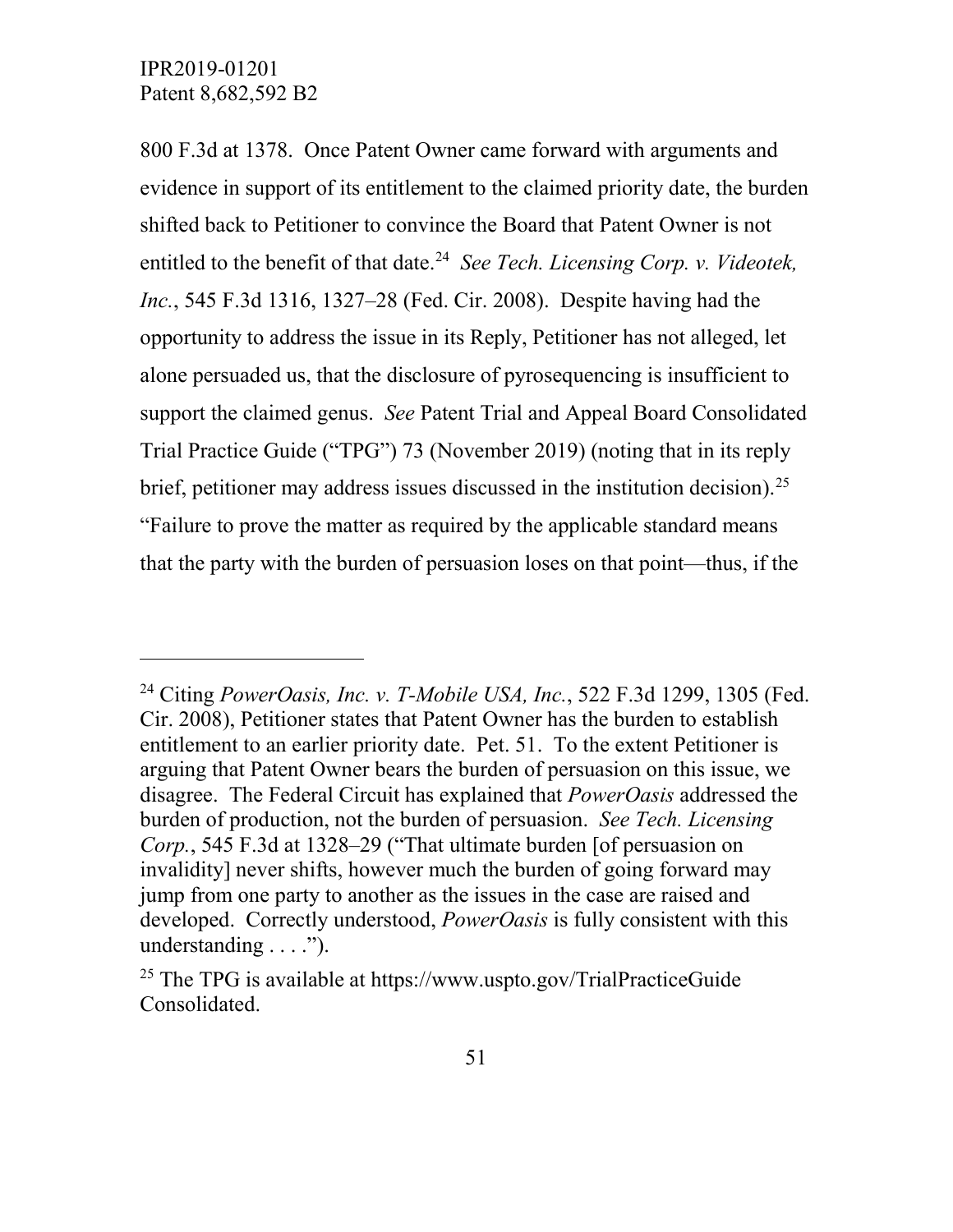fact trier of the issue is left uncertain, the party with the burden loses." *Tech. Licensing Corp.*, 545 F.3d at 1327.

In sum, on this record, Petitioner has not demonstrated by a preponderance of the evidence that the '592 Patent lacks adequate written description support for the "high throughput DNA sequencing" limitation recited in claim 1, and thus has not demonstrated that Rabinowitz is prior art to the challenged claims. For these reasons, Petitioner's obviousness challenge based on Rabinowitz fails on this record.

### III. OBJECTIONS TO DEMONSTRATIVES

Prior to the oral argument, Patent Owner submitted objections to certain of Petitioner's demonstratives. *See* Ex. 3002 (email submitting Patent Owner's objections). These objections generally allege that certain demonstratives improperly contain new theories and arguments. *See id.* 

Demonstratives are not evidence. *See* TPG 84 ("Demonstrative exhibits used at the final hearing are aids to oral argument and not evidence . . . ."). In this Final Written Decision, we rely on the arguments properly presented in the parties' briefs and the evidence of record, not on the demonstratives. Therefore, we overrule Patent Owner's objections.

#### IV. PETITIONER'S MOTION TO EXCLUDE

Petitioner moves to exclude the entirety of Dr. Quackenbush's Declaration (Exhibit 2012) under Federal Rules of Evidence ("FRE") 702, 401, and/or 403. Paper 48, 1. Patent Owner opposes. Paper 49. Petitioner,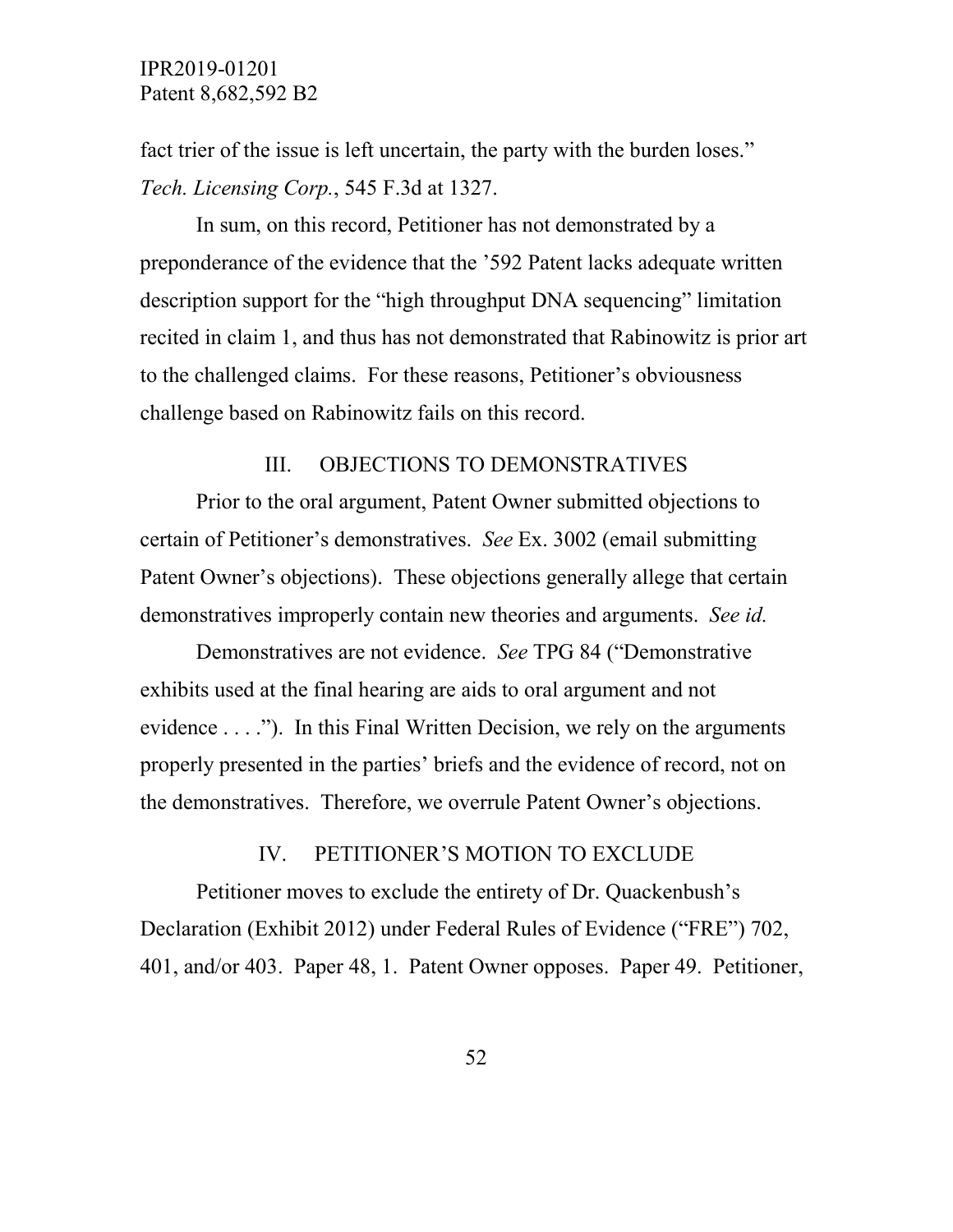as the moving party, bears the burden of establishing that it is entitled to the requested relief. 37 C.F.R. §§ 42.20(c), 42.62(a).

Petitioner argues that Dr. Quackenbush's declaration should be excluded because "he has no experience in fetal diagnostics," and could not opine on cross-examination about the accuracy of noninvasive prenatal diagnostic testing in the 2005–06 timeframe. Paper 48, 1 (citing Ex. 1058 (Quackenbush deposition), 27:21–22, 28:3–4, 203:23–204:9, 205:15–23). Petitioner argues that, "[w]ithout relevant experience in fetal diagnostics, and without understanding the state of the art or benchmarks for testing at the time, Dr. Quackenbush lacks the 'scientific, technical, or other specialized knowledge' required by FRE 702." *Id.* at 2. Petitioner also points to "[e]xemplary paragraphs that should be excluded" under FRE 702, 401, and 403 because they purportedly contradict, are inconsistent with other evidence of record, apply incorrect legal standards, or are misleading and confusing. *Id.*; *see also id.* at 2–15 (addressing "exemplary paragraphs").

Patent Owner responds by summarizing Dr. Quackenbush's qualifications and experience and arguing that he has sufficient "'knowledge, skill, experience, training, and education' of a 'specialized nature' in the techniques of the '592 patent and prior art (e.g. amplification, genotyping, and analysis of genetic data) for his testimony to be helpful to the Board." Paper 49, 1–2 (quoting *SEB S.A. v. Montgomery Ward & Co.*, 594 F.3d 1360, 1373 (Fed. Cir. 2010)). Patent Owner also argues that Petitioner's Motion "raises a host of new arguments in what amounts to an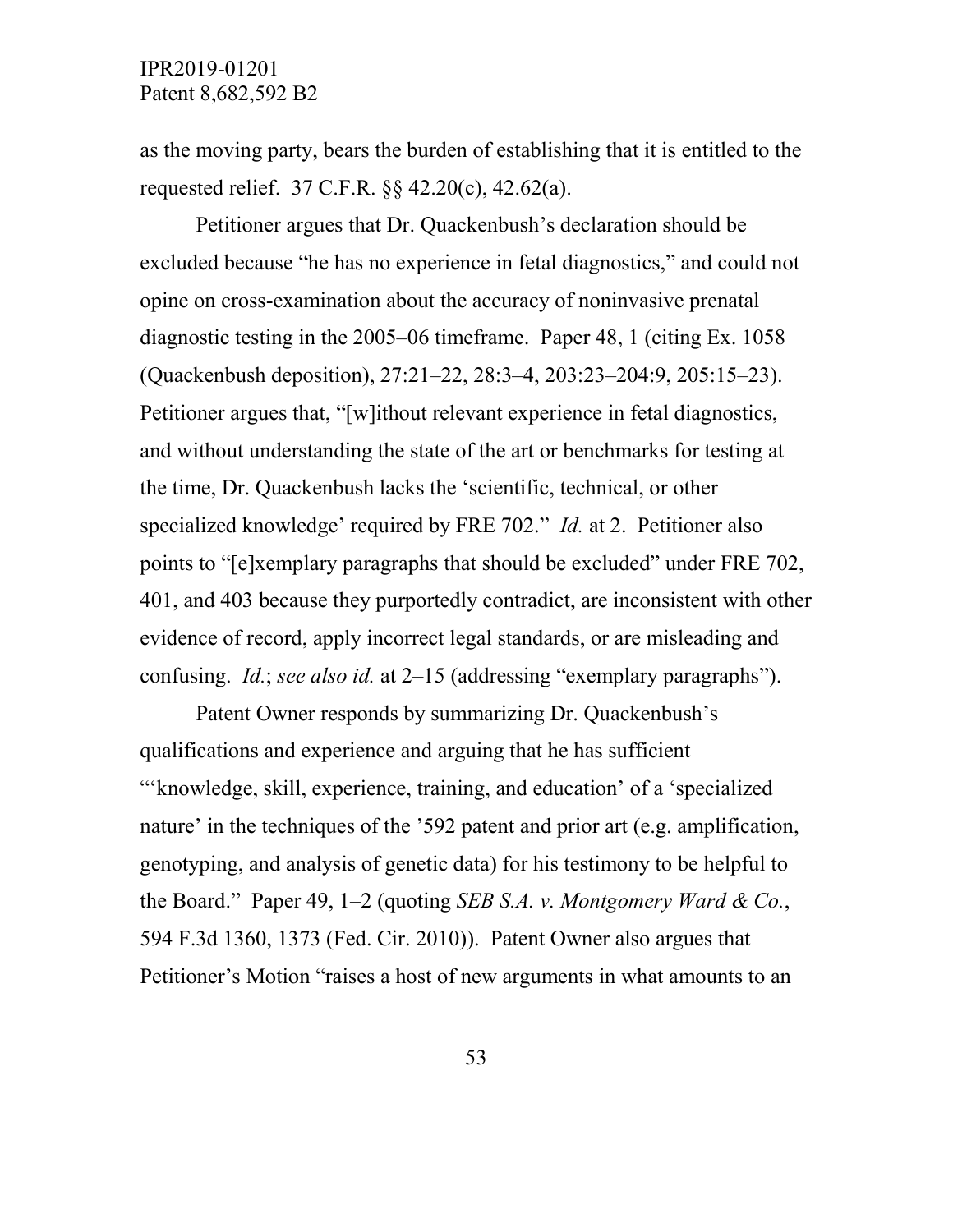unauthorized sur-sur reply." *Id.* at 5. Patent Owner also argues that Dr. Quackenbush's testimony is correct in view of the evidence of record and is not misleading. *Id.* at 5–15.

We have considered the parties' arguments and evidence and, as explained below, we deny Petitioner's motion to exclude.

As an initial matter, to the extent Petitioner employs its motion as a vehicle to clarify or bolster arguments made in its briefs (Paper 48, 2–15), we reject that endeavor as inappropriate. We limit our analysis of the issues raised in the substantive briefs to the information properly and timely raised by the parties in those briefs.

As to Dr. Quackenbush's qualifications, although Petitioner characterizes his expertise as relating to statistics, the record reflects that he also has adequate experience in the fields of genetics and biotechnology. For example, he is Professor of Computational Biology and Bioinformatics, the Chair of the Department of Biostatistics, and the Director of the Health Data Science Center at the Harvard TH Chan School of Public Health. Ex. 2013, 1. He has almost three decades of experience in research and teaching in the fields of genetics and biotechnology (*id.* at 1–8, 12), has published hundreds of articles in these fields (*id.* at 13–52), was the Editor-in-Chief of the journal Genomics for over a decade (*id.* at 8), and has served as a peer reviewer, or on the editorial board, of a dozen other publications relating to genetics and biotechnology (*id.* at 7–8). Paper 49, 2. Given that experience in genetics and biotechnology, we find that Dr. Quackenbush has sufficient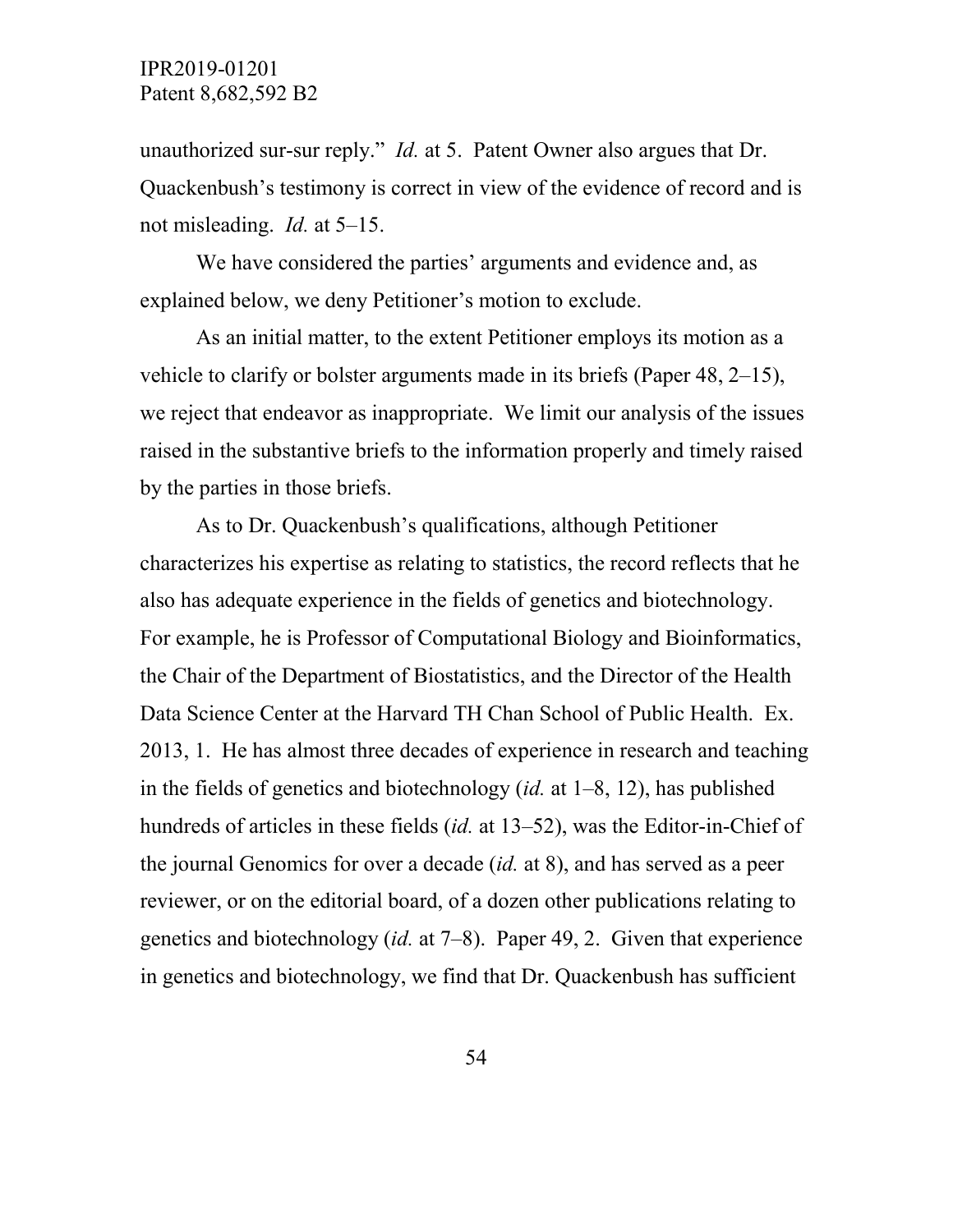specialized knowledge, experience, and education in the techniques of the '592 Patent and prior art, such as DNA amplification, genotyping, and analysis of genetic data, for his testimony to be helpful to us. Moreover, even if Dr. Quackenbush did not personally work in fetal diagnostics at the relevant time, there is no requirement that a declarant must actually be a person of ordinary skill in the art to present testimony as to what such a person would have understood at the time of the invention. *See, e.g.*, *SEB S.A.*, 594 F.3d at 1373 (stating there is no requirement of a perfect match between an expert's experience and the field of the art in question, provided the expert has "sufficient relevant technical experience" to testify).

The remaining arguments raised in Petitioner's motion relate to the sufficiency, rather than admissibility, of evidence. Such arguments are improperly advanced in a motion to exclude. *See* TPG 79 (stating that a motion to exclude may not be used to challenge the sufficiency of the evidence to prove a particular fact); *see also Corning Inc. v. DSM IP Assets B.V.*, IPR2013-00053, Paper 66 at 19 (PTAB May 1, 2014) ("[T]he Board, sitting as a non-jury tribunal, is well-positioned to determine and assign appropriate weight to the evidence presented in this trial."). Moreover, "there is a strong public policy for making all information filed in an administrative proceeding available to the public." *Liberty Mut. Ins. Co. v. Progressive Cas. Ins. Co.*, CBM2012-00010, Paper 59 at 40 (PTAB February 24, 2014). Rather than excluding evidence that is allegedly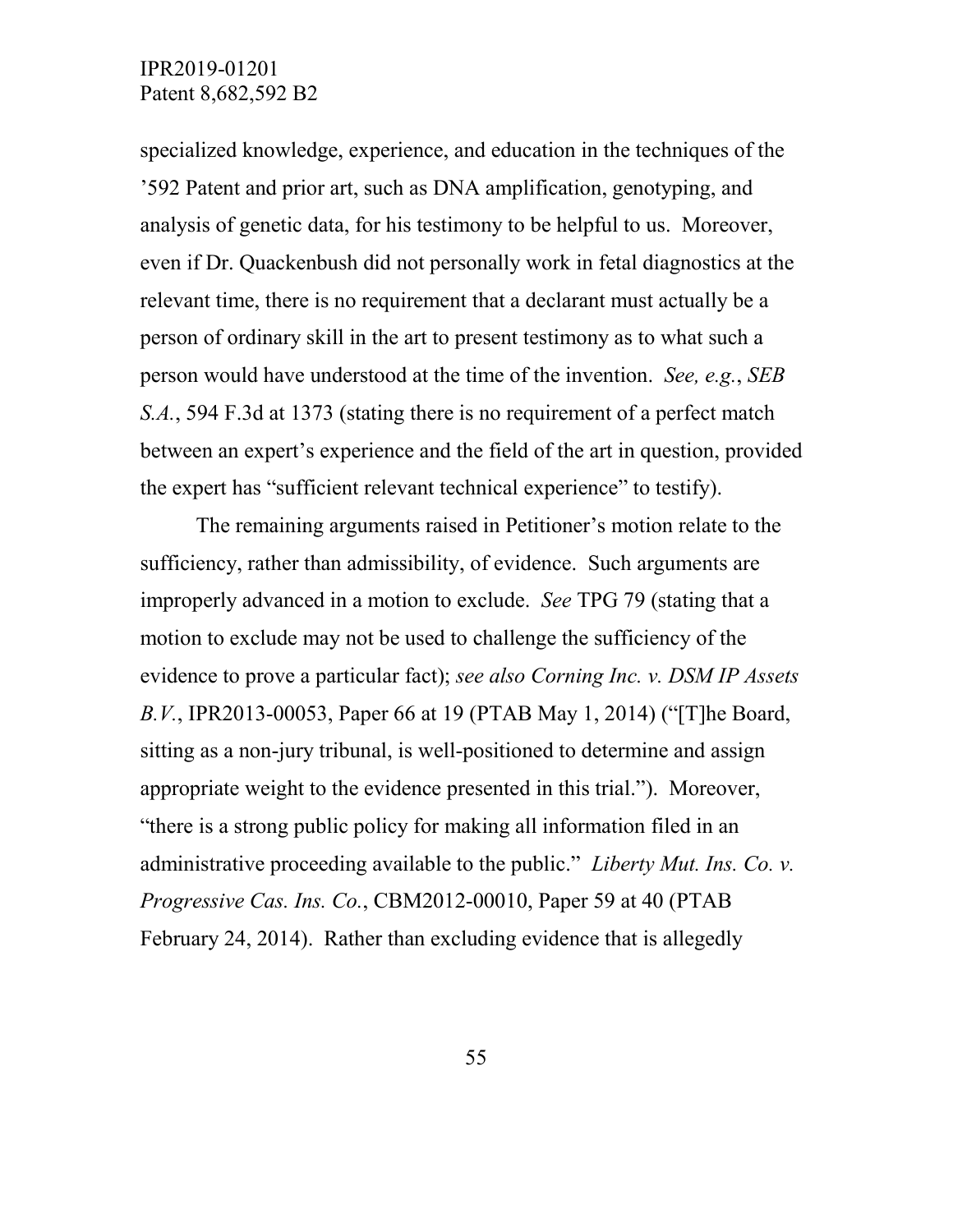$\overline{a}$ 

confusing, misleading, or incorrect, we simply give it the appropriate weight in our analysis.

Accordingly, for the reasons discussed above, we deny Petitioner's motion to exclude Dr. Quackenbush's declaration.

#### V. OTHER

Patent Owner "objects to the appointment of APJs by the Office as unconstitutional under *Arthrex, Inc. v. Smith & Nephew, Inc.*, 941 F.3d 1320 (Fed. Cir. 2019)." PO Resp. 72.

We decline to consider Patent Owner's constitutional challenge, because the issue has been addressed by the Federal Circuit. *Arthrex*, 941 F.3d at 1328.

#### VI. CONCLUSION<sup>[26](#page-55-0)</sup>

Based on the information presented, we conclude that on this record, Petitioner has not shown by a preponderance of the evidence that claims 1– 27 of the '592 Patent are unpatentable for obviousness.

<span id="page-55-0"></span><sup>&</sup>lt;sup>26</sup> Should Patent Owner wish to pursue amendment of the challenged claims in a reissue or reexamination proceeding subsequent to the issuance of this decision, we draw Patent Owner's attention to the April 2019 *Notice Regarding Options for Amendments by Patent Owner Through Reissue or Reexamination During a Pending AIA Trial Proceeding*. *See* 84 Fed. Reg. 16,654 (Apr. 22, 2019). If Patent Owner chooses to file a reissue application or a request for reexamination of the challenged patent, we remind Patent Owner of its continuing obligation to notify the Board of any such related matters in updated mandatory notices. *See* 37 C.F.R. § 42.8(a)(3), (b)(2).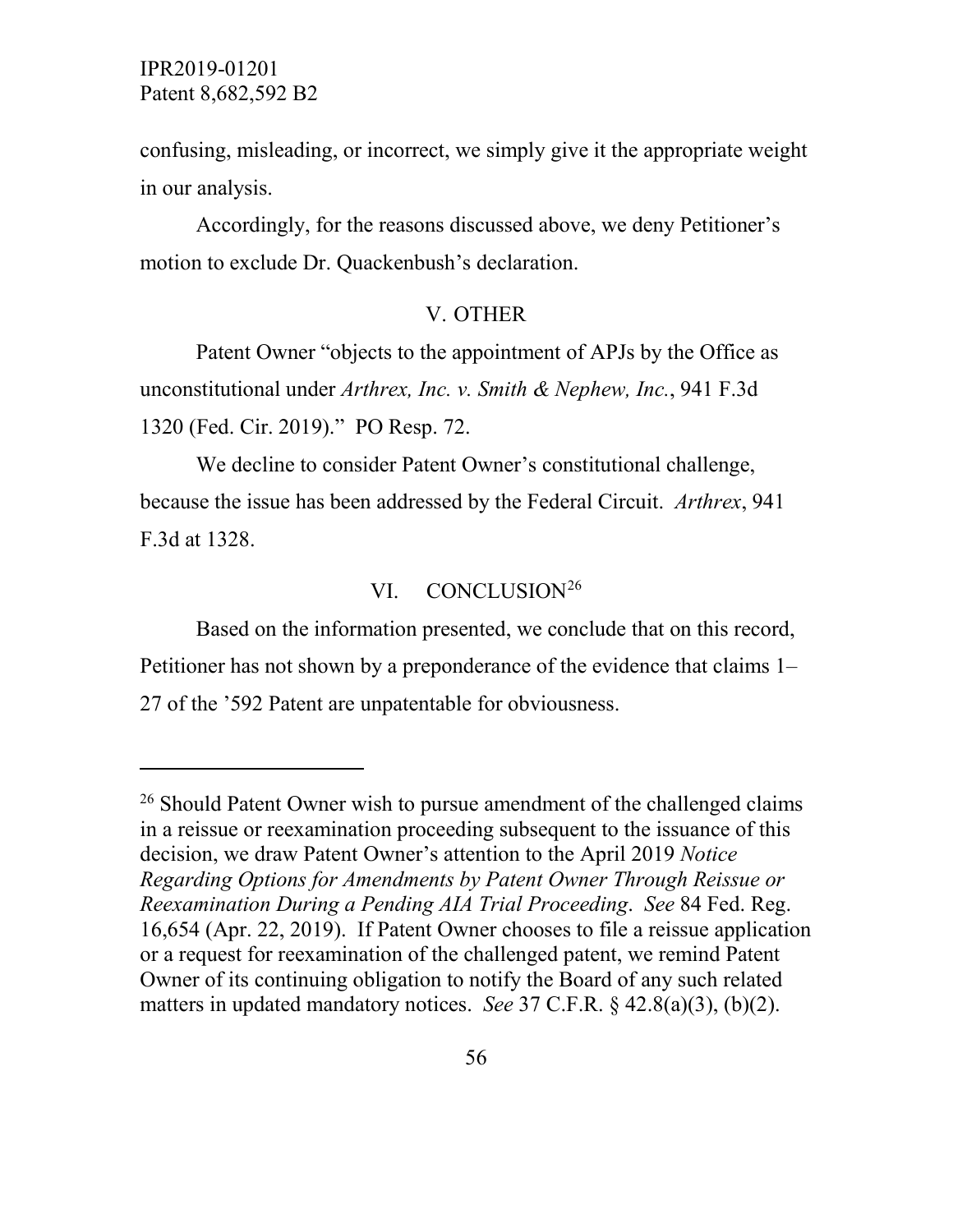| <b>Claims</b>             | 35            |                           | <b>Claims</b> | <b>Claims Not</b>  |
|---------------------------|---------------|---------------------------|---------------|--------------------|
|                           | <b>U.S.C.</b> | <b>Reference(s)/Basis</b> | <b>Shown</b>  | <b>Shown</b>       |
|                           | 8             |                           | Unpatentable  | Unpatentable       |
| $1-12$ , 15-              | 103(a)        | Dhallan                   |               | $1-12$ , $15-17$ , |
| $17, 19-$                 |               |                           |               | $19 - 23, 27$      |
| 23, 27                    |               |                           |               |                    |
| 18                        | 103(a)        | Dhallan, Bianchi          |               | 18                 |
| $24 - 26$                 | 103(a)        | Dhallan, Sham             |               | $24 - 26$          |
| $1 - 27$                  | 103(a)        | Rabinowitz                |               | $1 - 27$           |
| <b>Overall</b><br>Outcome |               |                           |               | $1 - 27$           |

## VII. ORDER

It is hereby

ORDERED that claims 1–27 of U.S. Patent No. 8,682,592 B2 have not been shown by a preponderance of the evidence to be unpatentable;

FURTHER ORDERED that Petitioner's Motion to Exclude is *denied*; and

FURTHER ORDERED that, because this is a final written decision, parties to this proceeding seeking judicial review of our Decision must comply with the notice and service requirements of 37 C.F.R. § 90.2.